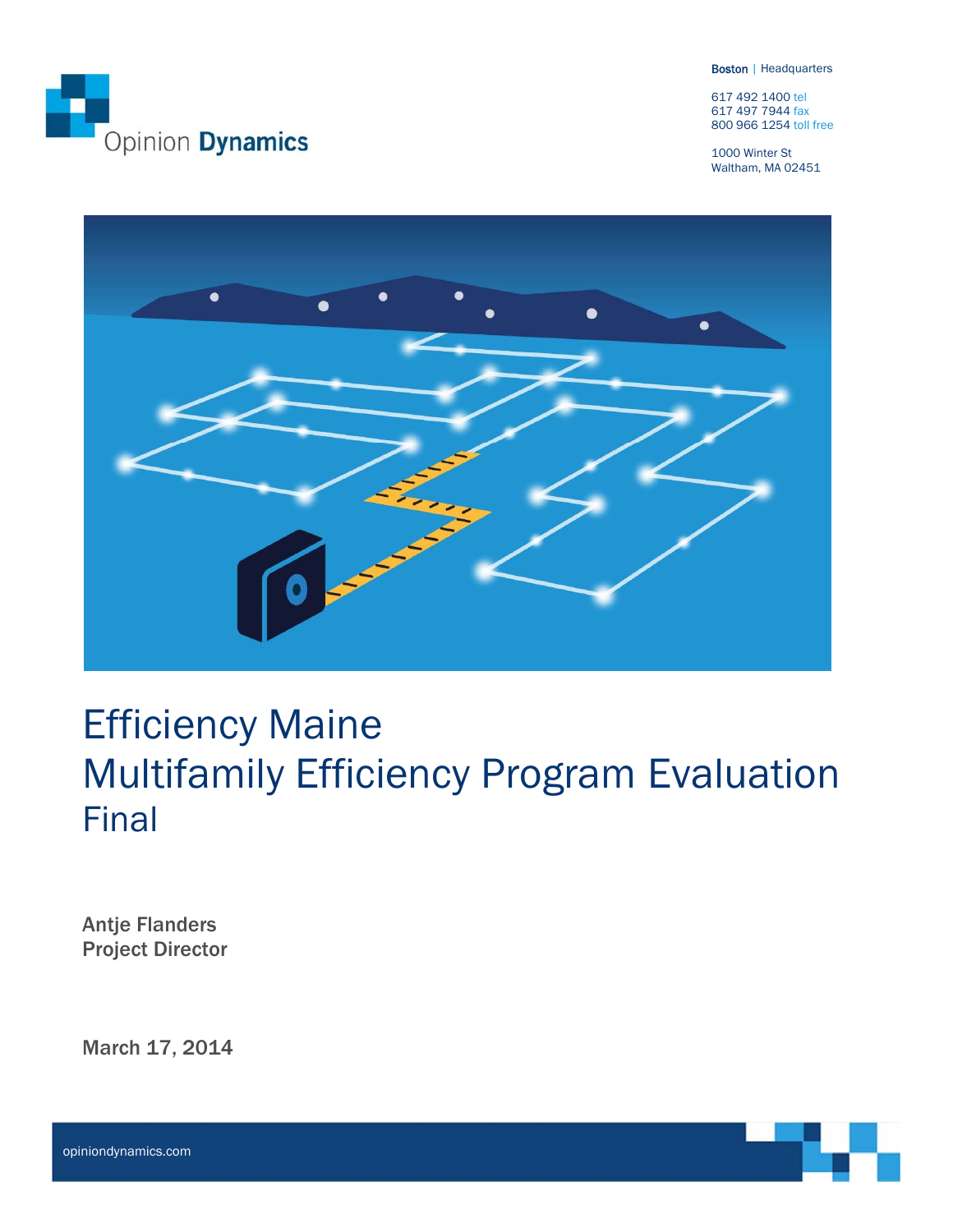

With subcontractor

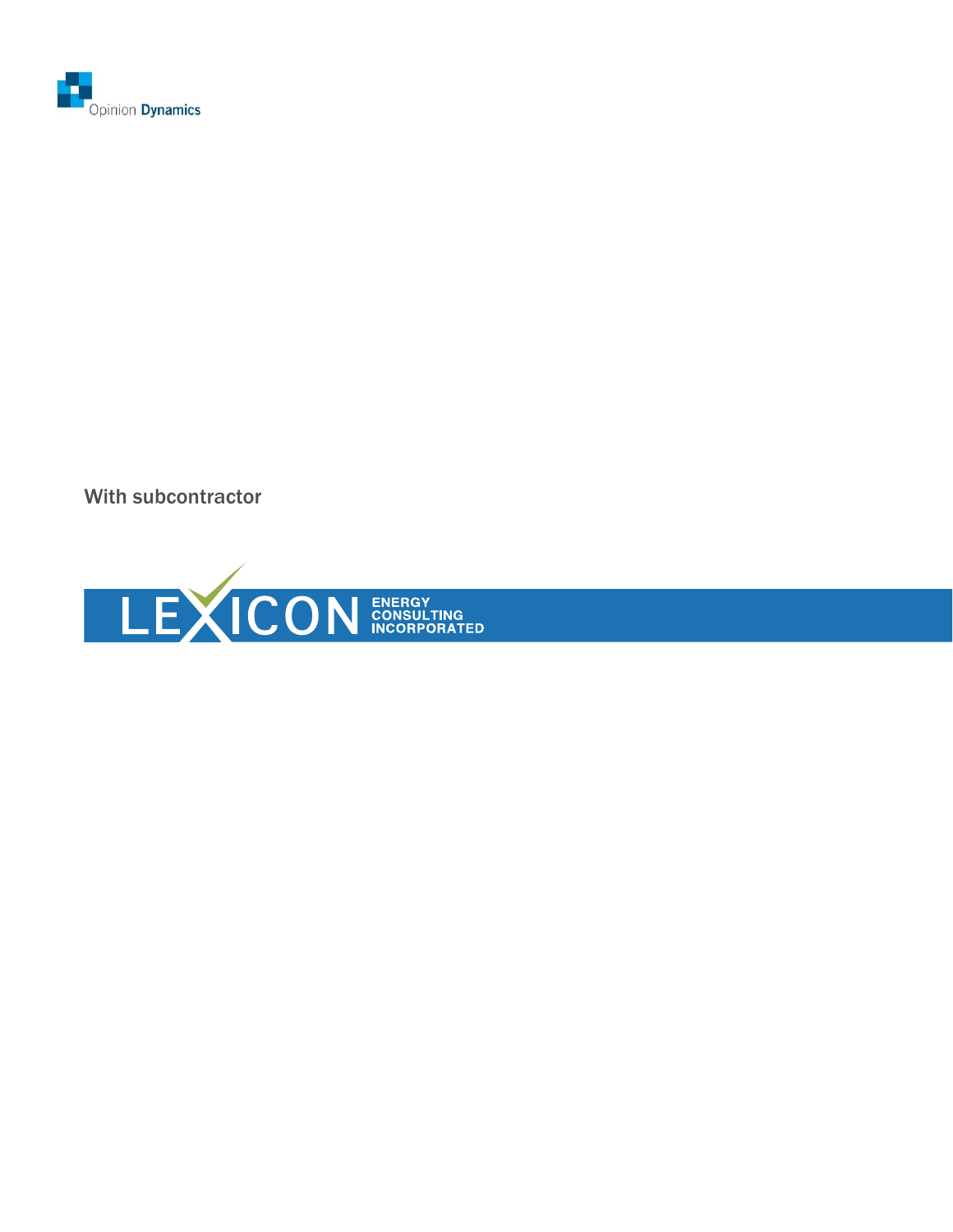

# **Table of Contents**

| 1. |     |  |
|----|-----|--|
|    | 1.1 |  |
|    | 1.2 |  |
|    | 1.3 |  |
|    | 1.4 |  |
| 2. |     |  |
|    | 2.1 |  |
|    | 2.2 |  |
|    | 2.3 |  |
| 3. |     |  |
|    | 3.1 |  |
|    | 3.2 |  |
| 4. |     |  |
|    | 4.1 |  |
|    | 4.2 |  |
|    | 4.3 |  |
| 5. |     |  |
|    | 5.1 |  |
|    | 5.2 |  |
|    | 5.3 |  |
|    | 5.4 |  |
|    | 5.5 |  |
| 6. |     |  |
|    | 6.1 |  |
|    | 6.2 |  |
|    |     |  |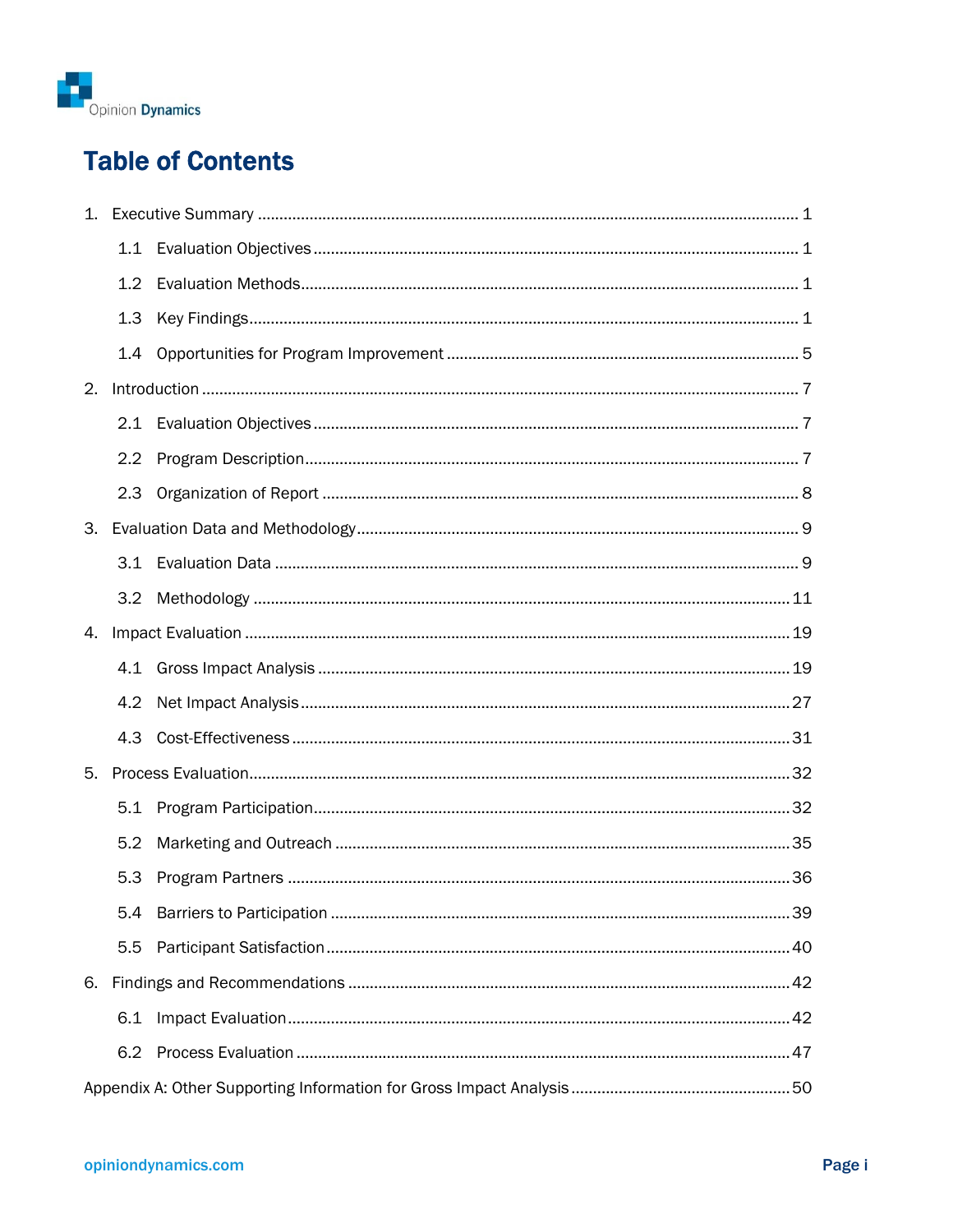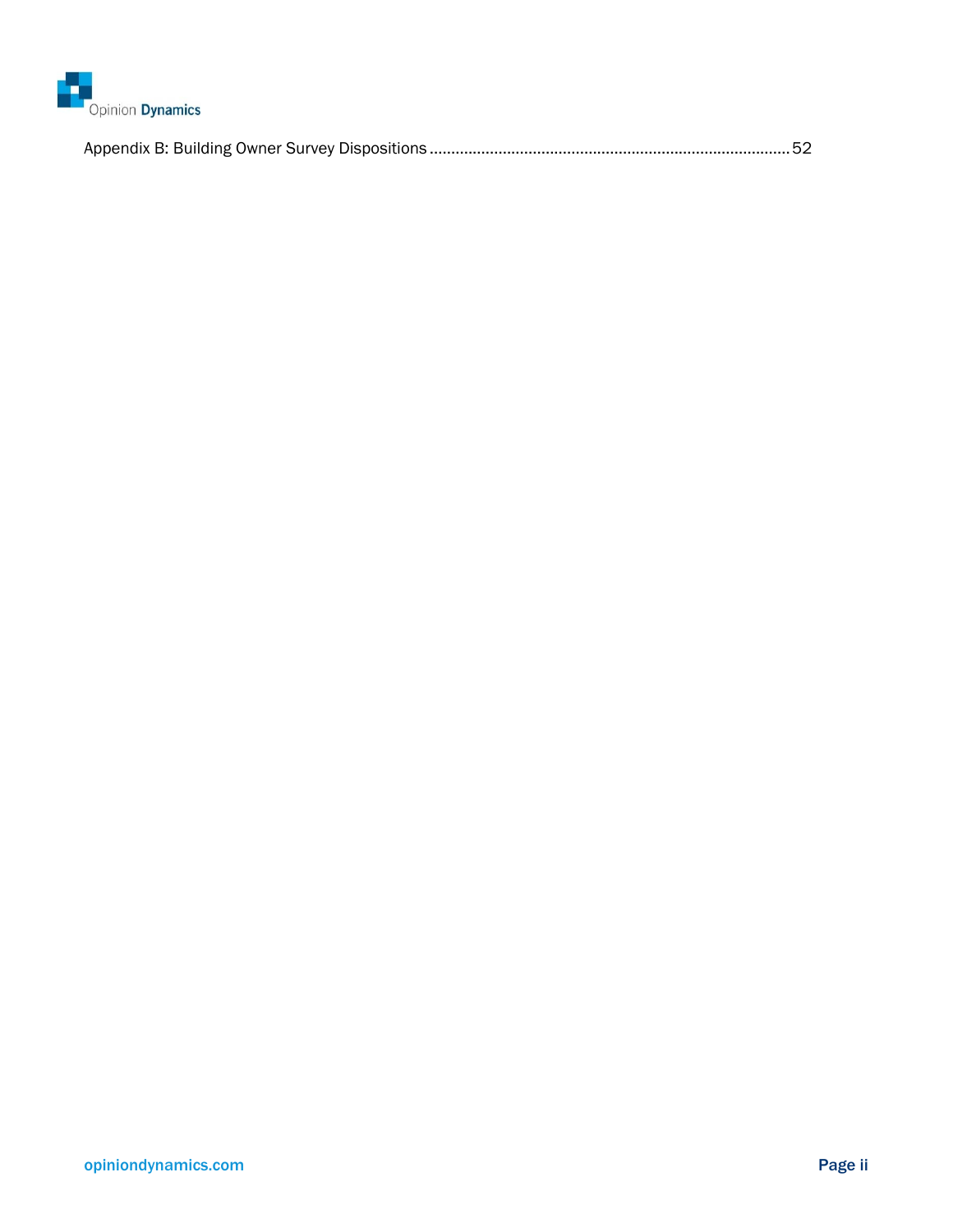

# Table of Tables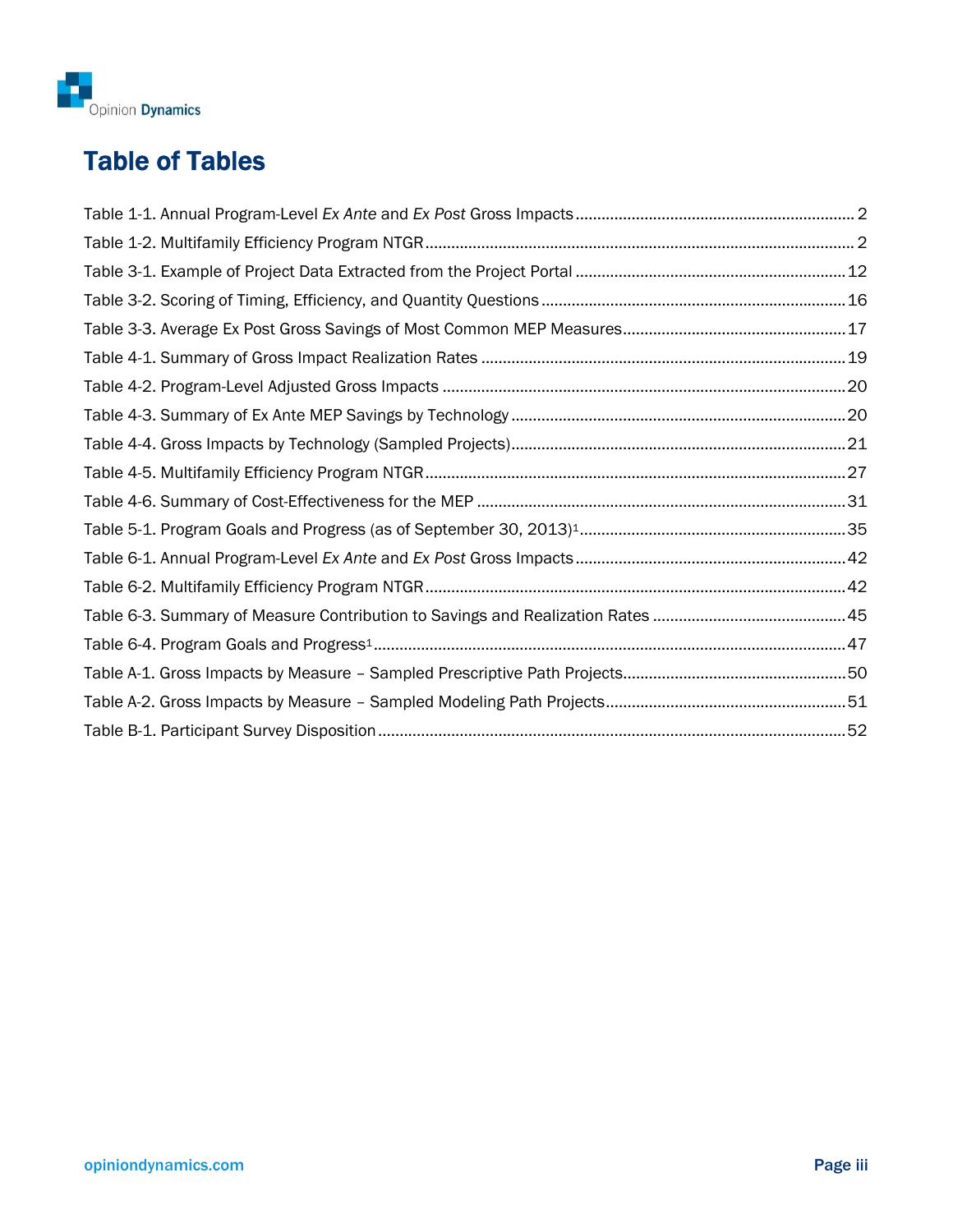

# Table of Figures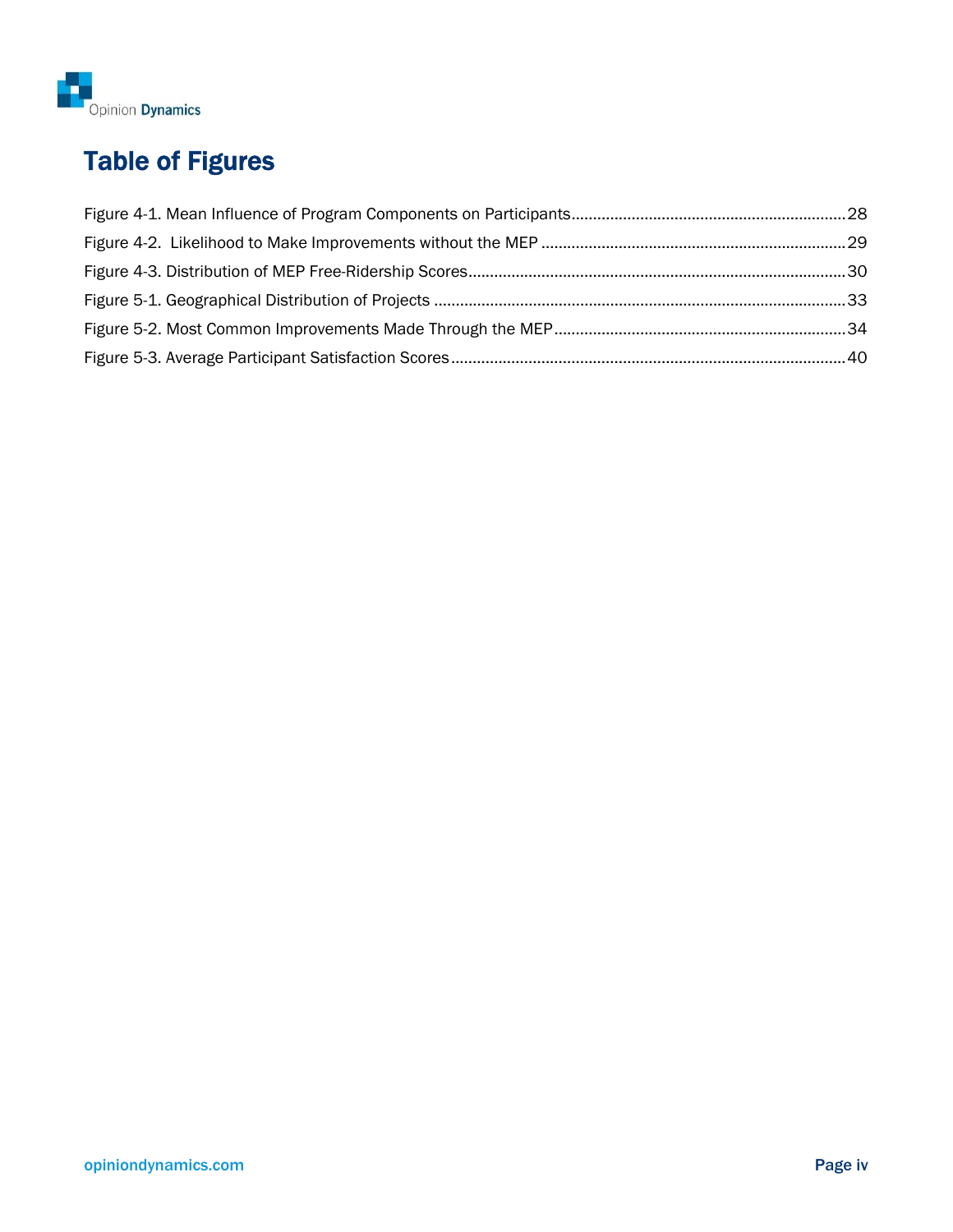## 1. Executive Summary

## 1.1 Evaluation Objectives

Efficiency Maine Trust contracted with Opinion Dynamics and subcontractor Lexicon Energy Consulting (the evaluation team) to conduct a comprehensive independent evaluation of the Multifamily Efficiency Program (MEP) to assess progress and impacts and to inform potential continuation and expansion of the program. Through this evaluation, the Trust seeks both a systematic assessment of program implementation and verification of the energy savings achieved.

This evaluation also fulfills the requirements as outlined in the Better Buildings State Energy Program (SEP) grant contract between the Trust and the Department of Energy.

The evaluation period for this report comprises the launch of the program in July 2012 through September 30, 2013.

## 1.2 Evaluation Methods

The evaluation team conducted a variety of activities supporting this evaluation of the Multifamily Efficiency Program (MEP). They include:

- Engineering reviews of 33 projects
- Site visits of 10 projects
- Review of the MEP Prescriptive Tool
- Assessment of net impacts
- Assessment of cost-effectiveness
- $\blacksquare$  Interviews with MEP implementation staff
- **Interviews with MEP Program Partners**
- Survey of participating MEP building owners

## 1.3 Key Findings

#### Gross Impact Results

We estimated program-level *ex post* (evaluated) gross impacts by developing separate realization rates for fossil fuel and electricity savings for a sample of evaluated projects. We then multiplied these realization rates by *ex ante* (program-reported) estimates of program-level fossil fuel savings and program-level electric savings, respectively. The estimated realization rates along with annual *ex ante* and *ex post* gross savings are listed in Table 1-1 for projects completed during the evaluation period (July 2012 through September 2013). Evaluated fossil fuel savings were 69% of reported savings and evaluated electric savings were 107% of reported savings.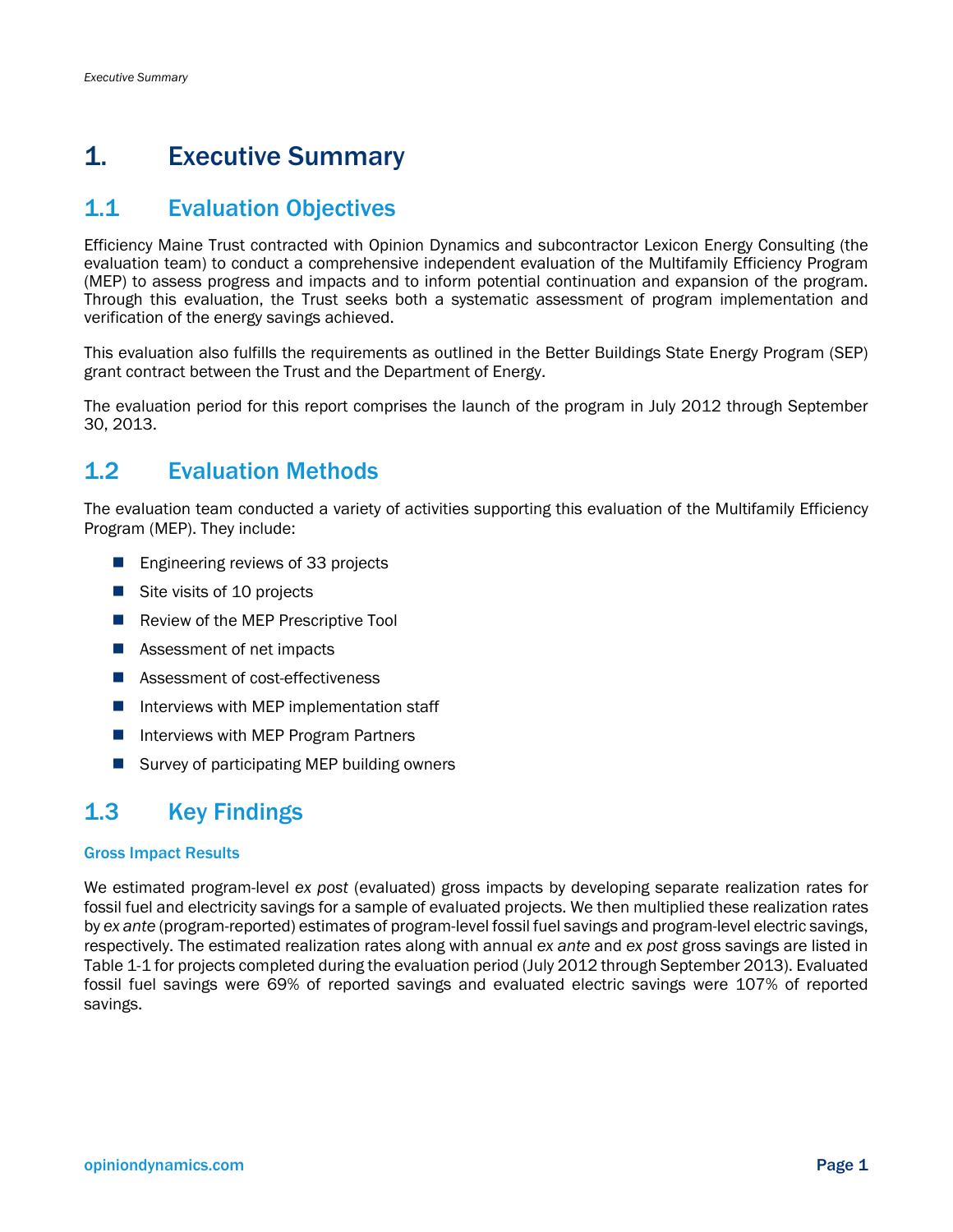|                         | <b>Fossil Fuel Savings</b><br>(MMBtu) | <b>Electric Savings</b><br>(KWh) |
|-------------------------|---------------------------------------|----------------------------------|
| Ex Ante Gross Savings   | 10.995                                | 258,754                          |
| <b>Realization Rate</b> | 0.69                                  | 1.07                             |
| Ex Post Gross Savings   | 7,567                                 | 277,844                          |

#### Table 1-1. Annual Program-Level *Ex Ante* and *Ex Post* Gross Impacts

#### Net Impact Results

Based on participant surveys, the evaluation team estimated a program net-to-gross ratio (NTGR) of 0.90 for the evaluation period. A NTGR of 0.90 means that 90% of verified (*ex post*) gross savings can be reliably attributed to the program.

| Component                  | Value |
|----------------------------|-------|
| Free-Ridership (FR)        | 0.11  |
| Participant Spillover (SO) | 0.01  |
| $NTGR = (1 - FR - SO)$     |       |

#### Table 1-2. Multifamily Efficiency Program NTGR

Net program impacts are calculated by multiplying the NTGR by *ex post* gross program savings. This calculation yields annual program-level net impacts for the evaluation period of:

- 6,779 MMBtu of fossil fuel savings (103 MMBtu per project)<sup>1</sup> and
- 248,916 kWh of electric savings (3,771 kWh per project).

#### Cost-Effectiveness Analysis

Our analysis of the MEP through September 2013 found that the program is cost-effective for all three tests performed: the Total Resource Cost test (TRC), the Program Administrator Cost Test (PACT), and the Participant Cost Test (PCT). All tests show a positive net present value and a benefit-cost ratio that exceeds 1.0. This analysis is based on the 66 projects that were completed between the launch of the program and September 2013.

Estimated benefit-cost ratios for the program are:

- $\blacksquare$  TRC = 1.16
- $\blacksquare$  PACT = 1.23
- $PCT = 3.62$

#### Other Impact Findings

1

 As part of our engineering review of the 33 sampled projects, we carefully examined all project documentation and materials supporting the project application. Overall we found project

<sup>1 103</sup> MMBtu are equivalent to 744 gallons of heating oil.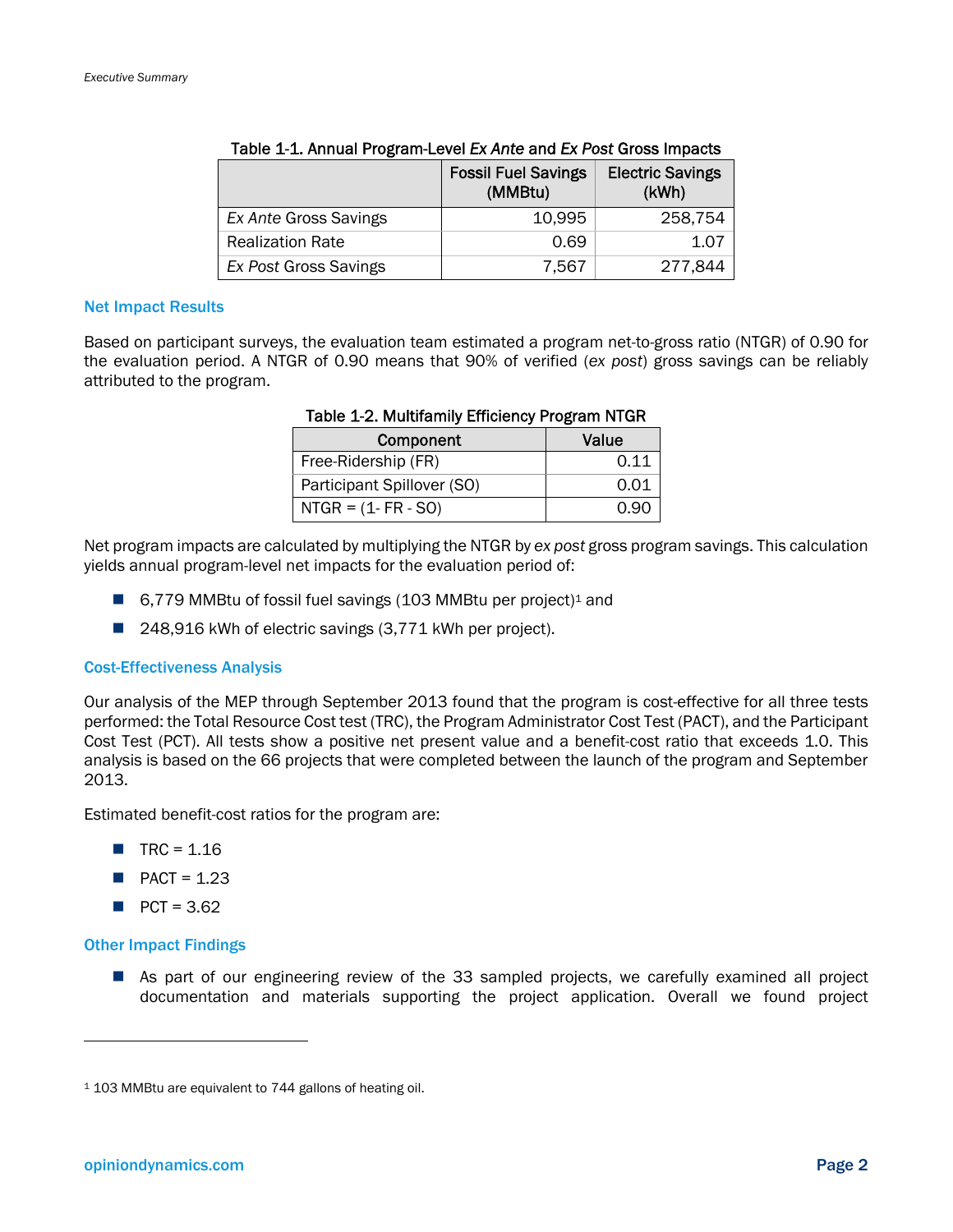documentation to be good. However, we identified a few types of required post-project documentation that was generally not present (post-inspection blower door test results) or not fully reported (postinspection reports). More consistent inclusion of this type of information would provide better estimates of savings for some measures, enhance program quality control efforts, and facilitate the impact evaluation process.

- We found that the program's Excel spreadsheet for calculating energy savings for the prescriptive path (i.e., the "Prescriptive Tool") agrees well with the MEP Technical Reference Manual (TRM) and correctly implements the algorithms in the TRM for the energy efficiency measures that were part of our gross impact sample.
- Implementation staff closely followed the procedures outlined in the TRM to estimate ex ante savings. However, we identified several issues with the Prescriptive Tool and the TREAT software used by the program that systematically generated higher estimates of program-reported (ex ante) savings relative to evaluated (ex post) savings.
	- With respect to the Prescriptive Tool, we found that: (1) the Tool can generate total project energy savings estimates nearly as great as the total fossil fuel energy consumed annually at the site or greater than the portion of the fossil fuel used for heating; (2) the Tool does not take into account interactive effects between certain measures that would reduce total savings; and (3) the Tool produces very high estimates of savings from low flow device savings.
	- With respect to TREAT, we found that the modeling software predicts high MMBtu savings for duct sealing (between 30% and 45% of a building's annual heating fuel usage) and for wall/foundation insulation (considerably greater than insulation savings in the Prescriptive Tool) .
- $\blacksquare$  At the site visits to completed projects, we generally found very good agreement between the programreported energy improvements and the observed improvements on site.
- Several buildings that participated in the MEP during the evaluation period also received an incentive through Efficiency Maine's Natural Gas Program for the installation of new high efficiency boilers or furnaces. We found that the MEP did not follow the agreed-upon method of allocating savings between the two programs that was in effect at that time; as a result, the MEP over-claimed savings for several boilers/furnaces. We made adjustments to allocate savings between the MEP and the Natural Gas Program consistent with the program guidelines at the time; these accounted for the single largest reduction of *ex ante* fossil fuel savings and significantly affected the realization rate for boilers/furnaces and for the program overall.2

#### Process Evaluation

#### Program Participation

**During the evaluation period, 35 building owners completed 66 building retrofit projects (comprised)** of 638 apartment units) through the MEP. In addition, the program benchmarked 2,795 units and approved ERPs for 1,779 units. By September 30, 2013, the original end date of the program, the

1

<sup>2</sup> It should be noted that as of December 2013, the MEP no longer allows participants to receive an incentive through the MEP and the Natural Gas Program for the same boiler or furnace.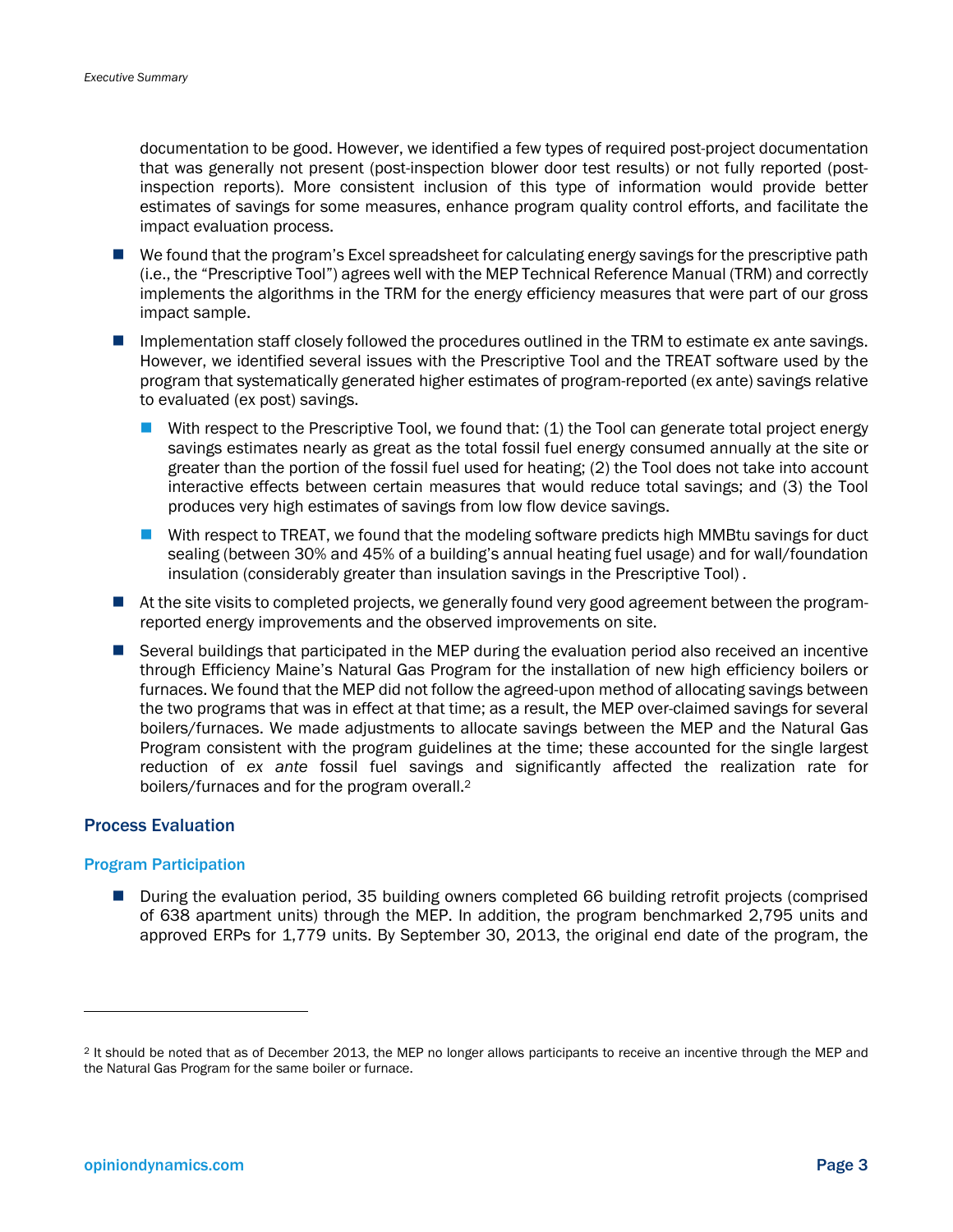MEP had achieved 112% of its goal set for benchmarked units, but had not yet met its goals for units with approved ERPs (81%) and units retrofitted (35%).3

- The most common measures installed through the program were air sealing (76%), roof/attic insulation (68%), low-flow devices (59%), and boilers/furnaces (58%).
- Thirteen Program Partners had approved MEP ERPs as of August 14, 2013.

#### Partner Experience

The following themes emerged from our interviews with seven Program Partners:

- **The ERP development and review process got mixed reviews.** Some Partners cited this process as a major barrier to their participation in the program (causing a few of them to stop participating in the program as of the time of the interview). Other Partners cited the process as a primary strength of the program as it ensures quality and depth of savings.
- **The upfront charge for the energy assessment is not a barrier to participation for building owners.** Interviewed Partners followed two different strategies with respect to the pricing of the energy assessment. About half provided them at a loss, for \$100 to \$200 (hoping they would recover the loss through the retrofit phase, which generally did not work out). The other half charged between \$300 and \$400 for the assessment, with some variations in terms of flat fees versus per unit fees and discounts after a certain number of units.
- **The Prescriptive Tool is generally easy to use.** However, a few partners commented on the results the Tool produced, specifically in relation to interactive effects between measures, thermal insulation savings projections, and results being very different from those produced by other software.
- **Partners generally expressed a desire for more TREAT training.** TREAT has a steep learning curve. However, Partners thought it was relatively easy to use once you learn how to use it.
- **The program encouraged deeper retrofits.** Interviewed Partners thought that some new heating systems would have been installed in the near future without the program (although possibly at a different level of efficiency) because the existing systems were old and needed to be replaced. However, Partners also reported that without the program, many or all of these projects would have had their scope significantly reduced, losing the deeper savings achieved through the program.
- **Overall Partner satisfaction with the MEP was mixed.** Four of the seven interviewed Partners reported being very satisfied or somewhat satisfied with the program, while three reported being not at all satisfied or not very satisfied. The difference in Partner satisfaction generally centered around their opinion of the ERP review and development process (described above).

-

<sup>3</sup> The program received an extension of the grant period and is ongoing. As of February 11, 2014, 3,231 units had been benchmarked (129% of goal), 2,373 had an approved ERP (108% of goal), and 1,250 were retrofitted (75% of goal).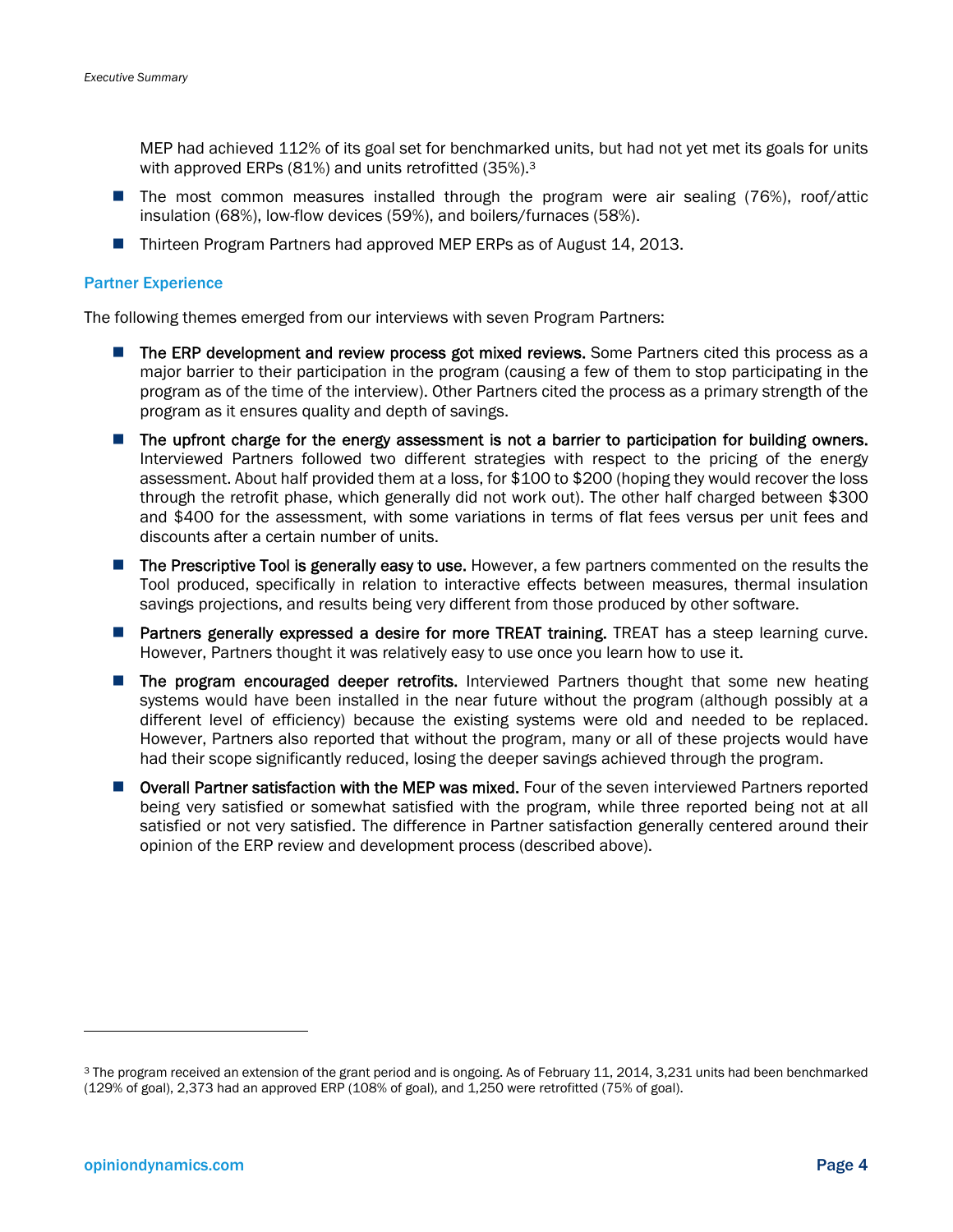#### Building Owner Experience

The following themes emerged from our interviews with participating building owners:

- **U** Word-of-mouth is an important method of promoting the MEP. Nearly half of interviewed building owners (41%) reported initially learning about the program through business partners or other building owners.
- **Financial factors are the major barrier for building owners to make energy efficiency upgrades to their** buildings. Building owners, as well as Program Partners, cited financial factors (including the upfront cost and lack of financing) as the major barrier to making buildings more energy efficient. Accordingly, both building owners and Partners reported financial reasons to be the primary motivator for participation in the program.
- **Building owners are very satisfied with the MEP.** All but one interviewed building owner said that they would recommend the MEP to other building owners.
- **Upgrades installed through program resulted in lower energy bills and increased tenant comfort.** Building owners who pay their building's energy bills reported almost unanimously that their energy bills went down after making the energy efficiency improvements. Some participants also reported positive feedback from the tenants, including increases in comfort and reduced tenant energy bills.

## 1.4 Opportunities for Program Improvement

Based on the evaluation activities and findings summarized in this report, the following are opportunities for program improvement Efficiency Maine may wish to consider:

#### Impact Evaluation

- **Prescriptive Tool.** If, going forward, the MEP continues to offer a prescriptive path that considers savings as a percentage of baseline fuel usage, we recommend the following:
	- **More closely review projects that have a high ratio of savings to total annual fuel use or heating** fuel use.4
	- **Build consideration of interactive effects into the MEP TRM and the Prescriptive Tool, e.g., in the** form of factors that are applied when measures are installed in certain combinations.
	- Conduct further research into the MEP TRM values for low flow devices.<sup>5</sup>
- Use of TREAT Model.
	- **Duct Sealing: For purposes of meeting the required minimum savings to qualify for the retrofit** incentive, consider capping duct sealing at no more than 20% of estimated heating fuel usage.

1

<sup>4</sup> According to the implementation team, a newer version of the Prescriptive Tool (released after the evaluation period), includes a more visible check of projected savings as a percentage of fuel usage.

<sup>5</sup> According to the implementation team, the algorithms for low flow devices and pipe insulation have been corrected in a new version of the TRM and Prescriptive Tool.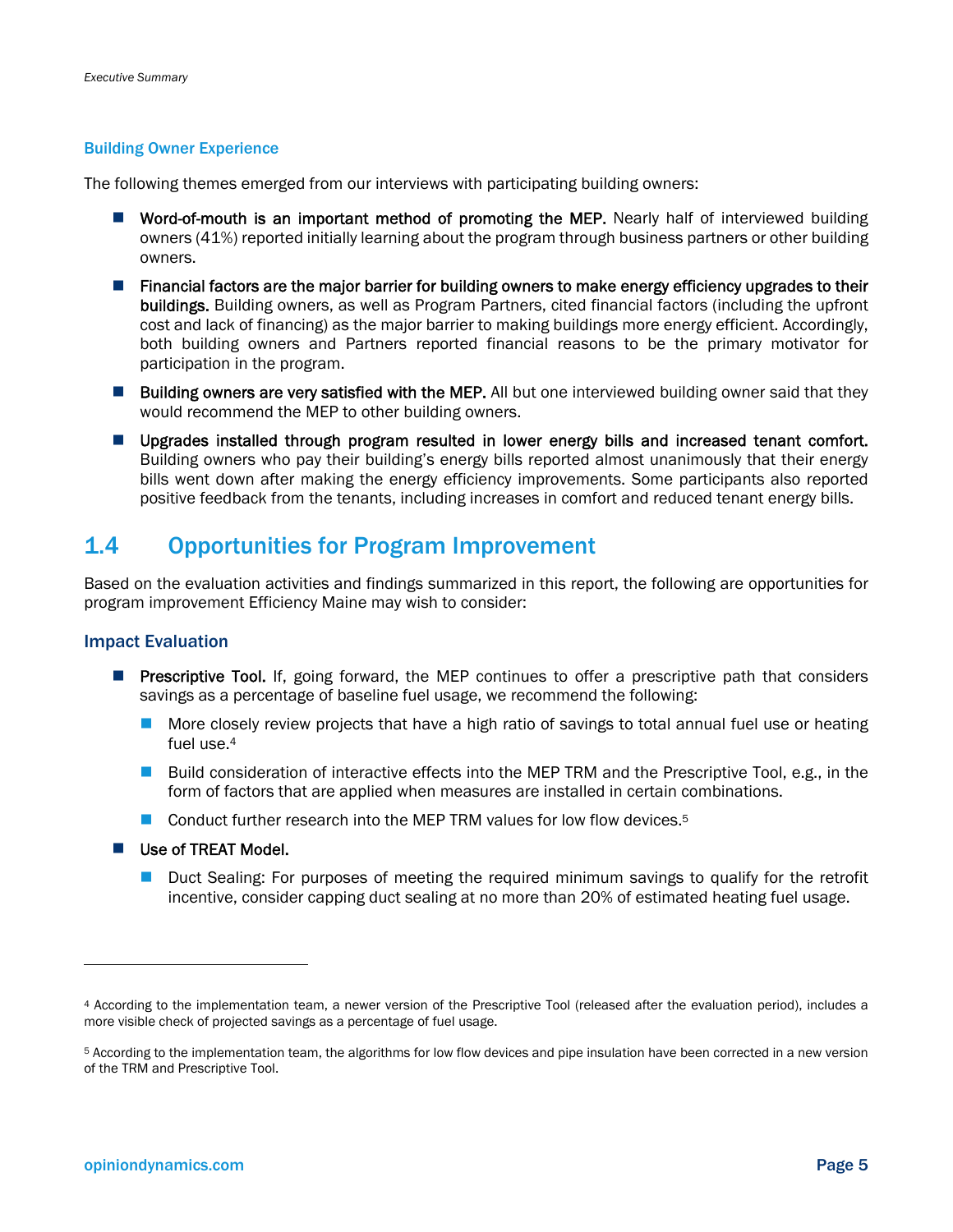■ Consider applying an adjustment factor for "wall insulation" savings estimated in TREAT so that claimed savings that better reflect the insulation actually installed.

#### General.

**For boilers and furnaces that also receive an incentive through the Efficiency Maine Natural Gas** Program, ensure that only the MEP share of savings is claimed for this program.<sup>6</sup>

#### Process Evaluation

- Continue to provide TREAT training on an ongoing basis and encourage Partners new to TREAT to complete the training before participating in the program.
- **Promote the streamlined participation process available under the Program for prescriptive** projects among Partners and among former and prospective participants, who might be reluctant to participate in the program given what they have heard about the original participation process.

-

<sup>6</sup> As of December 2013, the MEP no longer allows participants to receive an incentive through the MEP and the Natural Gas Program for the same boiler or furnace.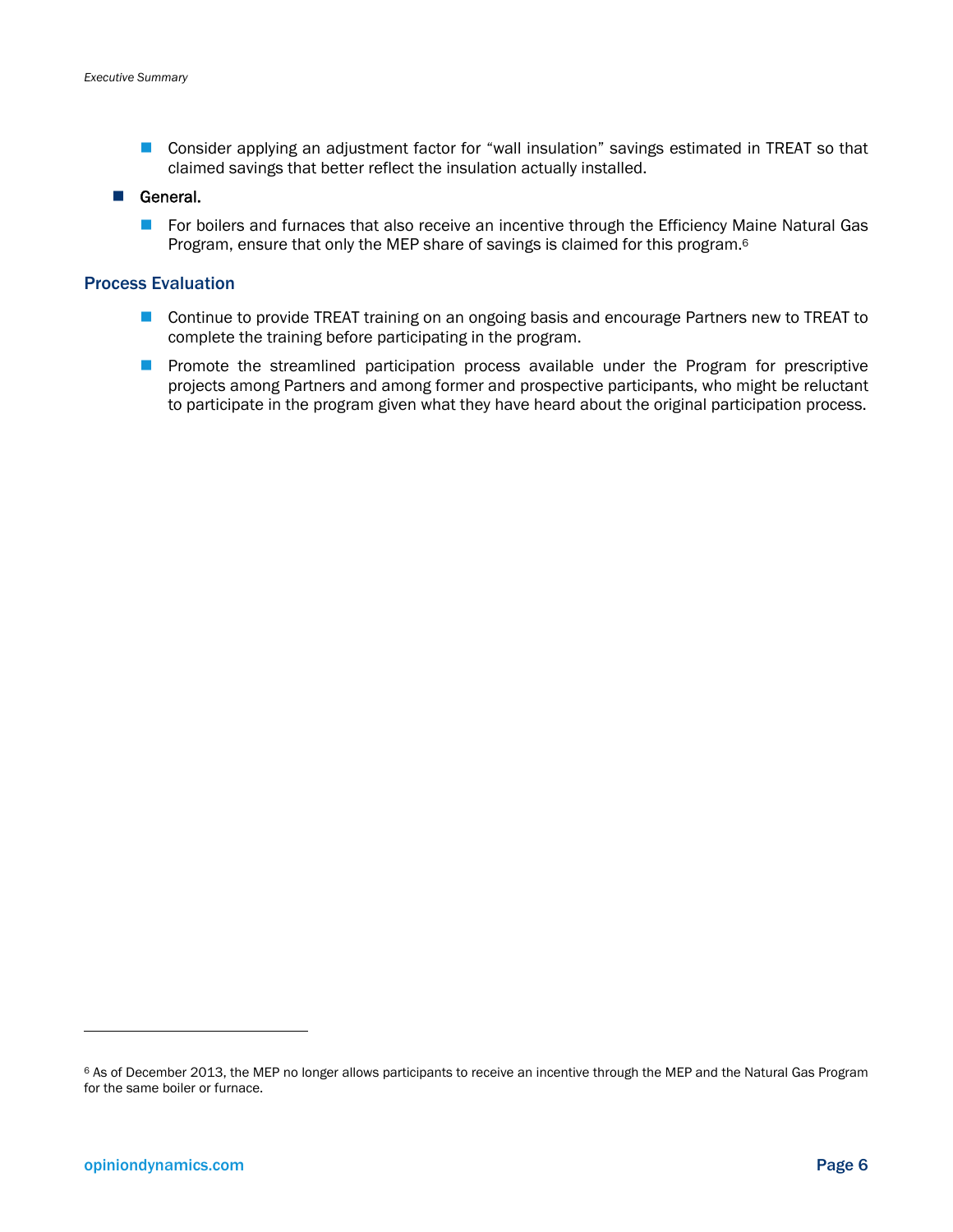## 2. Introduction

## 2.1 Evaluation Objectives

Efficiency Maine Trust contracted with Opinion Dynamics and subcontractor Lexicon Energy Consulting (the evaluation team) to conduct a comprehensive independent evaluation of the Multifamily Efficiency Program (MEP) to assess progress and impacts and to inform potential continuation and expansion of the program. Through this evaluation, the Trust seeks both a systematic assessment of program implementation and verification of the energy savings achieved.

This evaluation also fulfills the requirements as outlined in the Better Buildings State Energy Program (SEP) grant contract between the Trust and the Department of Energy.

The evaluation period for this report comprises the launch of the program in July 2012 through September 30, 2013.

## 2.2 Program Description

The Efficiency Maine Multifamily Efficiency Program (MEP) offers building owners free benchmarking of their buildings and incentives for the development of an Energy Reduction Plan (ERP) and the installation of energy efficiency measures in small to medium (5- to 20-unit) multifamily buildings. The program is funded by a \$4.5 million grant awarded under a U.S. Department of Energy (DOE), State Energy Program (SEP) Special Project funds competitive solicitation. In the summer of 2013, the program received an extension of the grant period from September 30, 2013 to March 31, 2014.

A team of implementation contractors – including TRC, the Sparhawk Group, and Vreeland Marketing – delivers the MEP. The program delivery contract commenced in May 2012. In addition to the implementation team, the program also leverages a network of approved Program Partners to market the program among their customers and implement projects. Program Partners are not required to conduct the benchmarking, but have to develop the ERP and be involved in the retrofit phase of any project.

Under the program design in effect from program inception through December 2013 (covering all of the evaluation period), the program required all projects to go through benchmarking and completion of an energy assessment and approval of an ERP. Two incentives were offered: the first after completion of an energy assessment and approval of an ERP, and the second after the installation of energy efficiency measures in accordance with the ERP. To be eligible for incentives, projects were required to have estimated energy savings of at least 20% of their baseline fuel consumption. The program offered two options (or paths) to estimate project savings and develop the ERP: 1) the prescriptive path, for which savings are calculated based on algorithms embedded in an Excel based tool developed by the program (the "Prescriptive Tool") and 2) the modeling path, for which savings are calculated using the Targeted Retrofit Energy Analysis Tool (TREAT) modeling software.

In January 2014, Efficiency Maine modified the program design to add a discrete set of prescriptive measures for which incentives are available without the requirement of the upfront energy assessment or the minimum project-level energy savings threshold of 20%. Under "MEP 2.0," participants have the added option of engaging a Program Partner to install prescriptive measures falling into 10 different measure categories and receive an incentive of up to \$1,000 per retrofitted apartment; the previously existing approaches (development of an ERP using the Prescriptive Tool or TREAT) are also still available.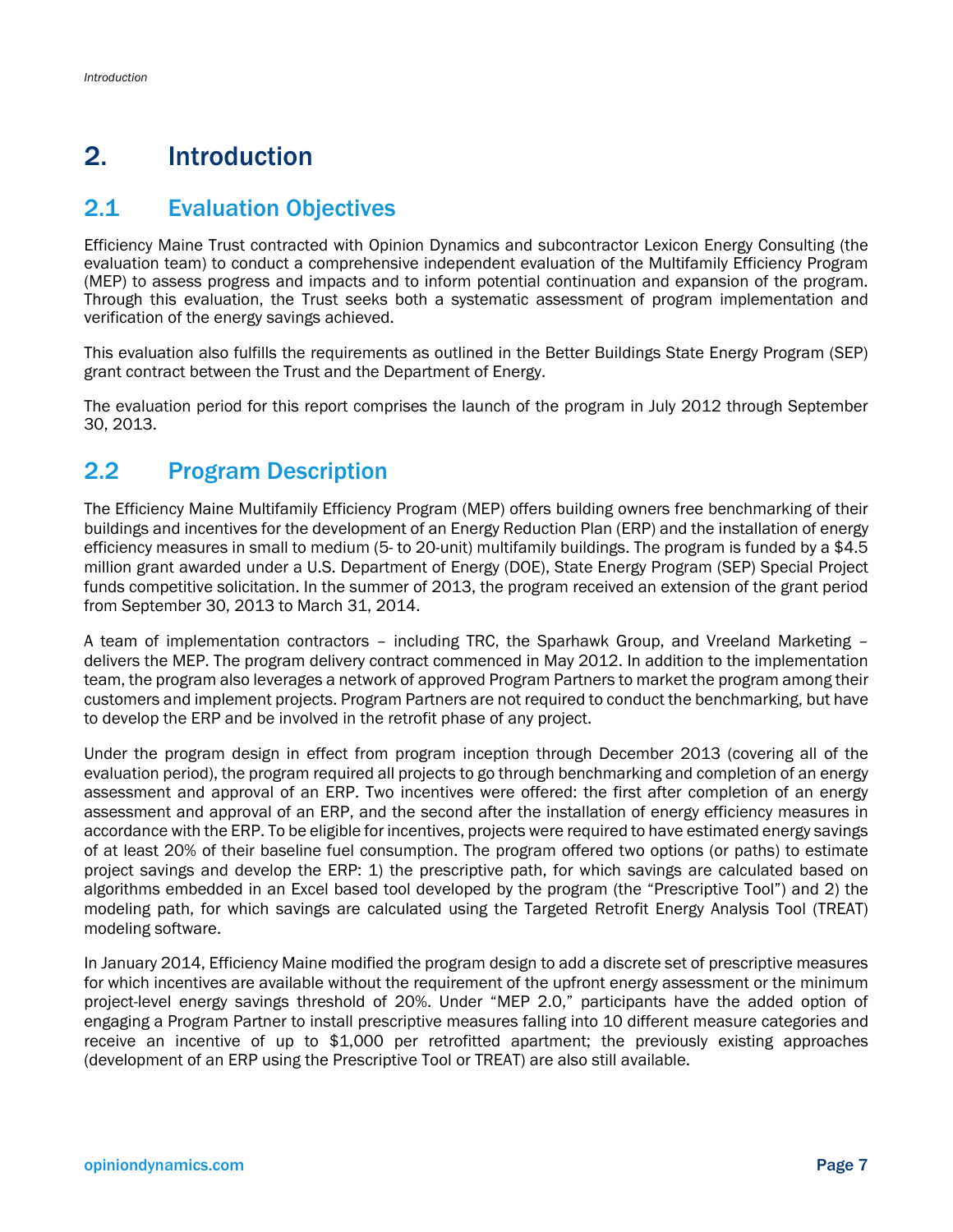It should be noted that these program design changes were implemented after our evaluation activities had been completed and are therefore not directly considered in this report. However, where applicable, we acknowledge these modifications, especially in the context of recommendations that more directly apply to the original (and now defunct) program design.

## 2.3 Organization of Report

The remainder of this report is organized as follows:

- **Section 3: Evaluation Data and Methodology** presents information on the data used in this evaluation, including a description of the primary data collection efforts, as well as the methodologies used for the assessment of program impacts.
- Section 4: Impact Evaluation presents the results of the gross and net impact analyses of the MEP, as well as the cost-effectiveness analysis.
- Section 5: Process Evaluation presents findings from the process evaluation, including information gathered from Program Partners and participating building owners.
- **E** Section 6: Findings and Recommendations summarizes the findings from our research efforts and provides recommendations for program improvement.

The report has the following appendices:

- **Appendix A: Other Supporting Information for Gross Impact Analysis** presents more detailed gross impact results by path of participation (prescriptive or modeling).
- **Appendix B: Building Owner Survey Dispositions** presents the disposition as well as the response and cooperation rates for the participating building owner survey.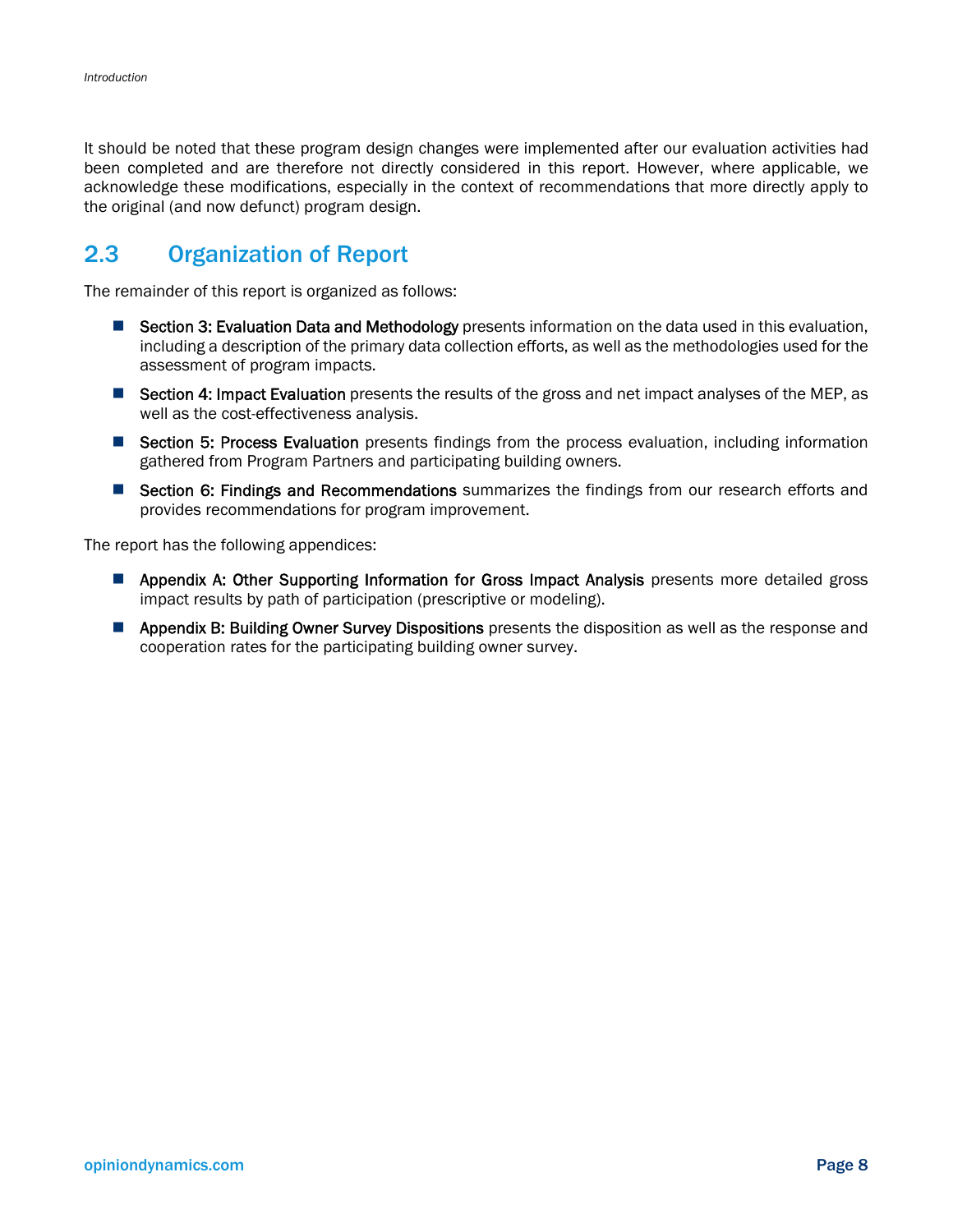## 3. Evaluation Data and Methodology

## 3.1 Evaluation Data

The impact and process evaluations of the MEP rely on several data sources, including the program tracking database and primary data collected through in-depth interviews with Program Partners, a survey of participating building owners, and on-site audits. Each data source is described in the following subsections.

## 3.1.1 Program Tracking Data

The MEP is supported by a tracking database (the Portal) developed and maintained by TRC. The Portal contains a host of information on all MEP projects in different phases of completion (application, ERP, construction, complete). The implementation team uses the Portal to manage the program and track the status of individual MEP projects. It includes information on project timelines, installed measures, and savings. It also includes much of the supporting documentation for each project, including application forms, utility data, and the completed ERP. In addition, Program Partners have access to the "Partner Portal," where they can view their projects and access general program information such as program announcements and news, forms and tools, and other documents and information designed to help Partners navigate the program participation process.

The evaluation team relied on the Portal for information needed to develop the samples for the desk reviews, site visits, and the building owner survey, and for project-specific information about the 33 projects sampled for a desk review. In addition, the evaluation team received project documents not available on the Portal (e.g., site inspection reports and photo documentation) directly from the program implementation team.

## 3.1.2 Interviews with Program Partners

Opinion Dynamics conducted seven in-depth interviews with Program Partners in August and September of 2013. Topics of these interviews included program participation, barriers to participation, customer awareness of the MEP, marketing and outreach, discussion of the modeling software and/or prescriptive tool used in the program, pricing of energy assessments, the retrofit process, and satisfaction with the program.

## **Sampling**

The sample for the Program Partner interviews was based on 13 Program Partners who had approved ERPs under the program as of August 14, 2013. Three of these Partners had only one approved ERP; we excluded these Partners from our sample frame in an effort to interview Partners who had greater experience with the MEP. We attempted to reach all 10 Partners with two or more approved ERPs (census attempt) and completed interviews with seven of them.

### Partner Characteristics

The seven interviewed contractors represented a broad range of activity in the program:

- **The interviewed Partners reported completing between one and 41 building retrofits through the** program, and benchmarking between zero and 43 buildings.
- **Three of the interviewed Partners have 10 or more employees, while the other four Partners have** fewer than five employees.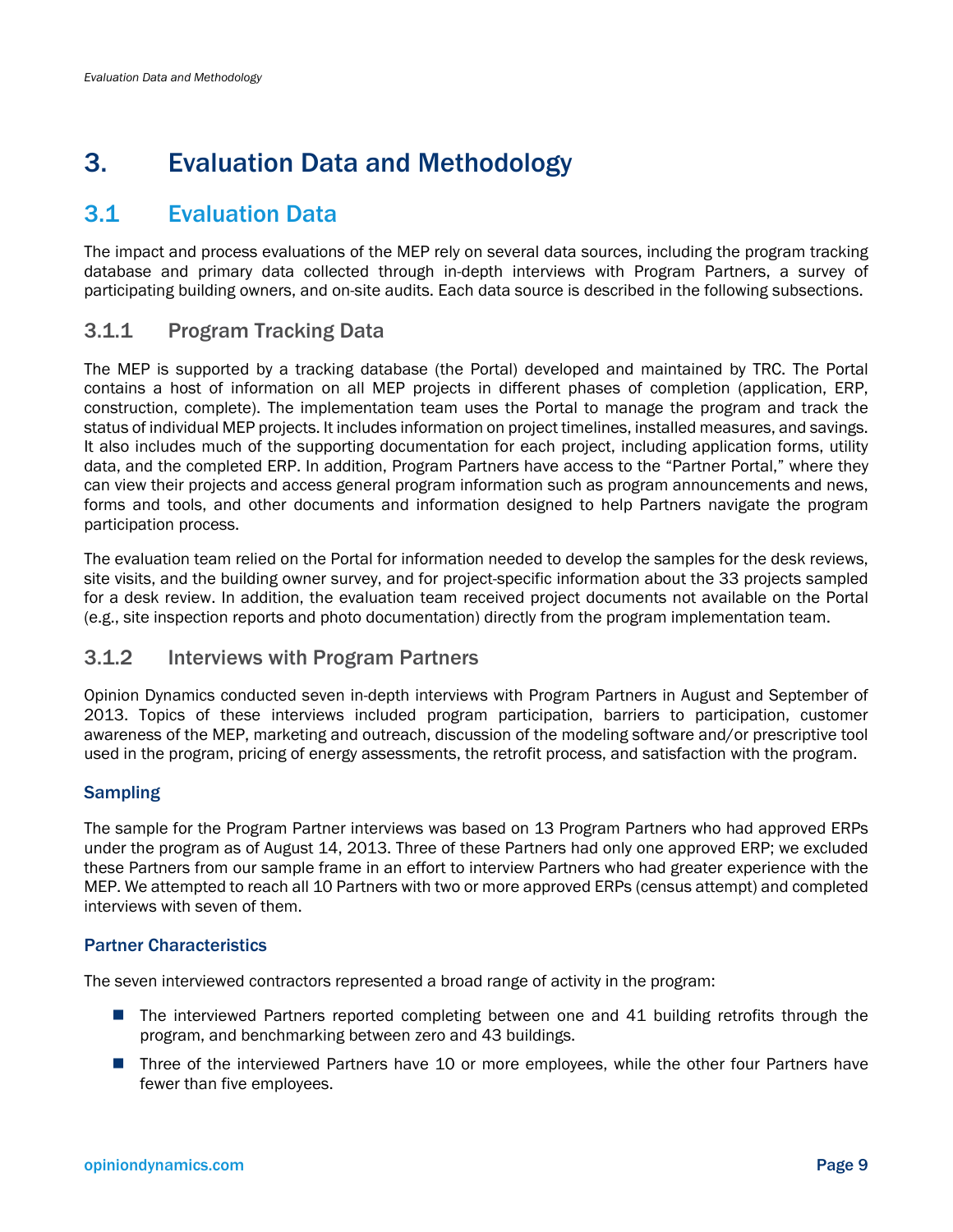- Five of the seven interviewed Partners are primarily auditing and/or consulting firms; these firms do not perform construction and/or retrofits as a primary part of their business.
- $\blacksquare$  Two of the interviewed Partners report that they no longer pursue jobs through the MEP.<sup>7</sup>

## 3.1.3 Survey of Participating Building Owners

Opinion Dynamics conducted a computer-assisted telephone interviewing (CATI) survey with 18 building owners that participated in the MEP during the evaluation period. This survey supported the process and net impact evaluations presented in this report.

The survey explored a variety of aspects of participants' experiences, including program marketing and communications; perceptions of and satisfaction with the program participation process (including their experience working with Program Partners and contractors); barriers to participation; changes in energy use since participating in the program; and recommendations for improving program delivery. In addition, the survey collected general building information and explored attribution of energy efficiency installations to program efforts (free-ridership and participant spillover).

Opinion Dynamics' Utah-based telephone interviewing center conducted the interviews in December 2013. In order to complete interviews with as many building owners as possible, TRC reached out to all participating building owners via email and phone before Opinion Dynamics attempted to contact them. The overall response rate was 53%, with a cooperation rate of 75%—both high, indicating that this outreach was effective in improving cooperation. (See Appendix B for information on how the response and cooperation rates were calculated.)

#### Sampling/Weighting

The sampling unit for the survey was the unique building owner. The sample was based on the 35 unique building owners who had completed projects by September 30, 2013 (in total, they had completed 66 projects). One of these building owners was on Opinion Dynamics' "do-not-call" list and was therefore removed from the sample frame. The sample frame for this survey therefore included 34 participating building owners, and we attempted to reach all of them (census attempt).

In support of the net impact analysis, the survey asked building owners about their decision-making for one completed project. For building owners in the sample frame who had more than one completed project, we randomly selected the project about which we asked.

Because our sampling strategy was a census attempt, there is no sampling error associated with the survey results. We weighted net impact results by the savings of the sampled projects.

l

<sup>7</sup> We include information about these partners, reported for the timeframe in which they were active in the program.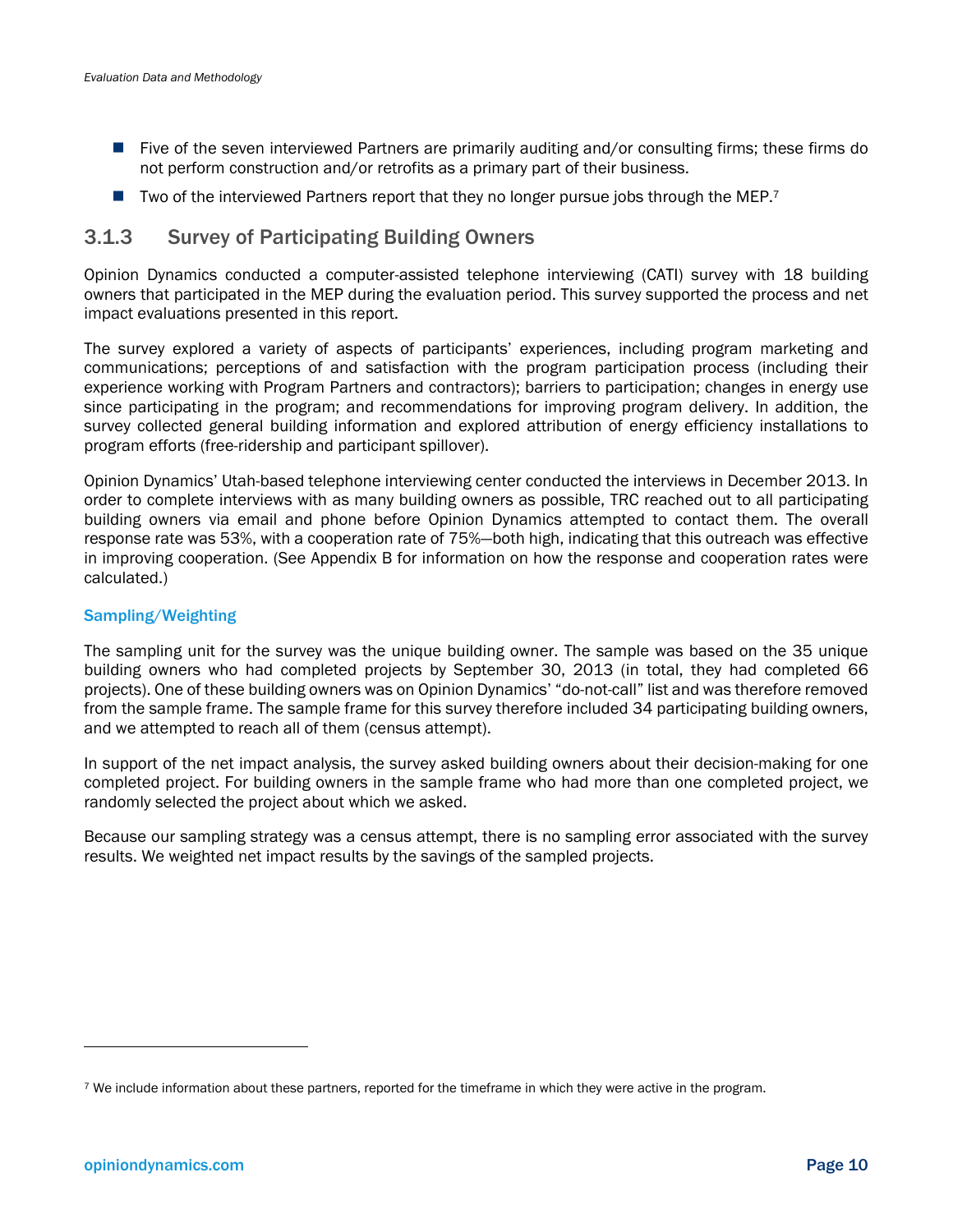## 3.1.4 On-Site Visits

The evaluation team conducted 10 site visits of buildings with a completed MEP project during the evaluation period. These site visits support the analysis of gross impacts presented in this report. The site visits verified the installation and proper operation of the energy efficiency improvements installed with incentives from the MEP.

#### Sampling/Weighting

The sampling unit for on-site visits was the completed project. The sample was based on the 66 projects completed by September 30, 2013. Of these, 37 projects had been developed using the prescriptive path (i.e., using the Prescriptive Tool to estimate savings) and 29 had been developed using the modeling path (i.e., using TREAT to estimate savings). To select the sample for the impact analysis, we randomly sorted the 66 projects. The first 10 projects in this randomly sorted list were selected for a site visit, setting quotas of six prescriptive and four modeling projects (reflecting the respective shares of the 66 projects that used the two paths).

The gross impact analysis combines site visit results with desk review results (see discussion below). As such, we did not calculate a separate sampling error for the site visits. Overall gross impact results were weighted by the savings of the sampled projects.

## 3.2 Methodology

### 3.2.1 Gross Impacts

The gross impact evaluation included desk reviews for a random sample of 33 of the 66 projects completed by September 30, 2013 and site visits to 10 of these projects. The review of each project consisted of the following steps:

- 1. Program data: We extracted *ex ante* (or program-claimed) savings, by measure, from the Portal. We also reviewed detailed project documentation received from the implementation team.
- 2. Comparison to TRM calculations: For each measure, we independently calculated savings based on the program's TRM and compared the results to the values in the program database.
- 3. Holistic review of projects: For each project, we compared savings estimates to building fuel usage and reviewed savings across measures within a site.

We then aggregated findings across all sampled projects to develop measure-level realization rates and to develop program-level impacts. The following subsections provide more detail on the various steps of the gross impact analysis.

### Program Data

We extracted *ex ante* savings, by measure, from the Portal database. The Portal database contains usage savings, cost savings, and total measure costs by technology and unit of savings (MMBtu, kWh, or kGallon). It should be noted that the Portal does not track savings by fuel type (e.g., oil or natural gas); rather, for fossil fuels, savings are expressed in MMBtu. We only included electric savings (kWh) and fossil fuel savings (MMBtu) in our analysis; we did not include water savings (kGallon). Table 3-1 presents an example of the project data extracted from the Portal.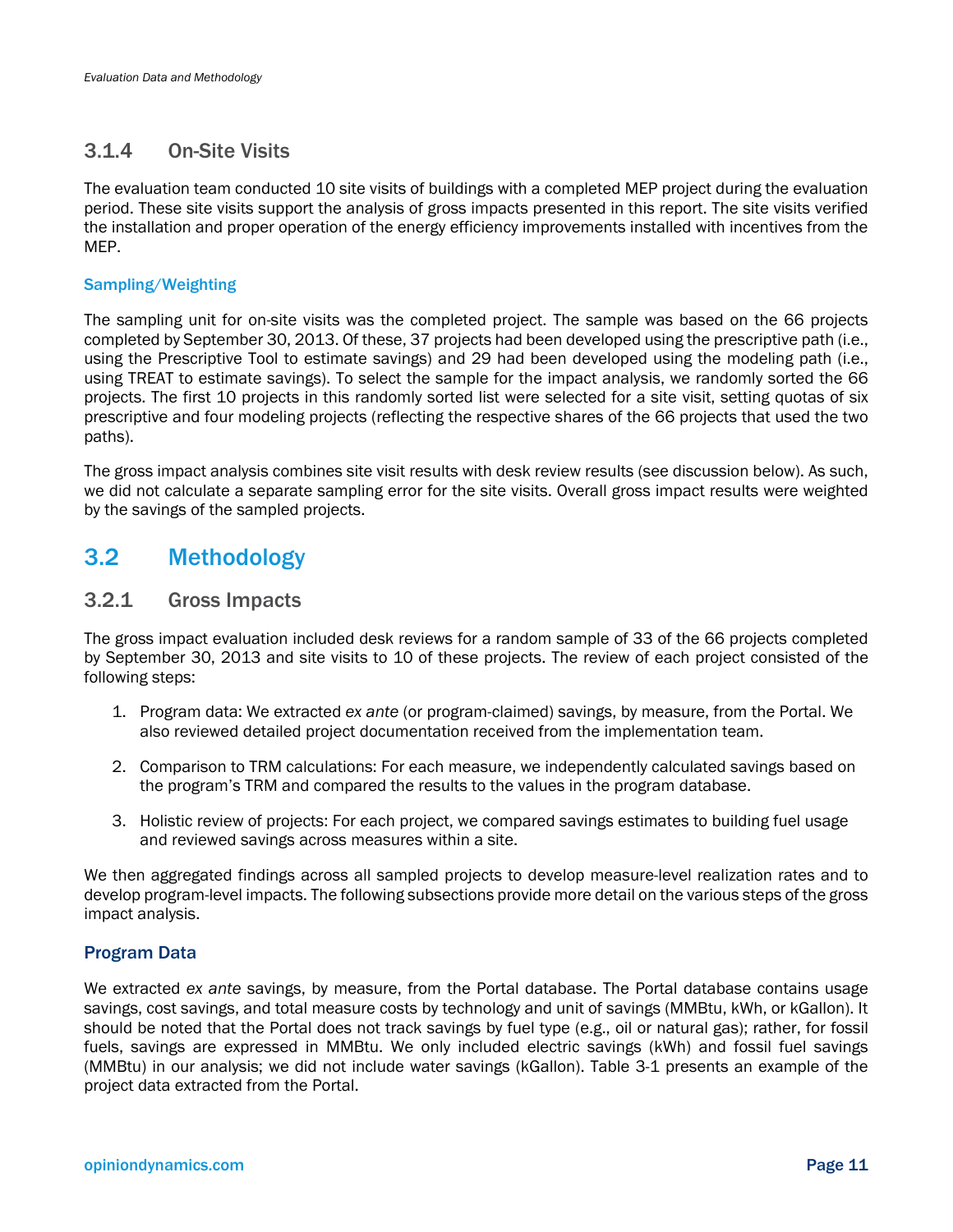|                        |              | Sum (Usage | Cost           | <b>Total Measure</b> |
|------------------------|--------------|------------|----------------|----------------------|
| <b>Measure</b>         | <b>Unit</b>  | Savings)   | <b>Savings</b> | Cost                 |
| Roof/Attic Insulation  | MMBtu        | 32         | \$865.00       | \$4,917.00           |
| Roof/Attic Insulation  | kWh          | 197        | \$0.00         | \$4,917.00           |
| Air Sealing            | <b>MMBtu</b> | 26         | \$701.00       | \$3,638.00           |
| Air Sealing            | kWh          | 167        | \$0.00         | \$3,638.00           |
| <b>Clothes Washers</b> | <b>MMBtu</b> | 4          | \$173.00       | \$1,770.00           |
| <b>Clothes Washers</b> | <b>kWh</b>   | 198        | \$0.00         | \$1,770.00           |
| <b>Clothes Washers</b> | kGallon      | 16         | \$0.00         | \$1,770.00           |
| Refrigerators          | kWh          | 2,650      | \$0.00         | \$1,000.00           |
| Other                  | <b>MMBtu</b> | 18         | \$476.00       | \$500.00             |

#### Table 3-1. Example of Project Data Extracted from the Project Portal

Source: Portal

We also downloaded utility data from the Portal, and we received detailed project documentation from the implementation team, including application forms, the completed ERPs, TREAT input and output files, invoices, inspection forms, and photo documentation.

#### Comparison to TRM Calculations

For each project in the sample, the evaluation team used the detailed project documentation and site visit findings as inputs to develop an independent estimate of savings by measure based on the program's TRM algorithms.8 This was done for both prescriptive path projects and modeling path projects. For prescriptive path projects, for which program claimed savings are calculated using the Prescriptive Tool, we conducted a systematic comparison of each measure's claimed savings in the program database (Portal) relative to our independent calculation of savings. For modeling path projects, for which program claimed savings are calculated using the TREAT modeling software (which is not based on the program TRM), we downloaded TREAT model results from the Portal and compared these values to our re-estimated savings based on the TRM algorithms and project inputs documented in program data (from the ERP report or the TREAT file). While the modeling outputs are not expected to match the Prescriptive Tool outputs, this exercise was done to test comparability and reasonableness of modeled results versus the prescriptive results.

For each measure included in the sampled projects, we also reviewed the information available from the ERP report, invoices, inspection reports, and photo documentation in an attempt to confirm that each measure was installed as proposed.<sup>9</sup> For the 10 projects for which we conducted site visits, this review was more comprehensive, as we were able to better assess quantities of installed measures. If we found discrepancies between the information used in calculating program tracked savings (ex ante savings) and the information found in project documentation or at the site visits, we recalculated savings based on the revised inputs.

For each measure in the sampled projects, we compared our independently calculated savings results with the values in the Portal database. If the results from our calculation differed substantially from those reported

 $\overline{a}$ 

<sup>8</sup> Efficiency Maine "Prescriptive Path Technical Reference Manual, Version 2013.2" (dated April 11, 2013)

<sup>9</sup> In some cases, the documentation was not sufficiently detailed to confirm proper installation, and we could only assess whether the input seemed reasonable.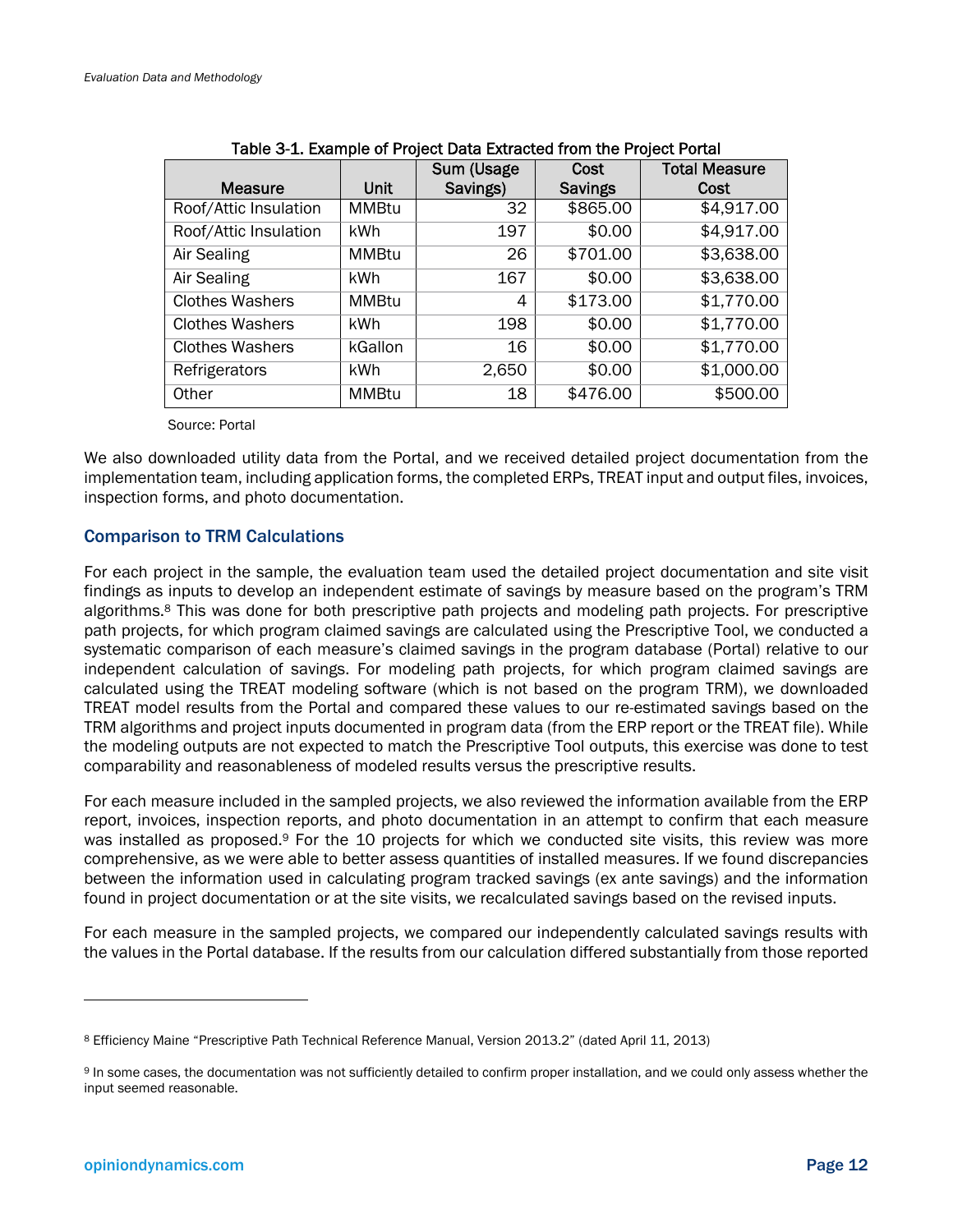in the Portal, we attempted to diagnose the source of the discrepancy, analyzing assumptions for baseline and efficient case energy consumption. If the results were similar, then the evaluation team assigned a preliminary realization rate of 100% for the measure.

While the scope of this evaluation did not include a comprehensive review of the MEP TRM, we did assess the reasonableness of the results of the TRM calculations for the sample of projects. In cases where we judged that the program TRM produced unreasonable savings estimates, we adjusted the savings based on engineering judgment and, in some cases, consideration of the values produced by the TREAT model for that measure. Similarly, in cases where we judged that the TREAT software produced unreasonable savings estimates, we made adjustments based on engineering judgment and consideration of the TRM approach.

#### Holistic Review of Projects

For each project we compared the building's total fuel usage – and, if available, its heating fuel usage – to the ex ante savings for the project. If we found total project savings to be an unreasonably high percentage of total or heating energy usage, we proceeded to review the project in greater detail. In some cases, this review led to further adjustments of data inputs for specific measures. In two projects, the savings of no one measure in particular appeared to be unreasonable, but combined, project-level savings were unreasonably high. For these two projects, we reduced savings for all heating measures (including boiler/furnace, air sealing, wall/foundation insulation, roof/attic insulation, and low flow devices) by 50% to provide a more realistic project-level savings estimate.10

During the review of projects, it became apparent that the Prescriptive Tool does not account for interactive effects of installed measures. In the development of ex post savings values for prescriptive projects, we did account for interactive effects. For consistency of our evaluation approach, we looked at measure savings at each project site using the following measure order: shell insulation, air leakage, windows, boiler reset control, programmable thermostats, low flow devices, clothes washers, pipe insulation, insulate hot water tanks, boiler/furnace replacement, water heater replacement, refrigerators, and lighting. To avoid double-counting of savings, we adjusted the savings of each subsequent measure if it had interactive effects with a measure already analyzed. The order was chosen to first estimate fuel savings from measures which are not calculated as a direct function of fuel usage. Then these savings were subtracted from the usage known from utility bills, before using such billing data to calculate the savings for replacing boiler, furnace, and/or water heating equipment.

#### Measure-Level Realization Rates

For each measure implemented within the 33 sampled projects, we divided our ex post savings estimate by the ex ante savings value in the program data to arrive at a project-specific, measure-level realization rate. We then summed all ex ante savings values and all ex post values for each measure type (by type of savings (MMBTU or kWh) across projects, and divided total ex post savings by total ex ante savings to develop an overall measure realization rate.

It should be noted that the overall measure-level realization rates are, in some cases, based on a small number of projects. Our analysis did not intend to provide statistically significant results at the measure-level. As a result, this report provides detailed explanations of the drivers of the realization rate results for each measure

 $\overline{a}$ 

<sup>10</sup> This level of reduction was selected based on our best professional judgment of a reasonable total project savings value relative to baseline fuel usage.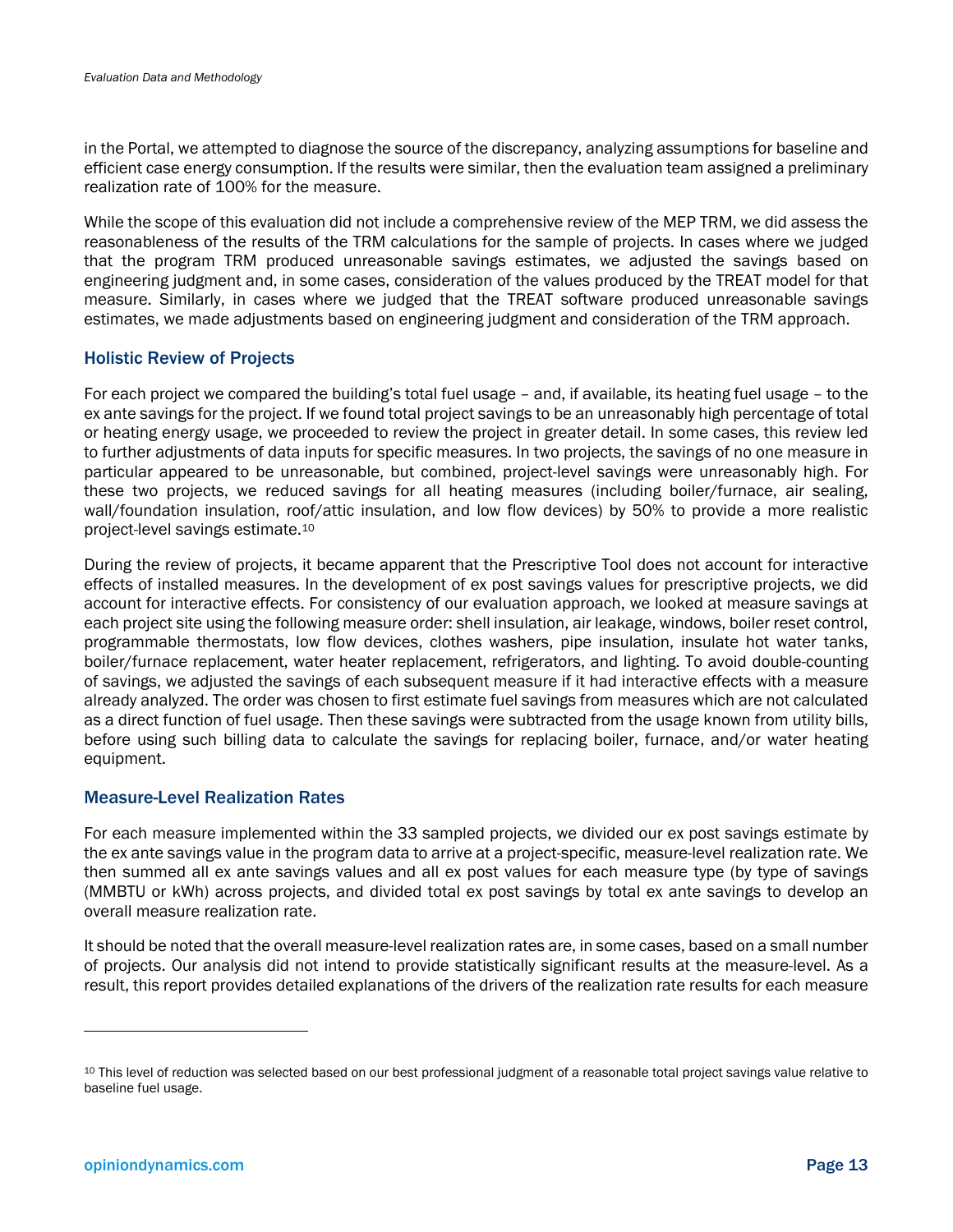type. These explanations should be used in combination with the numerical measure-level realization rates to guide future program planning.

#### Program-Level Impacts

We estimated program-level impacts by developing separate program-level realization rates for fossil fuel (MMbtu) and electricity (kWh) savings, and then multiplying these rates by the ex ante estimates of program fossil fuel savings and electric savings, respectively. For both fuel types, we first developed separate realization rates for prescriptive path and modeling path projects and applied these to ex ante program savings for prescriptive and modeling path projects, respectively. This initial step ensured the proper weighting of results for prescriptive and modeling path projects to reflect our sampling by those two types of projects.

### 3.2.2 Net Impacts

The analysis of net impacts for the MEP included a quantitative analysis of free-ridership and participant spillover. The scope of this evaluation, did include estimation of non-participant spillover.<sup>11</sup>

#### Free-Ridership

In the context of the MEP, free-riders are program participants who would have made the energy-efficient improvement(s) included in their project without the presence of the program. The free-ridership analysis is based on self-reported information from the building owner survey, conducted in December 2013. The survey collected free-ridership data for 29 MEP projects completed by 18 building owners who participated during the evaluation period.

We assessed free-ridership by asking participants a series of questions that explore 1) the influence of five program components in making the energy-efficient installations and 2) likely actions they would have taken, had the program not been available. For building owners who had more than one building with a completed retrofit during the evaluation period, we asked these questions for only one randomly selected building.

#### Influence of Program Components

We asked respondents to rate the influence of five program components on their decision to make the energyefficient improvements to their building:12 1) the information provided by the benchmarking done for the building, 2) information provided by the audit and ERP, 3) information provided by the participant's Program Partner, 4) the incentives provided by the MEP, and 5) access to a qualified Program Partner.

The *Program Components* part of the free-ridership score is calculated as:

FR Score<sub>ProgComp</sub> =  $1$  – (Maximum rating of any of the five components / 10)

The *Program Components* free-ridership scores thus range from 0 (0% free-ridership, 100% program attribution) to 1 (100% free-ridership, 0% program attribution). Greater influence of the program components means a lower level of free-ridership.

l

<sup>11</sup> Any non-participant spillover would increase net impacts.

<sup>12</sup> On a scale of 0 to 10, where 0 is "not at all influential" and 10 is "very influential."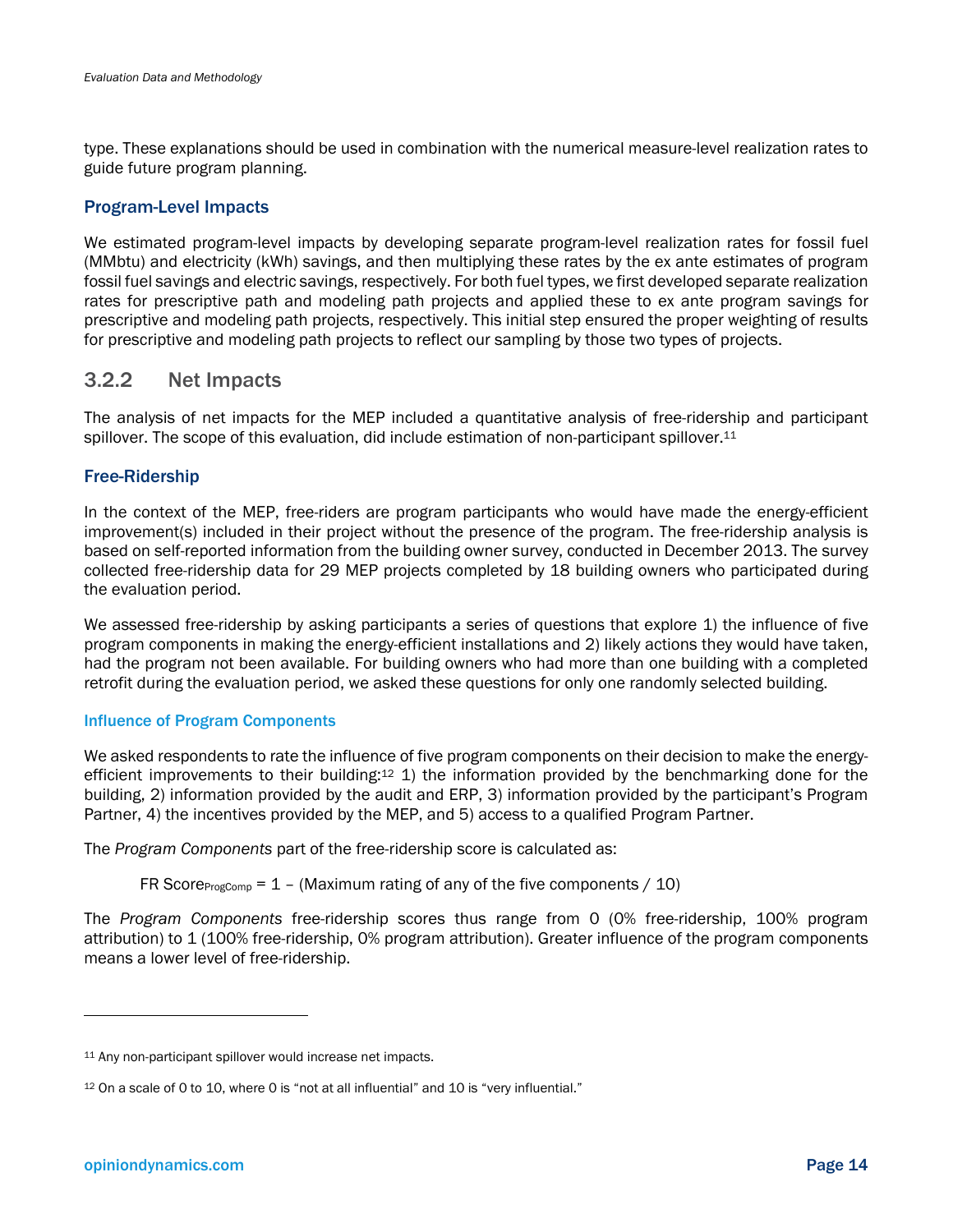#### Likely Action without Program

We asked respondents a series of questions about the improvements for which they received an MEP incentive. We first asked, for each MEP-incented improvement, how likely it is that the respondent would have made the improvement without the program (independent of the efficiency level). Participating building owners who responded "not very likely" or "not at all likely" for *all* of the incented improvements received a freeridership score of "0" for the *Likely Action without the Program* score, and were skipped over the rest of the questions in that sub-module.

Respondents who said they would have been "very likely" or "somewhat likely" to install at least one of the MEP-incented measures without the program were asked a series of follow-up questions about the likely timing, efficiency, and quantity of the improvements, if they had happened without the program.

- 1. Timing: We asked about the likely timing of the overall project (i.e., if the respondent would have made the improvement(s) at the same time, later, or earlier). If the improvement(s) would have been made earlier or later, we asked how much earlier or later.
- 2. For each of the improvements the respondent would have been "very likely" or "somewhat likely" to make without the program, we then asked: $13$ 
	- a. How likely is it that the improvement would have been of the same efficiency without the program?
	- b. Without the program, would you have installed the same quantity, fewer, or more of the improvement? If fewer or more, we asked how many.

Using these responses, for each installed measure, the *Likely Action without the Program* component part of the free-ridership score is calculated as follows:

If "not very likely" or "not at all likely" to install without the program:

*FR ScoreLikelyAct = 0* 

If "somewhat likely" or "very likely" to install without the program:

*FR ScoreLikelyAct = Timing Score \* Efficiency Score \* Quantity Score*

Where the timing, efficiency, and quantity scores are developed as:

l

<sup>&</sup>lt;sup>13</sup> Note that the efficiency and quantity questions were only asked for improvements where these concepts apply and where the respondent could be expected to provide an answer. For example, the efficiency question was not asked for low-flow devices, as these are inherently efficient. Quantity questions were not asked for insulation or sealing improvements, where amounts installed are more difficult to quantify.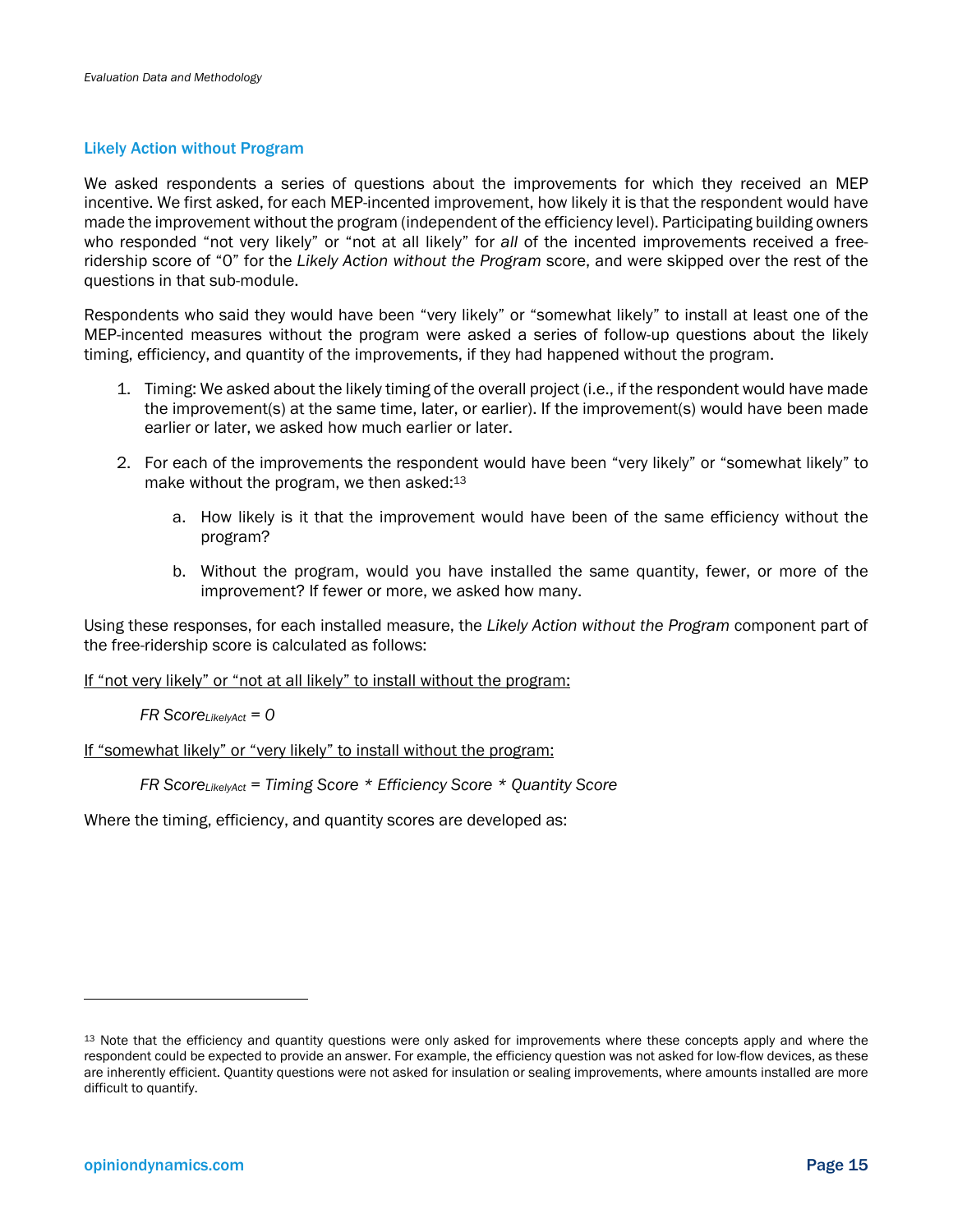| <b>FR Component</b> | <b>Survey Question</b>                                                                                                                                                                                                                                                                               | Score                                                                                                                                                                                                                            |
|---------------------|------------------------------------------------------------------------------------------------------------------------------------------------------------------------------------------------------------------------------------------------------------------------------------------------------|----------------------------------------------------------------------------------------------------------------------------------------------------------------------------------------------------------------------------------|
| Timing <sup>a</sup> | FR2b. How much later would you have made<br>these improvements if you had not received the<br>incentives from the Multifamily Program? Would<br>you say                                                                                                                                              | Within 6 months = $1.0$<br>6 months to 1 year later = $0.8$<br>1 - 2 years later = $0.6$<br>2 - 3 years later = $0.4$<br>$3 - 4$ years later = 0.2<br>4 or more years later = $0.0$<br>$(Don't know) = 1.0$<br>$(Refused) = 1.0$ |
| Efficiency          | FR3. How likely is it that the new [] would have<br>had the same level of efficiency?                                                                                                                                                                                                                | Very likely = $1.0$<br>Somewhat likely = $0.67$<br>Not very likely = $0.33$<br>Not at all likely = $0.0$<br>$(Don't know) = 1.0$<br>$(Refused) = 1.0$                                                                            |
| Quantityb           | FR4. Now thinking about the quantity of the<br>improvements you made. Would you have<br>installed the same number, fewer, or more [],<br>if you had NOT received the incentives from the<br>Efficiency Maine Multifamily Program.<br>If fewer or more:<br>FR5. How many [] would you have installed? | FR5 response / Quantity actually<br>installed                                                                                                                                                                                    |

| Table 3-2. Scoring of Timing, Efficiency, and Quantity Questions |  |  |
|------------------------------------------------------------------|--|--|
|------------------------------------------------------------------|--|--|

a No respondent reported that the improvements would have been made *earlier* without the program.

b No respondent reported that a *greater quantity* would have been installed without the program.

The project-level *Likely Action without the Program* score is the savings-weighted average of each improvement's score. As with the *Program Components* score, the *Likely Action without the Program* score values range from 0 to 1. Later implementation, lower efficiency levels, or smaller quantities without the program mean a lower level of free-ridership.

#### Building-Level Free-Ridership Score

The overall free-ridership score for each survey respondent is the average of the *Program Components* and *Likely Action without the Program* scores.

#### Decision-Making Process for Other Buildings

Building owners who had more than one building participate in the MEP during the evaluation period were asked if their other building(s) went through the same or a different decision-making process compared to the building about which the FR module asked. The survey differentiated between buildings that are located at the same address and buildings that are located at a different address. If the building owner reported that the building(s) went through the same decision-making process, we applied the FR score of the building about which the FR module asked.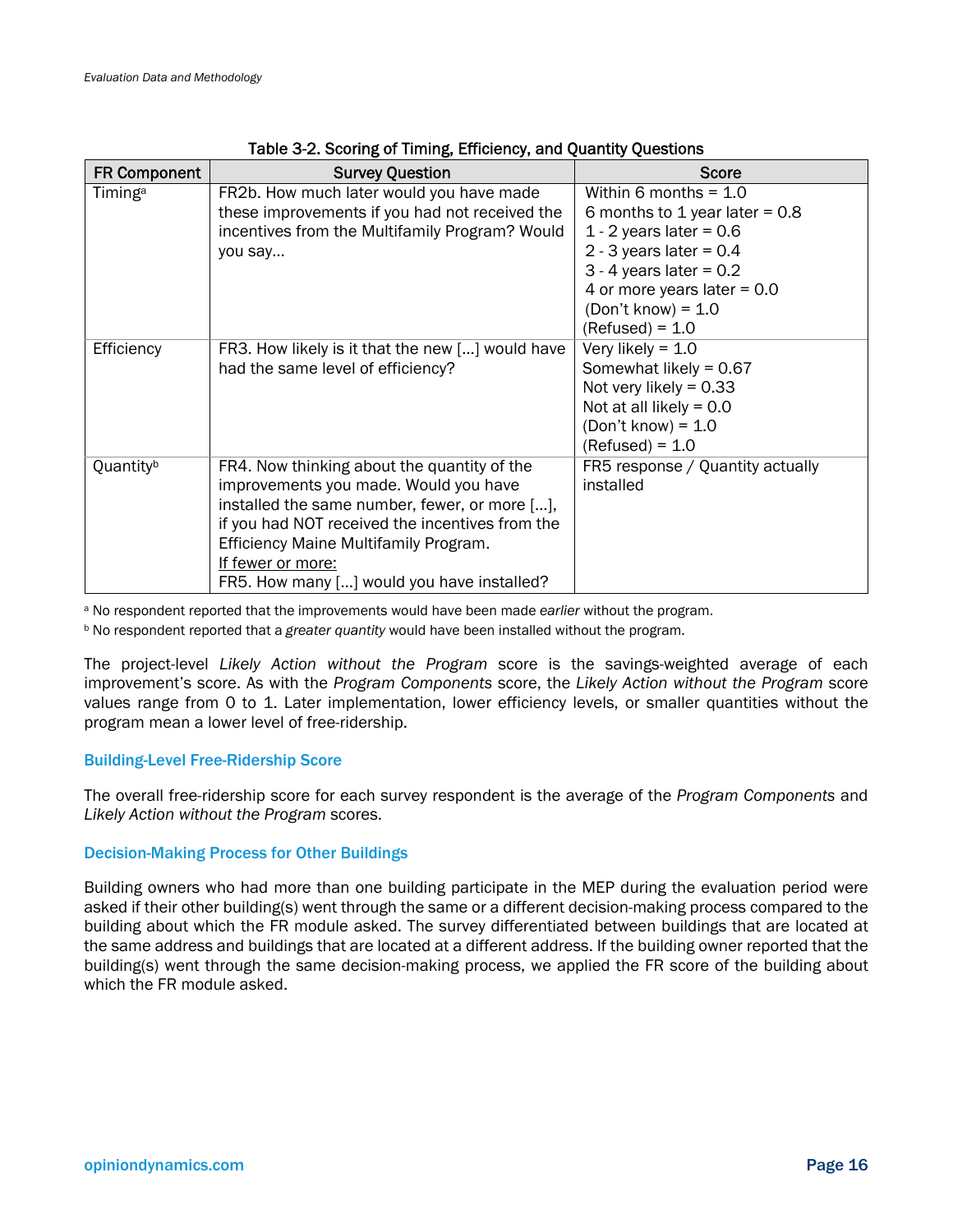#### Overall Free-Ridership Score

To estimate program free-ridership, we aggregated the building-level free-ridership scores, weighted by each building's verified gross energy savings.

#### Participant Spillover

Participant spillover refers to energy efficiency installations that were influenced by the program but did not receive an incentive. An example of participant spillover is a building owner who completed improvements through the MEP and, as a result of the positive experience, makes additional energy efficiency improvements to the building, but does not receive an incentive for those additional improvements.

For the participant spillover analysis, we considered improvements that were:

- 1. Recommended by a Program Partner during the ERP development, but that the building owner declined to implement as part of the MEP project;
- 2. Installed following the MEP project;
- 3. Influenced by the MEP (i.e., the respondent rated the importance of the experience with the MEP on the decision to make the improvements a 7 or higher, on a scale of 0 to 10); and
- 4. Could be expected to lead to energy savings.

For each improvement that qualified as participant spillover, we estimated savings to be the average energy savings for that improvement, based on all MEP projects with that improvement completed within the evaluation period. Table 3-3 summarizes the average ex post gross savings of the most commonly installed MEP measures.

|                           | Number of Projects with | Average per Project |
|---------------------------|-------------------------|---------------------|
| <b>Measure</b>            | <b>Measure</b>          | Savings (MMBtu)     |
| Air Sealing               | 50                      | 18.5                |
| Roof/Attic Insulation     | 45                      | 23.3                |
| Low-Flow Devices          | 38                      | 26.6                |
| <b>Boilers</b>            | 36                      | 70.0                |
| <b>Wall Insulation</b>    | 29                      | 15.3                |
| <b>Apartment Lighting</b> | 11                      | 20.9                |
| Common Lighting           | 10                      | 3.8                 |
| <b>Gas Water Heaters</b>  | 16                      | 22.1                |

Table 3-3. Average Ex Post Gross Savings of Most Common MEP Measures

Source: MEP Tracking Data (as of September 27, 2013); gross impact analysis

To determine the program-level spillover rate, we divided the estimated savings of the improvements installed by survey respondents outside of the program (but influenced by the program) by the savings all survey respondents realized through the program.

Spillover Rate = Energy Savings (Improvements by Respondents Outside Program)<br>Gpillover Rate = <del>Energy Savings (Improvements by Respondents Through Program)</del>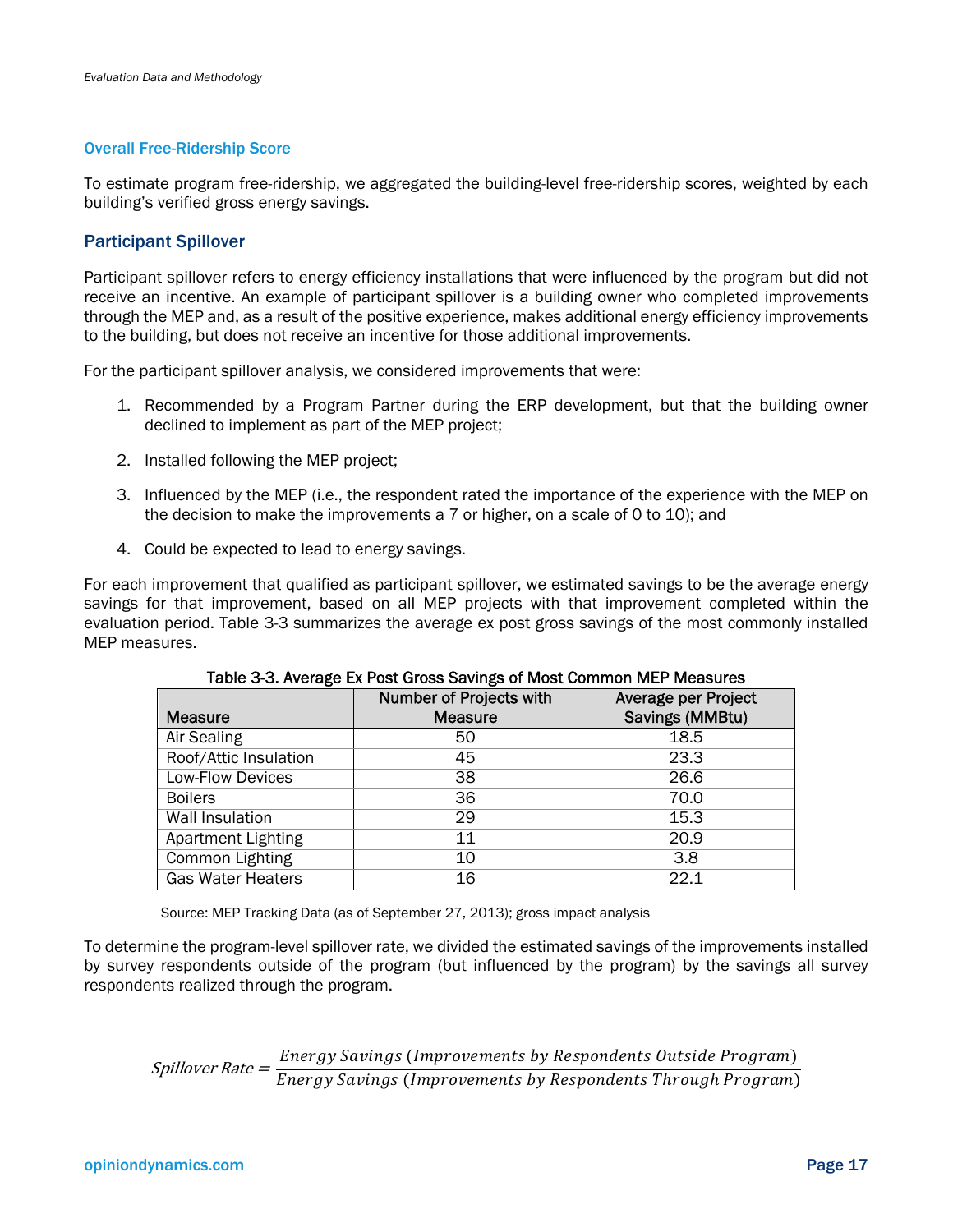### 3.2.3 Cost-Effectiveness

The evaluation team conducted a cost-effectiveness analysis for the MEP for the evaluation period July 2012 through September 2013,14 using Efficiency Maine's Benefit/Cost Screening Model (version 2.2) developed by GDS Associates.

Initial program inputs for the cost-effectiveness analysis were provided by Efficiency Maine.15 The evaluation team used the Benefit/Cost model to develop results for 1) the Total Resource Cost test (TRC),<sup>16</sup> which is the test used by Efficiency Maine; 2) the Program Administrator Cost Test (PACT); and 3) the Participant Cost Test (PCT). Each test calculates a benefit-cost ratio by taking the present value (PV) of benefits and dividing them by the first-year costs applicable for each test. NPV discounts for the time value of money (i.e., savings that accrue in the future are less valuable than immediate savings).

#### Total Resource Cost Test (TRC)

The TRC examines the costs and benefits of an energy efficiency program from a societal perspective. It compares net energy-savings benefits (avoided costs) to the net costs incurred by the program administrator, as well as net costs incurred by the participant, such as the incremental cost of purchasing the program measure. The TRC views program incentives/rebates as transfers at the societal level, and not as program costs.

#### Program Administrator Cost Test (PACT)

The PACT examines the costs and benefits from the perspective of the program administrator. It compares the net benefits to the net costs incurred by the program administrator, including any rebate/incentive costs but excluding any net costs incurred by the participant, such as the actual measure cost.

#### Participant Cost Test (PCT)

The PCT examines the costs and benefits from the perspective of the customer installing the energy efficiency measure (homeowner, business, etc.). Benefits include bill savings realized by the customer from reduced energy consumption, and the incentives received by the customer, including any applicable tax credits. Costs include the incremental cost (borne by the customer) of purchasing and installing the efficient equipment rather than standard equipment. In some cases incremental operations and maintenance costs (or savings) are also included.

 $\overline{a}$ 

<sup>14</sup> Note that the cost-effectiveness analysis only included costs incurred during the evaluation period. It excludes program start-up costs of approximately \$210,000.

<sup>15</sup> Avoided costs are based on Synapse Energy Economics' *Avoided Energy Supply Costs in New England: 2013 Report*, which provides avoided costs for 2013-2043.

<sup>16</sup> Note that the TRC values are estimated without accounting for the value of CO<sub>2</sub> under the Regional Greenhouse Gas Initiative (RGGI).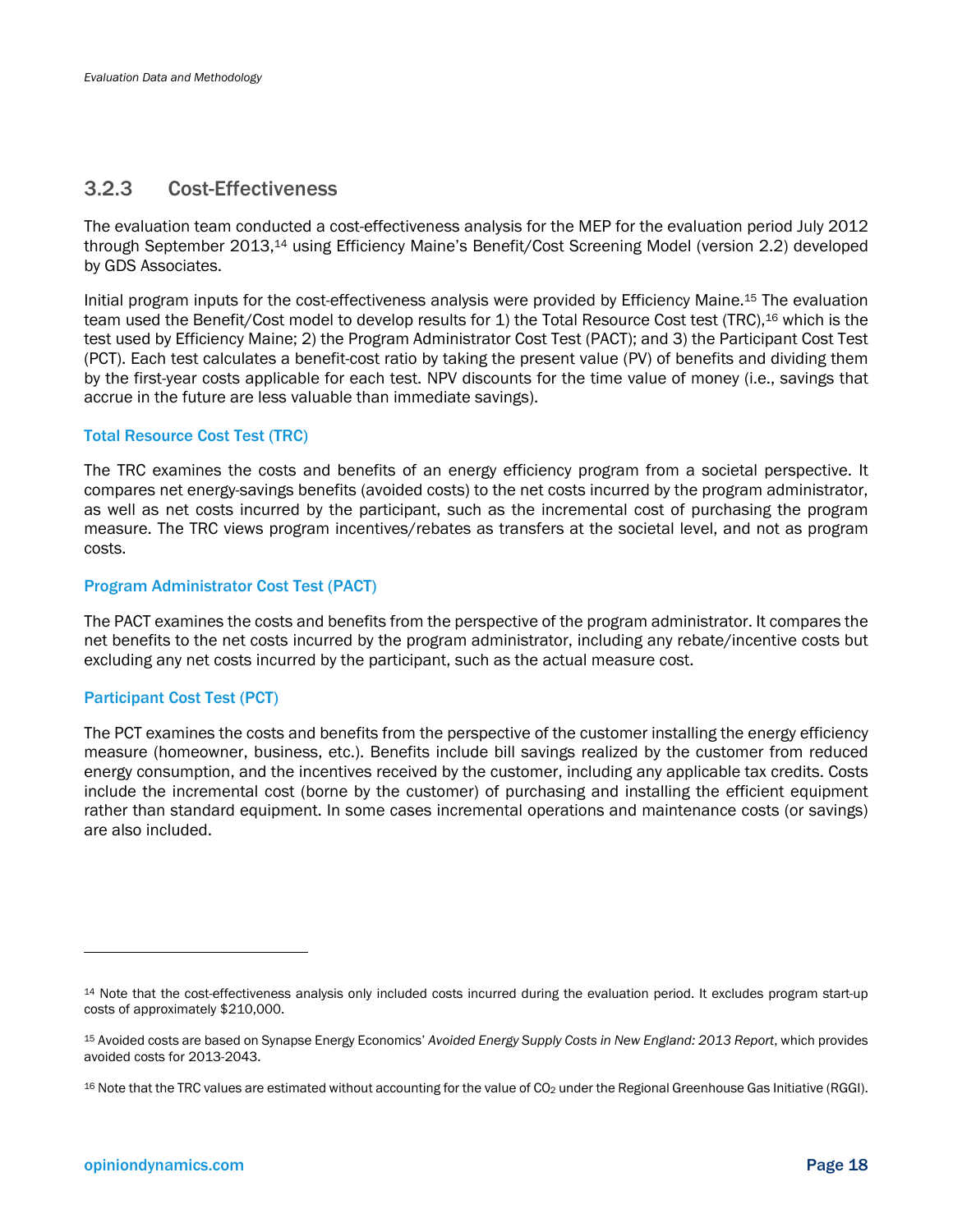## 4. Impact Evaluation

This section presents the results of gross and net impacts analyses, as well as the cost-effectiveness analysis for the MEP.

## 4.1 Gross Impact Analysis

The gross impacts analysis examined MEP savings for fossil fuels (tracked by the program in MMBtu) and for electricity (tracked in kWh). We conducted three subtasks contributing to the gross impact analysis: 1) a desk review of a sample of 33 projects, 2) site visits to a sample of 10 projects, and 3) a comparison of the Prescriptive Tool to the MEP TRM. The methods used for each component were discussed in Section 3.2.1 of this report.

## 4.1.1 Summary of Gross Impacts

For each of the prescriptive and modeling projects sampled, the evaluation team conducted an engineering review of the existing data and calculations in the files and tracking database. For 10 of the 33 sampled projects, we also collected additional information through onsite visits. We used this information to estimate ex post (i.e., verified) fossil fuel and electricity savings for each project, along with the associated realization rates. We then aggregated results 1) by prescriptive and modeling path projects (i.e., by the two sampling strata); 2) by technology; and 3) for the MEP overall.

Table 4-1 summarizes the ex ante (i.e., program-reported) and ex post fossil fuel and electric savings and associated realization rates (RR) for prescriptive and modeling projects, respectively. We weighted the realization rates for each stratum (prescriptive and modeling) proportionally to the stratum's energy savings, resulting in the overall program-level realization rates of 0.69 for fossil fuel savings and of 1.07 for electric savings.

| <b>Sampling Strata</b> | Sample  | <b>Gross Energy Savings</b><br><b>Fossil Fuels (MMBtu)</b> |                |           | <b>Gross Energy Savings</b><br>Electricity (kWh) |                |           |
|------------------------|---------|------------------------------------------------------------|----------------|-----------|--------------------------------------------------|----------------|-----------|
|                        | Size(n) | Ex Ante                                                    | <b>Ex Post</b> | <b>RR</b> | <b>Ex Ante</b>                                   | <b>Ex Post</b> | <b>RR</b> |
| Prescriptive           | 19      | 2,778                                                      | 2,207          | 0.79      | 27,162                                           | 23,184         | 0.85      |
| Modeling               | 14      | 2,338                                                      | 1,391          | 0.60      | 37,844                                           | 48,395         | 1.28      |
| <b>Total MEP</b>       | 33      |                                                            |                | 0.69      |                                                  |                | 1.07      |

#### Table 4-1. Summary of Gross Impact Realization Rates

Table 4-2 applies these weighted realization rates to the programs' ex ante gross fossil fuel and electric savings. We estimate that the MEP, through September 30, 2013, realized annual savings of approximately 7,600 MMBtu (fossil fuel) and 277,800 kWh (electric). These results have a relative precision of 8.3% for fossil fuel savings and of 7.9% for electric savings, at a 90% confidence level.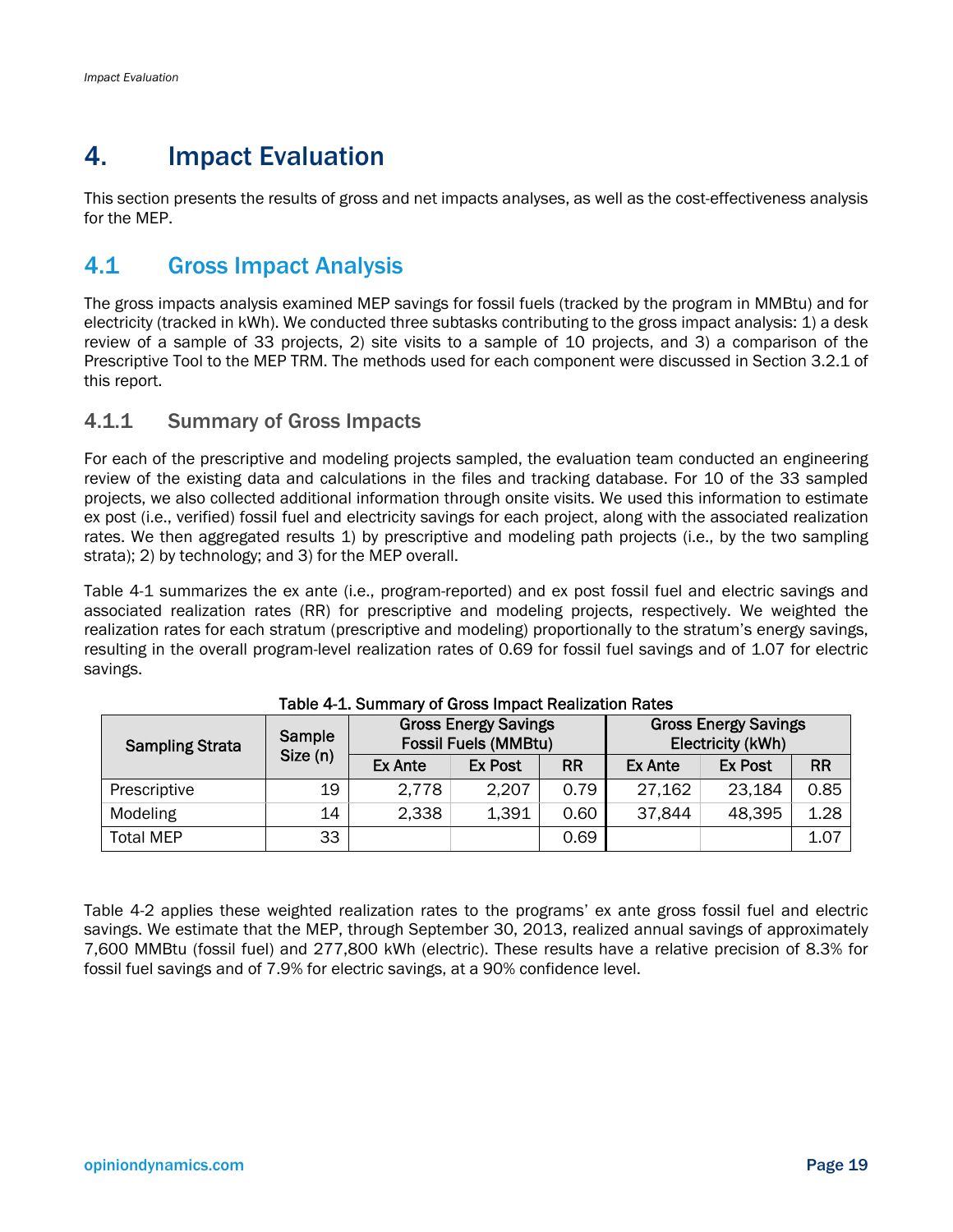|                           | <b>Fossil Fuel Savings</b><br>(MMBtu) | <b>Electric Savings</b><br>(kWh) |
|---------------------------|---------------------------------------|----------------------------------|
| Ex Ante Program Savings   | 10,995                                | 258,754                          |
| <b>Realization Rate</b>   | 0.69                                  | 1.07                             |
| Ex Post Program Savings   | 7,567                                 | 277,844                          |
| Relative Precision (@90%) | 8.3%                                  | 7 9%                             |

The following subsection provides more detailed gross impact results by technology and savings type (fossil fuel vs. electric). *Appendix A: Other Supporting Information for Gross Impact Analysis* presents more detailed results for the prescriptive and the modeling paths, respectively.

### 4.1.2 Analysis of Technologies

Table 4-3 shows the contribution of the various technologies incented through the MEP to ex ante program savings. Boilers and furnaces (34%) account for the largest share of ex ante fossil fuel savings, followed by air and duct sealing (16%), low flow devices (13%), and roof insulation (13%). On the electric side, lighting accounts for the largest share of savings (29%) followed by "other" measures (23%).<sup>17</sup>

|                            | <b>Ex Ante MEP Savings</b>    |      |                   |      |  |
|----------------------------|-------------------------------|------|-------------------|------|--|
| <b>Technology</b>          | <b>Fossil Fuel</b><br>(MMBtu) | %    | Electricity (kWh) | %    |  |
|                            |                               |      |                   |      |  |
| Boilers/Furnaces           | 3,741                         | 34%  | 5,922             | 2%   |  |
| Air and Duct Sealing       | 1,778                         | 16%  | 9,417             | 4%   |  |
| Low Flow Devices           | 1,470                         | 13%  |                   | 0%   |  |
| Roof/Attic Insulation      | 1,410                         | 13%  | 21,358            | 8%   |  |
| Wall/Foundation Insulation | 975                           | 9%   | 1,576             | 1%   |  |
| <b>Gas Water Heaters</b>   | 431                           | 4%   | 15,689            | 6%   |  |
| Pipe Insulation            | 367                           | 3%   |                   | 0%   |  |
| Windows                    | 87                            | 1%   | 34,473            | 13%  |  |
| <b>Clothes Washers</b>     | 11                            | 0%   | 2,086             | 1%   |  |
| Lighting                   | (9)                           | 0%   | 74,737            | 29%  |  |
| Refrigerators              | (48)                          | 0%   | 33,144            | 13%  |  |
| Other                      | 781                           | 7%   | 60,352            | 23%  |  |
| TOTAL                      | 10,995                        | 100% | 258,754           | 100% |  |

Table 4-3. Summary of Ex Ante MEP Savings by Technology

l

<sup>17</sup> The "other" category includes a variety of measures not individually tracked by the program, e.g., variable frequency drives (VFD), programmable thermostats, and boiler reset controls. However, in some cases, it also includes measures that are individually tracked, e.g., low flow devices.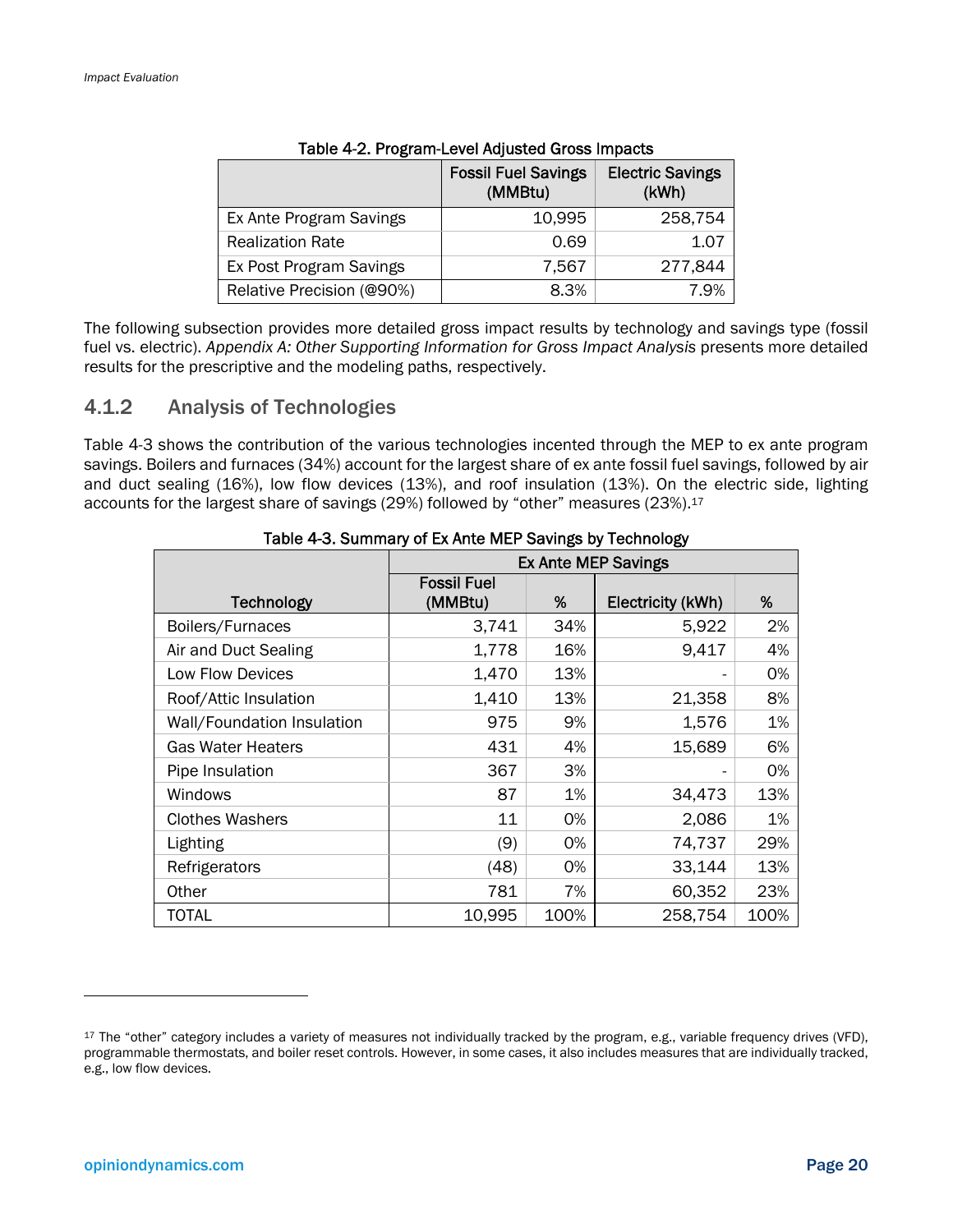Our analysis shows significant differences in realization rates between the different measures as well as between fossil fuel and electric savings. For fossil fuels, realization rates range from 50% for wall/foundation insulation to 100% for windows and clothes washers; rates for the top four contributors to program savings range from 63% to 96%. For electric savings, realization rates range from 0% for gas water heaters<sup>18</sup> to 136% for clothes washers.

Table 4-4 summarizes ex ante and ex post savings as well as the resulting realization rates by measure. Following the table, we provide an overview of the key drivers of the realization rates by measure. It should be noted that the measure-level realization rates are, in many cases, based on a small number of projects. Our analysis did not intend to provide statistically significant results at the measure-level. As a result, we provide detailed explanations of the drivers of our results for each measure. Measure-level realization rates should only be used in the context of these explanations to guide future program planning.19

|                            | # of<br>Sampled                              | <b>Fossil Fuel Savings</b><br>(MMBtu) |                |           | <b>Electric Savings</b><br>(kWh) |                |           |
|----------------------------|----------------------------------------------|---------------------------------------|----------------|-----------|----------------------------------|----------------|-----------|
| Measure                    | <b>Projects</b><br>with<br><b>Technology</b> | <b>Ex Ante</b>                        | <b>Ex Post</b> | <b>RR</b> | <b>Ex Ante</b>                   | <b>Ex Post</b> | <b>RR</b> |
| Boilers/Furnaces           | 19                                           | 1,702                                 | 1,077          | 63%       |                                  |                |           |
| Air and Duct Sealing       | 27                                           | 759                                   | 654            | 86%       | 1,889                            | 1,732          | 92%       |
| Low Flow Devices           | 17                                           | 521                                   | 498            | 96%       |                                  |                |           |
| Roof/Attic Insulation      | 24                                           | 816                                   | 681            | 83%       | 2,834                            | 2,247          | 79%       |
| Wall/Foundation Insulation | 20                                           | 437                                   | 220            | 50%       | 1,049                            | 881            | 84%       |
| <b>Gas Water Heaters</b>   | 8                                            | 283                                   | 144            | 51%       | 3,071                            |                | 0%        |
| Pipe Insulation            | 6                                            | 257                                   | 151            | 59%       |                                  |                |           |
| Windows                    | 5                                            | 15                                    | 15             | 100%      | 40                               | 24             | 61%       |
| <b>Clothes Washers</b>     | $\overline{2}$                               | 11                                    | 11             | 100%      | 2,086                            | 2,832          | 136%      |
| Lighting                   | 9                                            | 33                                    | (5)            | n/a       | 21,037                           | 26,999         | 128%      |
| Refrigerators              | 4                                            | (10)                                  | (3)            | n/a       | 7,036                            | 3,978          | 57%       |
| Other                      | 17                                           | 291                                   | 155            | 53%       | 25,964                           | 32,885         | 127%      |

#### Table 4-4. Gross Impacts by Technology (Sampled Projects)

#### Boilers / Furnaces

l

The MMBtu realization rate for boiler/furnace replacement is 63%. Realization rates for this measure range from 0% to 116%.

<sup>18</sup> This is due to an apparent data entry error. The MEP does not claim kWh savings for gas water heaters.

<sup>19</sup> While results are not statistically significant at the measure level, the measure-level analysis was rolled up into the program-level results presented in Table 4-1.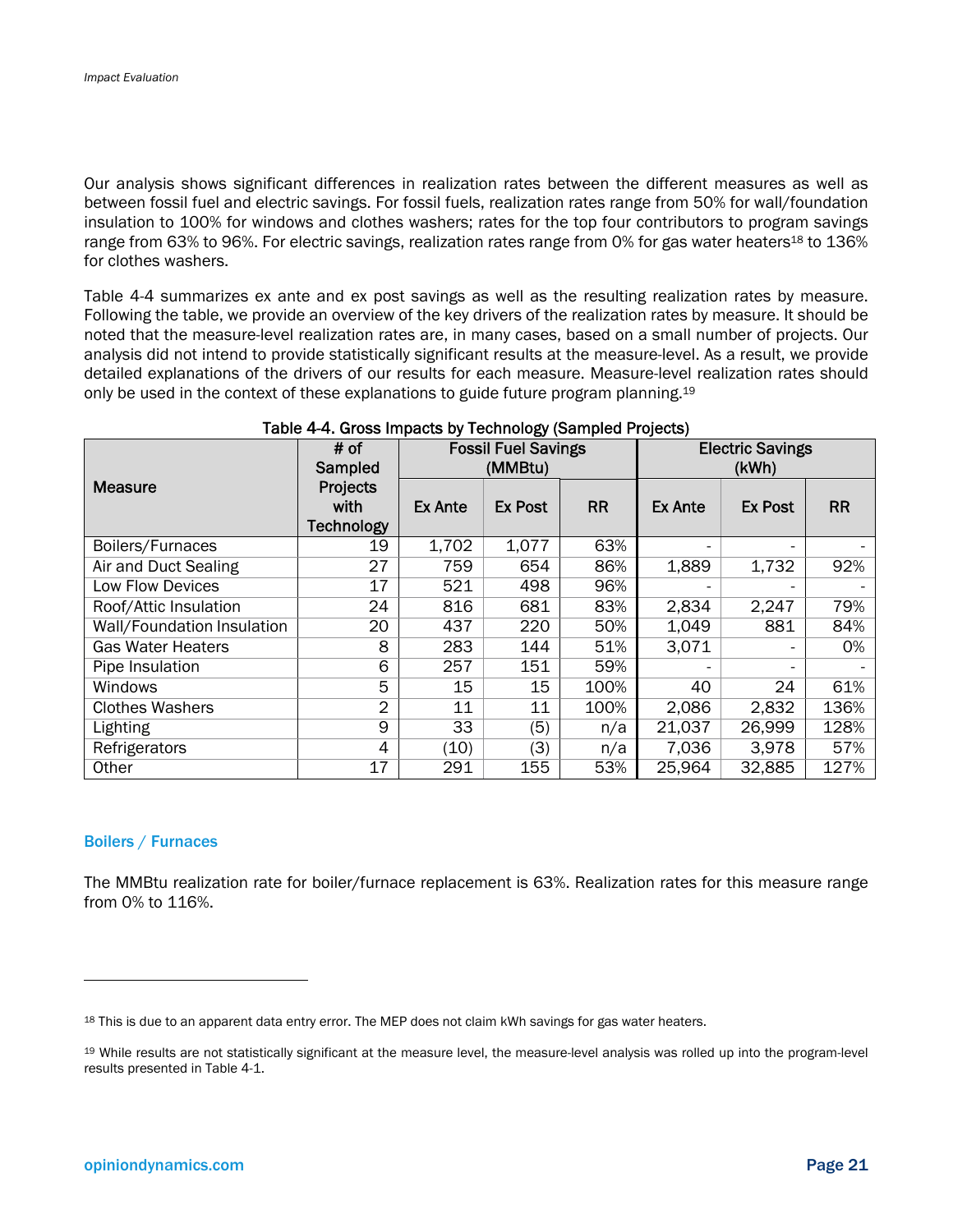Seven of the 19 sampled boilers also received an incentive through Efficiency Maine's Natural Gas Program. In this case, the two programs split the savings. According to program staff, the MEP share of savings is based on the difference in efficiency between the existing boiler and a new standard efficiency boiler.20 However, our analysis found that the MEP claimed all savings associated with the new boilers. As a result, we reduced savings for those seven boilers. For three of them (all >300 MBtu/hr and within the same building complex), MEP savings were set to zero as the existing boiler efficiency was 75%, i.e., equal to the split point. It should be noted that adjustments made to correctly allocate savings between the MEP and the Natural Gas Program accounted for the single largest reduction of *ex ante* fossil fuel savings and significantly affected the realization rate for boilers/furnaces and for the program overall.21

For most of the 11 sampled prescriptive projects with this measure, we reduced ex ante savings to account for interactive effects that are not accounted for within the Prescriptive Tool. When boilers/furnaces are installed in combination with measures such as insulation and air/duct sealing, total project savings are no longer the sum of the savings of the individual measures.<sup>22</sup> In developing our savings estimates for prescriptive projects with boilers/furnaces, we also made the following changes: 1) calculating savings directly based on fuel usage (as compared to using the EFLH look-up table from the Prescriptive Tool); 2) reallocating savings between the boiler/furnace measure and the hot water heater measure, if the boiler supplied domestic hot water as well as hydronic heating; and 3) re-estimating savings using different equipment efficiencies (as found in the photo documentation or in the text of the ERP report).

For the modeled projects, we generally found ex ante boiler/furnace savings to be reasonable. For two boilers, ex post savings were reduced due to higher pre-retrofit boiler efficiencies in project documentation than was modeled. In addition, we reduced savings for one project to account for interactive effects resulting from a separate project that was completed at the same building in a different phase.

#### Air and Duct Sealing

-

The MMBtu realization rate for air and duct sealing is 86%. For most sampled projects (20 out of 24), the realization rate for air sealing is 100%. In two cases, we increased savings to account for post-construction blower door test results that were better than assumed in the calculation of ex ante savings.<sup>23</sup> For two prescriptive projects, overall ex ante project savings were unreasonably high relative to the building's total annual heating fuel usage. For these projects, we reduced savings for multiple heating-related measures, including air sealing, to 50% of ex ante values to more reasonably reflect the order of magnitude of savings that can be achieved. For one prescriptive project with air conditioning, we reduced ex post kWh savings for

<sup>20</sup> The agreed upon "split point" for allocating savings between the two programs is 80% Et for boilers ≤300 MBtu/hr and 75% Et for boilers >300 MBtu/hr.

<sup>21</sup> It should be noted that as of December 2013, the MEP no longer allows participants to receive an incentive through the MEP and the Natural Gas Program for the same boiler or furnace.

<sup>&</sup>lt;sup>22</sup> For consistency of our evaluation approach, we looked at measure savings at each project site using the following measure order: shell insulation, air leakage, windows, boiler reset control, programmable thermostats, low flow devices, clothes washers, pipe insulation, insulate hot water tanks, boiler/furnace replacement, water heater replacement, refrigerators, and lighting. To avoid doublecounting of savings, we adjusted the savings of each subsequent measure, if it had interactive effects with a measure already analyzed.

<sup>23</sup> According to program staff, ERP savings estimates are not updated, if the post-construction blower door test exceeds the predicted result.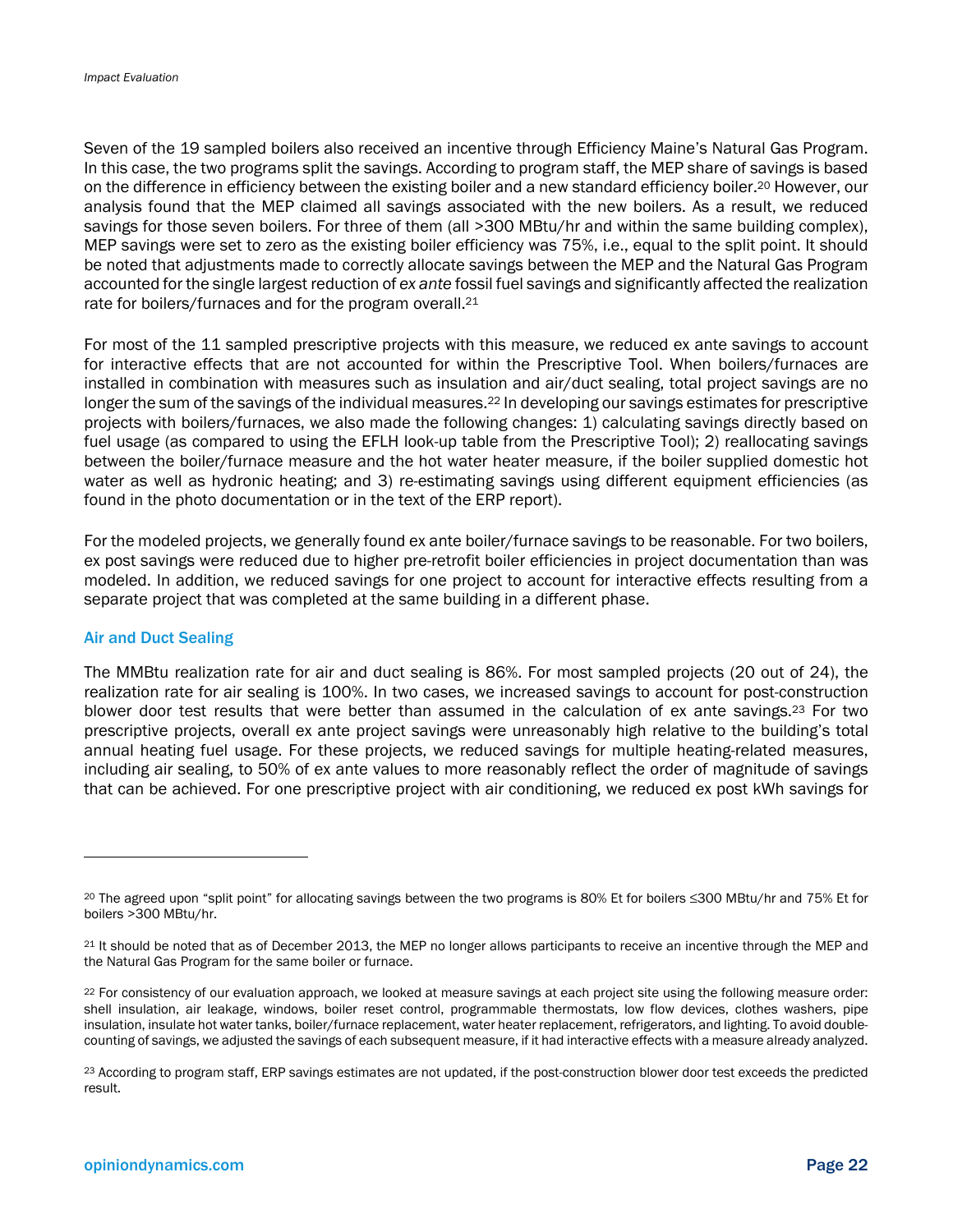cooling from air sealing to 25% of ex ante savings because only approximately 25% of the building is air conditioned (with window units).

The program claimed kWh savings for air sealing for all 16 sampled prescriptive projects with air and duct sealing. The Portal listed these as "cooling" savings, although program implementation staff later clarified that these savings did not represent cooling savings but heating-related savings associated with reduced HVAC load (e.g., fans and pumps) that were mis-labeled. While we did not adjust these savings from the ex ante values, we note the following: 1) The program claims kWh savings for air sealing based on an appendix in the New York TRM, upon which the MEP TRM is based. However, the main body of the NY TRM suggests that kWh savings should not be claimed for air sealing as the algorithm includes a factor that is unique to cooling. 2) Claiming kWh savings for air sealing is inconsistent with some other MEP program practices; for example, the Prescriptive Tool claims no similar kWh savings for boilers and furnaces (which should have higher kWh savings than air sealing) nor does TREAT claim non-cooling kWh savings for any heating-related measures. 3) We acknowledge that there are possible kWh savings associated with reduced fan and pump usage, but we were not able to verify the magnitude of the savings claimed by the MEP.

Only three sampled projects, all using the modeling path, included duct sealing and claimed MMBtu savings. For these projects, we found TREAT to predict unreasonably high MMBtu savings of between 30% and 45% of annual heating fuel usage. We reduced ex post duct sealing savings for these projects to 20% of total fuel usage, which we believe is still a somewhat high estimate.24

#### Low Flow Devices

Low flow devices have a high MMBtu realization rate of 96%. For 13 of 17 sampled projects, the realization rate is 100%. For two projects using the modeling path, we increased ex post savings for low flow devices to match those of a third modeled project in the same complex, for which assumptions for hot water usage per person per day, and the resulting savings, were more reasonable. For two prescriptive projects, we reduced ex post savings to approximately half of their ex ante values. In one case, we re-calculated savings using inputs based on the ERP, which differed from inputs used by the Prescriptive Tool for this project. In the other case, we reduced savings for low flow devices by 50%, along with other heating-related measures, because total ex ante project savings were larger than the annual heating fuel usage of this building.

While ex post savings were unchanged from the ex ante values for low flow devices for most of the sampled prescriptive projects, we note that the Prescriptive Tool/TRM produces savings that are generally three times those estimated by TREAT for this measure. The difference between TREAT and TRM savings is due in part to differences in assumed hot water usage per person per day, but is also affected by overall system efficiency assumptions.25 Given that low flow devices account for the third largest share of program MMBtu savings, and that this measure is slated to be offered under the new prescriptive approach recently rolled out by the program, further research into TRM values may be warranted.26

-

<sup>&</sup>lt;sup>24</sup> Based on Energy Star (http://www.energystar.gov/index.cfm?c=home\_improvement.hm\_improvement\_ducts\_benefits) "leaky ducts can reduce heating and cooling system efficiency by as much as 20%."

<sup>25</sup> The TRM assumes 75% water heating efficiency for all fuels while TREAT appears to consider the efficiency of the installed system.

<sup>&</sup>lt;sup>26</sup> According to implementation staff, the algorithm for low flow devices has been modified in a newer version of the TRM.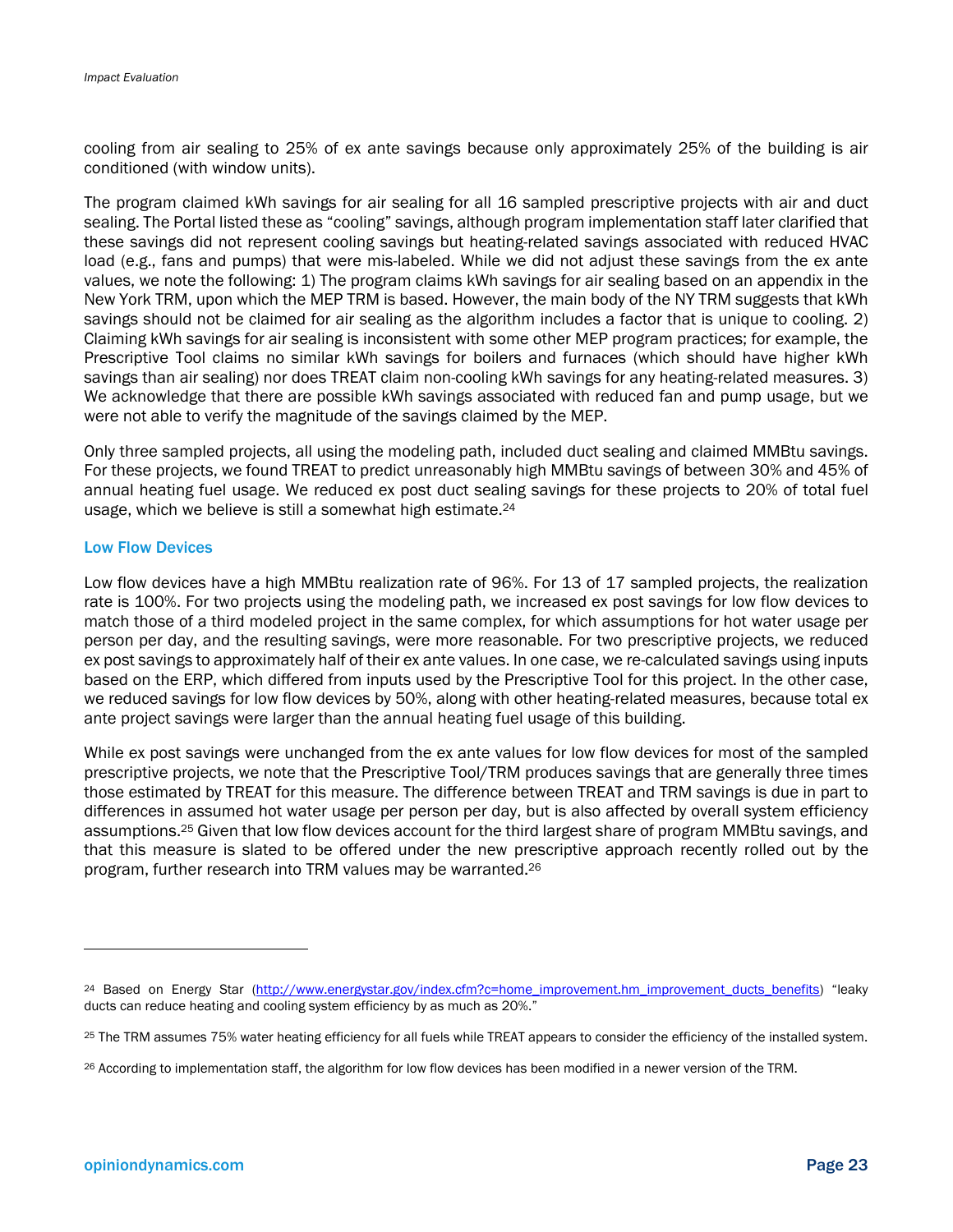The program did not claim any kWh savings for low flow devices.

#### Roof/Attic Insulation

The MMBtu realization rate for roof and attic insulation is 83%. For most sampled projects (19 out of 24), the realization rate is 100%. For two modeled projects, we determined that TREAT savings estimates for roof insulation were unreasonably high (based on our engineering judgment) given the amount of insulated roof area reported in the ERP). To address this, we re-estimated savings for these two sites using the TRM prescribed algorithm and inputs from the ERP to arrive at our ex post values.27 For two prescriptive projects, we found the area of insulation to be overstated in the calculations, one based on a site visit and the other based on available photo documentation. For these two projects, we re-estimated savings using the smaller area assumption. For one of the prescriptive projects, as well as a third one, we also reduced roof/attic insulation savings by 50%, along with other heating-related measures, because total ex ante project savings were unreasonably large, given the annual heating fuel usage of the buildings. For one prescriptive project with air conditioning, we reduced ex post kWh savings for cooling from roof/attic insulation to 25% of ex ante savings because only approximately 25% of the building is air conditioned (with window units).

The program claimed kWh savings associated with reduced HVAC load for all 16 sampled prescriptive projects with roof/attic insulation. See the discussion under "Air and Duct Sealing" above.

#### Wall/Foundation Insulation

The MMBtu realization rate for wall/foundation insulation is 50%, the lowest of any measures with fossil fuel savings. This result is driven by projects modeled in TREAT (9 out of 20 sampled projects) which – based on the engineering judgment of the evaluation team – provides unreasonably high savings for this measure. Generally, the wall insulation in these projects consists of insulating two to three feet of foundation wall or attic knee wall. For all of the sampled, modeled projects, the results from TREAT were considerably greater than the TRM would predict, often by a factor of five or six. We re-estimated savings for these two sites using the TRM prescribed algorithm and inputs from the ERP and the TREAT model files.

For most prescriptive projects, the realization rate for wall/foundation insulation is 100%. For two prescriptive projects, we reduced wall/foundation insulation savings by 50%, along with other heating-related measures, because total ex ante project savings were unreasonably large, given the annual heating fuel usage of the buildings.

The program claimed kWh savings associated with reduced HVAC load for all 11 sampled prescriptive projects with wall/foundation insulation. See the discussion under "Air and Duct Sealing" above. For one prescriptive project with air conditioning, the insulation was applied to the basement foundation wall and will not have any effect on AC usage.

#### Gas Water Heaters

 $\overline{a}$ 

The realization rate for gas water heaters is 51%. Eight sampled projects included a gas water heater measure, and a few more replaced boilers which also supply domestic hot water but did not list a water heating measure. For three sampled modeling projects, all at the same address, we reduced savings to better allocate the combined boiler and gas water heater savings between the two measures. One of these projects also had

<sup>&</sup>lt;sup>27</sup> For one of the two sites, we first reduced the amount of roof area insulated based on review of photo documentation.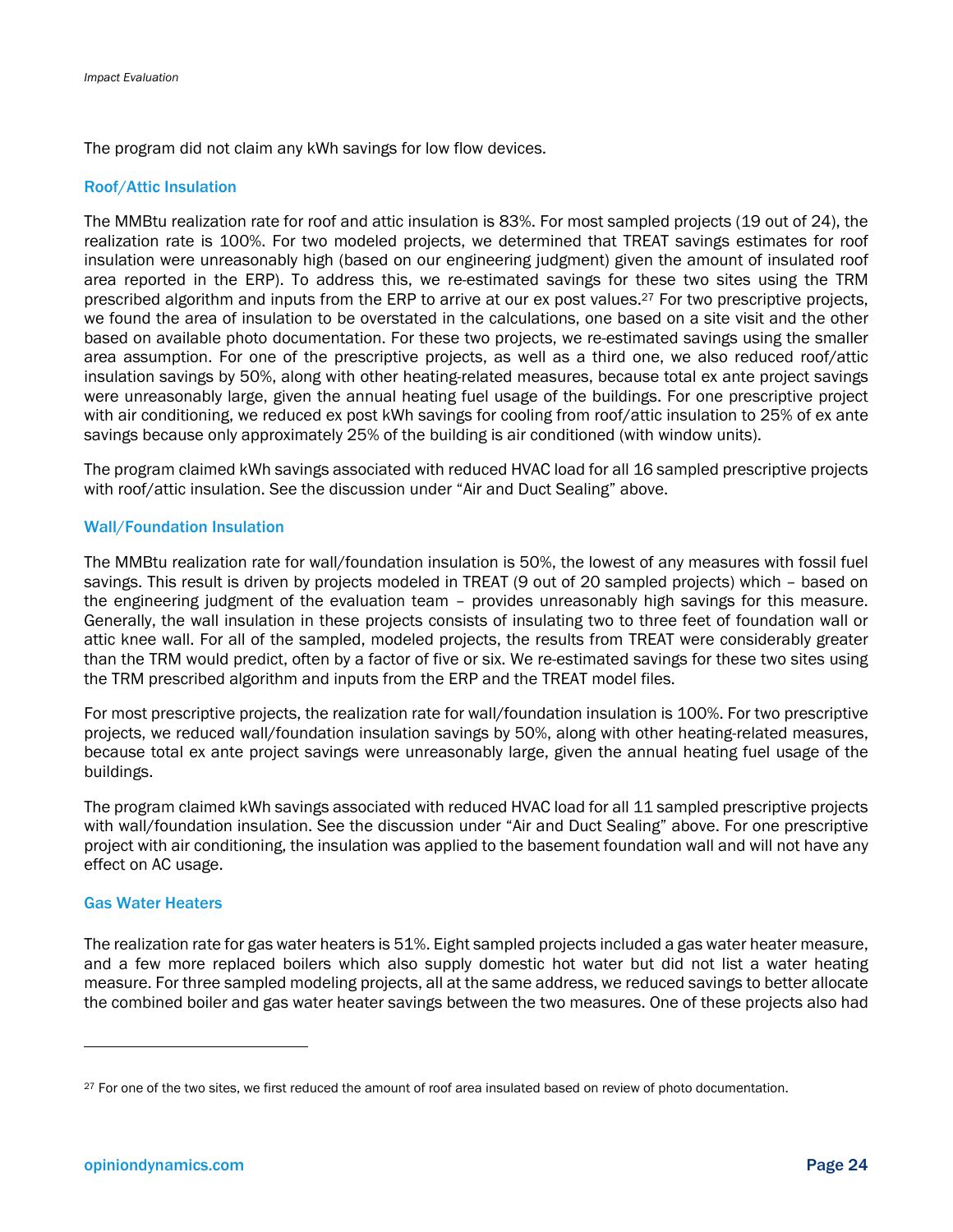an apparent data entry error as it claimed kWh savings for the gas water heater, which appear to belong to the lighting measure at that site, while the lighting measure showed MMBtu savings belonging to the gas water heater.

For three of five sampled prescriptive projects with gas water heaters, we reduced savings based on the fuel usage for heating domestic hot water<sup>28</sup> and to account for interactive effects of other measures included in those projects which also save hot water.

#### Pipe Insulation

The realization rate for pipe insulation is 59%. Six sampled projects included pipe insulation, five prescriptive and one modeled. The realization rate for the modeled project is 100%. For the prescriptive projects, we found the TRM to overstate pipe insulation savings.<sup>29</sup> We estimated ex post savings for pipe insulation in prescriptive projects by 1) re-estimating the savings of the modeled project, using the TRM algorithm, 2) determining the ratio of modeled to prescriptive savings (54%) for that project, and 3) applying this ratio to the ex ante prescriptive pipe insulation savings.

If pipe insulation is going to be offered under the new prescriptive approach recently rolled out by the program, further research to update the TRM may be warranted.30

The program did not claim any kWh savings for pipe insulation.

#### **Windows**

The MMBtu realization rate for windows is 100%. Although the modeling and prescriptive paths predicted different savings values, both appeared to be within reason. For one prescriptive project with air conditioning, we reduced ex post kWh savings for cooling from the windows to 25% of ex ante savings because only approximately 25% of the building is air conditioned (with window units).

The program claimed kWh savings associated with reduced HVAC load for the three sampled prescriptive projects with window replacement. See the discussion under "Air and Duct Sealing" above.

#### Clothes Washers

1

The MMBtu realization rate for clothes washers is 100%, based on two sampled prescriptive projects that included this measure.

Ex post kWh savings for the two sampled projects are substantially higher than ex ante savings, resulting in a kWh realization rate of 136%. It should be noted that this difference is not the result of an adjustment to the TRM algorithm, which we found to be reasonable. Rather, for one of the two projects, the program did not claim savings for the clothes dryer. Since high efficiency clothes washers extract more water from the clothes, substantial dryer savings are realized from high efficiency clothes washers since the dryer has a lighter load

<sup>&</sup>lt;sup>28</sup> Fuel usage for domestic hot water heating was either directly provided in the project documentation (where different fuels are used for space heating and hot water heating) or was estimated based on summer time oil/natural gas fuel usage.

<sup>29</sup> Ex ante pipe insulation savings for these prescriptive projects accounted for 31% to 48% of hot water fuel usage.

<sup>30</sup> According to implementation staff, the algorithm for low flow devices has been modified in a newer version of the TRM.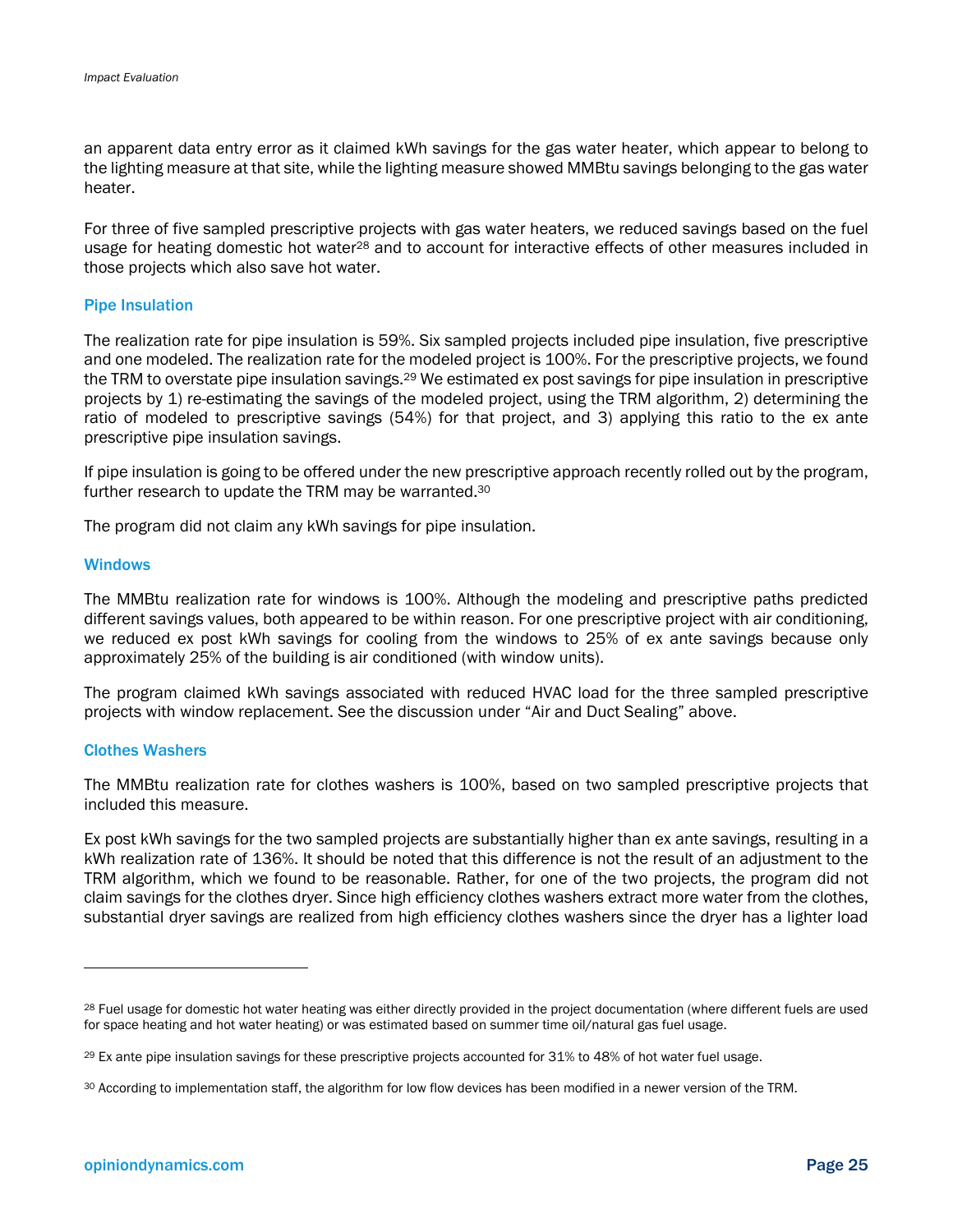post-retrofit. We calculated dryer savings of 944 kWh for this project, more than quadrupling the ex ante kWh savings estimate for the project.

#### Lighting

The kWh realization rate for lighting measures (including CFL fixtures, T8s, and LEDs) is 128%. For most sampled projects (7 out of 9), the realization rate is 100%. The additional ex post savings were identified in two modeled projects. For one, the ERP described measures with substantially more savings than were claimed in the modeled savings. For the other, it appears there was a data entry error: this site claimed MMBtu savings for lighting, which appear to belong to the gas water heater at that site, while the gas water heater showed electric savings belonging to the lighting measure. The ex post savings assign kWh savings for lighting.

The MMBtu realization rates for lighting measures vary widely among the nine sampled projects. The project that erroneously claimed MMBtu savings (from the gas water heater) affects the results significantly, resulting in overall positive ex ante MMBtu savings from lighting for the sample. For the remaining projects, which posted negative MMBtu savings (i.e., a heating penalty), the ex post penalty is generally smaller than the ex ante penalty. The heating penalty is estimated directly from the ex post kWh savings and based on the assumption that 10% of the power input to the lights provides useful heat.<sup>31</sup>

#### **Refrigerators**

The kWh realization rate for refrigerators is 57%, based on four sampled projects with this measure (two modeled and two prescriptive). One project, for which an older version of the TRM was used,<sup>32</sup> significantly affects this realization rate. We re-estimated savings for this project based on the inputs in the ERP and the algorithm in the updated TRM. Excluding this one project increases the realization rate for the refrigerator replacement measure to 77%. For one modeled project, we revised pre-retrofit usage assumptions to more closely align with Energy Guide values resulting in reduced kWh savings.

The negative MMBtu values for the refrigeration measures represents the heating penalty. We added a small penalty for three of the four sampled projects and reduced it for the only project that had accounted for it ex ante. The heating penalty is estimated directly from the ex post kWh savings and is based on the assumption that 20% of the power input to the refrigerator provides useful heat.33

#### **Other**

"Other" measures include a variety of measures not individually tracked by the program, e.g., variable frequency drives (VFD), programmable thermostats, outdoor lighting, and boiler reset controls. However, the "other" measures also include some measures that are individually tracked by the program, e.g., low flow devices and LED lighting, but that were not tracked under their category in the database. Seventeen sampled projects had measures characterized as other. The program claimed MMBtu savings for 13 of these projects

<sup>31</sup> This is based on best professional judgment and the engineering assumption that heating is used approximately half of the year and that only about 20% of the heat provided by lighting is useful since lights are generally near the ceiling.

<sup>32</sup> The TRM was subsequently updated and the methodology improved.

<sup>33</sup> This is based on best professional judgment and the engineering assumption that heating is used approximately half of the year and that only about 40% of the heat provided by the refrigerator is useful to offset building heat.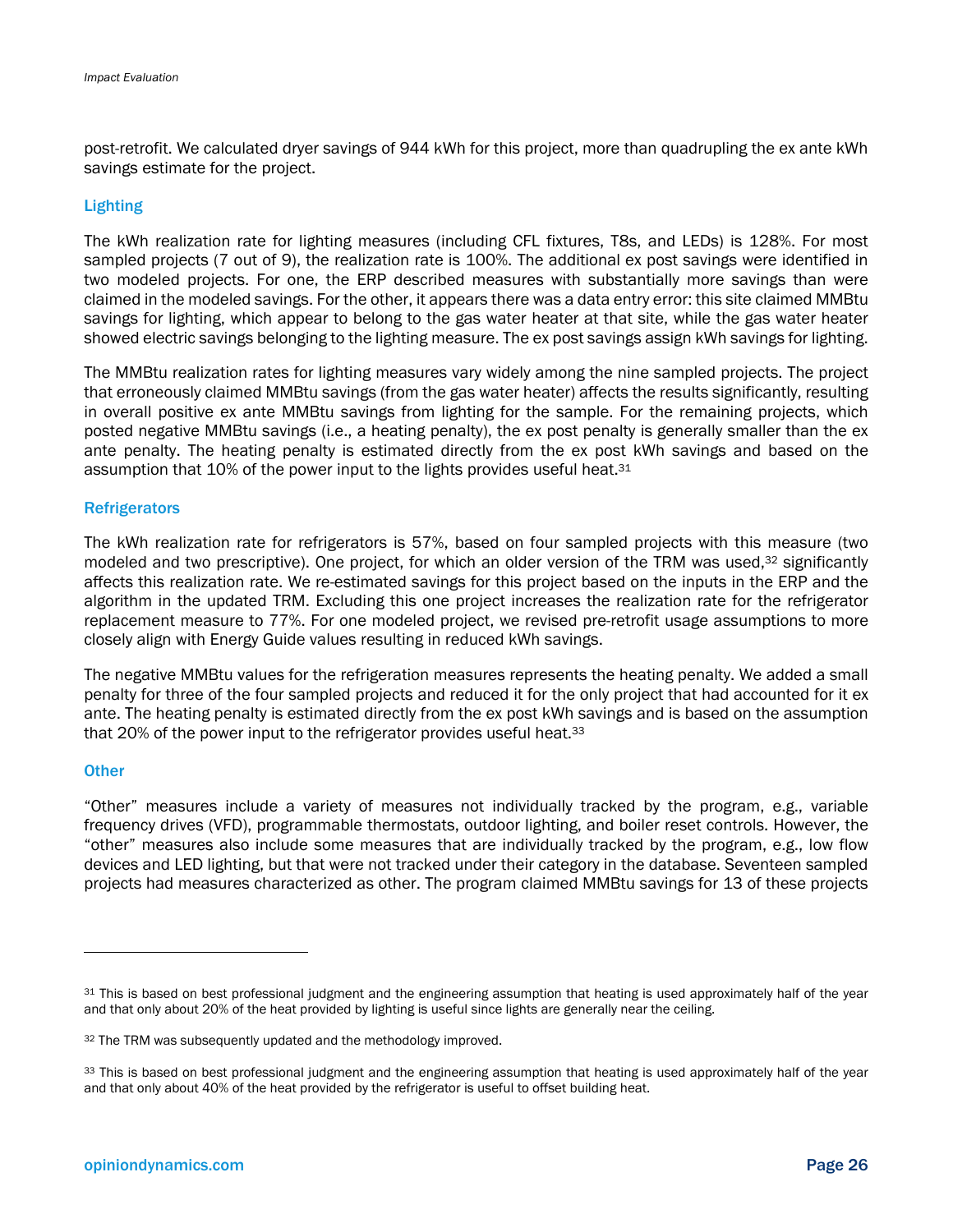and kWh savings for eight. The MMBtu realization rate for other measures is 53%, and the kWh realization rate is 127%.

## 4.1.3 Comparison of Prescriptive Tool and TRM

The purpose of this task was to assess how well the Prescriptive Tool implements the algorithms of the TRM. As part of our engineering review of the sample of 33 projects, we re-estimated savings based on the TRM algorithms and compared them to the output from the Prescriptive Tool. This review found that the Prescriptive Tool agrees well with the TRM and correctly implements the TRM's algorithm for the measures that were part of our gross impact sample.

## 4.2 Net Impact Analysis

Net program impacts are calculated by multiplying the net-to-gross ratio (NTGR) by ex post gross program savings. The NTGR, which represents the percentage of gross program savings that we can reliably attribute to the program, is calculated as NTGR =  $(1 -$  Free-Ridership + Participant Spillover).<sup>34</sup>

Based on the estimated levels of free-ridership and participant spillover, we estimate the NTGR for the MEP, for projects completed through September 2013, to be 0.90. Table 4-5 summarizes the NTGR results.

| Component                    | Value |  |  |
|------------------------------|-------|--|--|
| Free-Ridership               | 0.11  |  |  |
| <b>Participant Spillover</b> | 0.01  |  |  |
| NTGR.                        | N 90  |  |  |

#### Table 4-5. Multifamily Efficiency Program NTGR

Applying the NTGR to ex post gross program savings of 7,567 MMBtu and 277,844 kWh (see Table 4-2) yields annual program-level net impacts of:

- 6,779 MMBtu of fossil fuel savings (103 MMBtu per project)<sup>35</sup> and
- 248,916 kWh of electric savings (3,771 kWh per project).

### 4.2.1 Free-Ridership

We assessed free-ridership by asking participating building owners a series of questions that explore 1) the influence of various program components in making the energy efficient installations and 2) likely actions had the program not been available.

 $\overline{a}$ 

<sup>34</sup> The scope of this evaluation did not include estimation of non-participant spillover. Any non-participant spillover would increase net impacts.

<sup>35 103</sup> MMBtu are equivalent to 744 gallons of heating oil.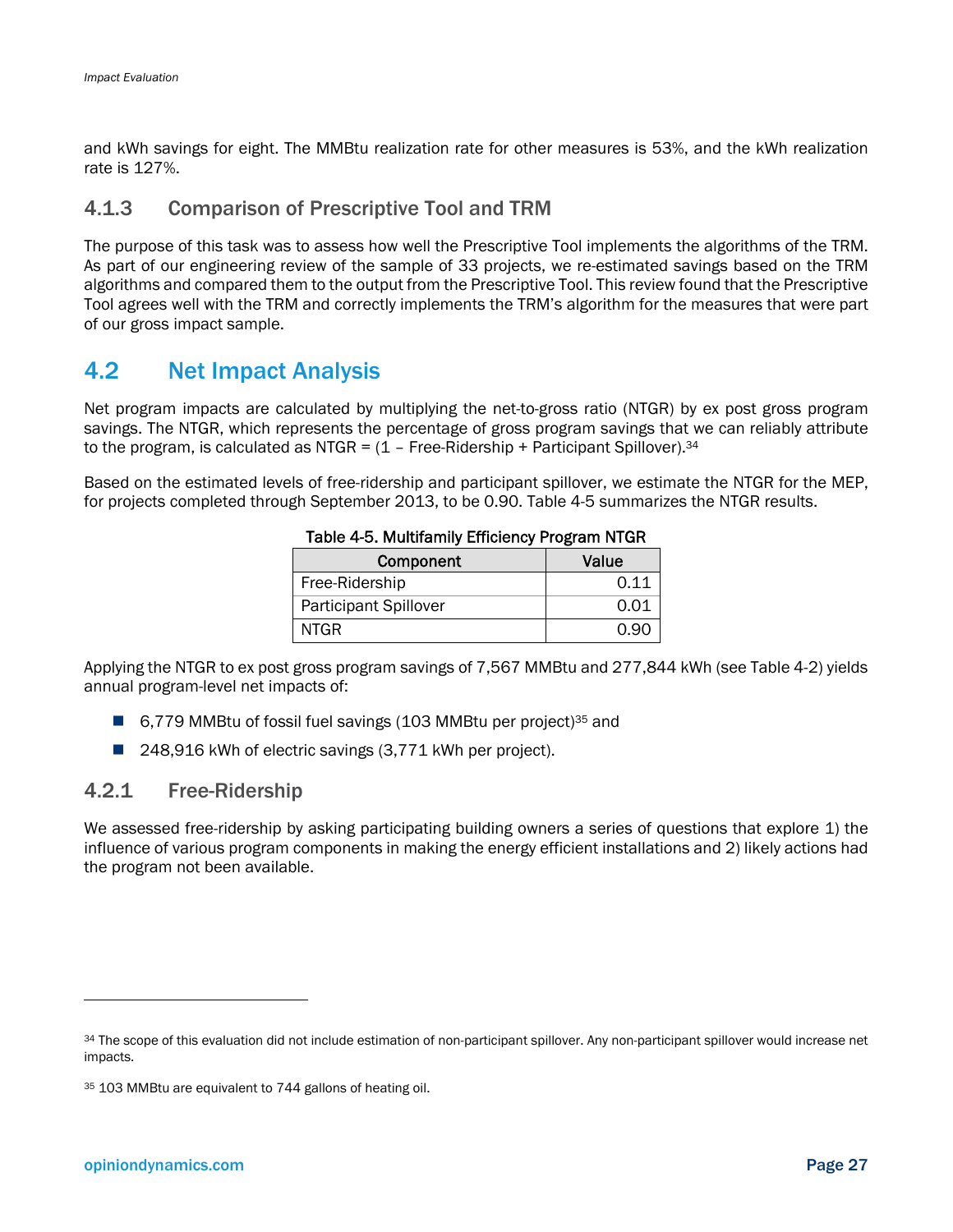#### Influence of Program Components

Interviewed building owners reported a strong influence of the program, and its incentives in particular, on their decision to make the energy efficient improvements. Eleven of the 18 respondents gave the maximum score of 10 to at least one of the five components.<sup>36</sup> Overall, respondents rated the MEP incentives as most influential (a mean rating of 8.7), followed by the information provided by audit and ERP (a mean rating of 8.1). Figure 4-1 summarizes the mean influence scores for each of the five program components included in the survey.



Figure 4-1. Mean Influence of Program Components on Participants

### Likely Action without Program

For each MEP-incented measure, participating building owners reported on the likelihood that they would have installed the measure even without the support of the MEP. Figure 4-2 shows, for the improvements most commonly made through the MEP, how many survey respondents reported being likely to have made the improvement on their own and how many were unlikely.<sup>37</sup> It should be noted that for measures that have different levels of efficiency (i.e., boilers/furnaces, lighting, and water heaters) this question was asked independent of the efficiency level, i.e., would they have installed any new <measure> on their own.

Responses to these questions indicate that most participants would have made at least some of the improvements on their own.

l

<sup>36</sup> On a scale of 0 to 10, where 0 is "not at all influential" and 10 is "very influential."

<sup>37</sup> Likely is defined as "very likely" and "somewhat likely" while unlikely is defined as "not very likely" and "not at all likely."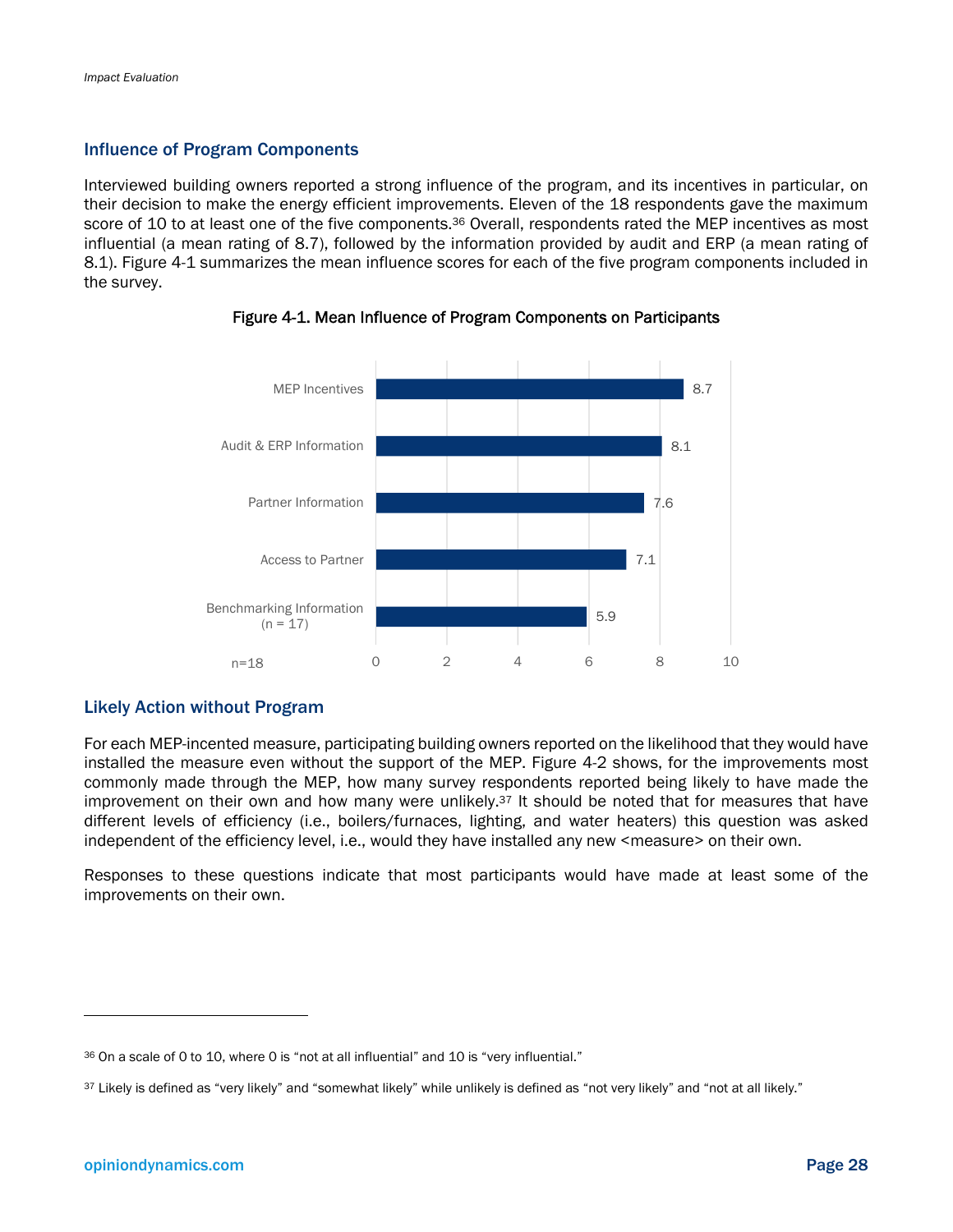

Figure 4-2. Likelihood to Make Improvements without the MEP

When asked about the level of efficiency, the timing, and the quantity of improvements they would likely have made on their own, survey respondents reported the following:

- **Almost all respondents reported they would have been likely to install the same level of efficiency, had** they made the improvement(s) on their own.
- All respondents reported they would have installed the same quantity.
- Thirteen out of 18 respondents (72%) reported they would have made the improvement later without the MEP. Most of these would have delayed the improvement for at least two or three years.

These results suggest that while the program influenced some participants to make a retrofit or the efficiency level of the retrofit, the largest impact was to accelerate the timing of the project.

#### Building-Level Free-Ridership

We derived the building-level free-ridership score for each respondent by averaging their *Program Components* score and their *Likely Action without the Program* score. Results show a low level of free-ridership for the majority of survey respondents, with 11 of 18 respondents (61%) having a free-ridership score of less than 0.2. Figure 4-3 summarizes these findings.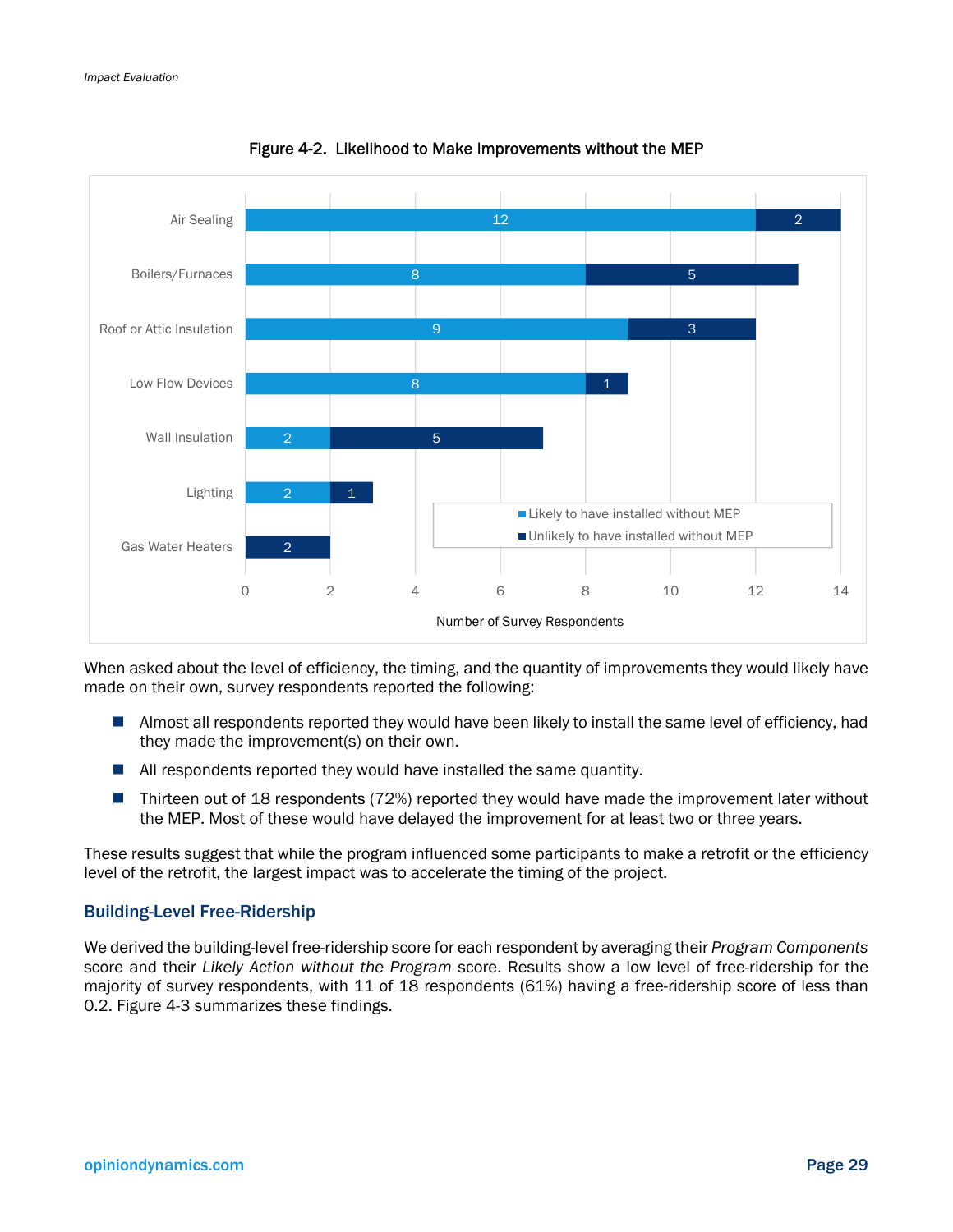

Figure 4-3. Distribution of MEP Free-Ridership Scores

#### Decision-Making Process for Other Buildings

Three of the 18 building owner survey respondents reported that they used the same decision making process for additional buildings besides the building which was the focus of the survey. There were a total of 11 such additional buildings with completed retrofits during the evaluation period. We added these 11 buildings to the free-ridership analysis, assigning each the free-ridership score estimated for the building about which their owner answered the free-ridership questions. Because two of the three owners had very low levels of freeridership (0 and 0.03, respectively), adding these additional projects lowered the program-level free-ridership score.

### 4.2.2 Participant Spillover

Our analysis of participant spillover found that 10 out of 18 interviewed building owners (56%) received recommendations for additional improvements from their Program Partner beyond what was included in their MEP project. However, only four of these 10 building owners made any of the recommended additional improvements on their own, and only two attributed the program with influencing their decision. Of the two buildings with program influenced additional improvements, one included improvements that would lead to energy savings and was included in our spillover analysis.

The interviewed building owner with participant spillover reported installing "ceiling insulation" as a result of their participation in the MEP (but without an incentive). We assigned this project spillover savings of 23.3 MMBtu, based on the average ex post savings of all completed MEP projects with roof/attic insulation.

The spillover rate is equivalent to the estimated spillover savings divided by the verified gross savings all survey respondents realized through the program, or 1%:

$$
Spillover Rate = \frac{23.3 \, MMBTU}{2,399 \, MMBTU} = 1.0\%
$$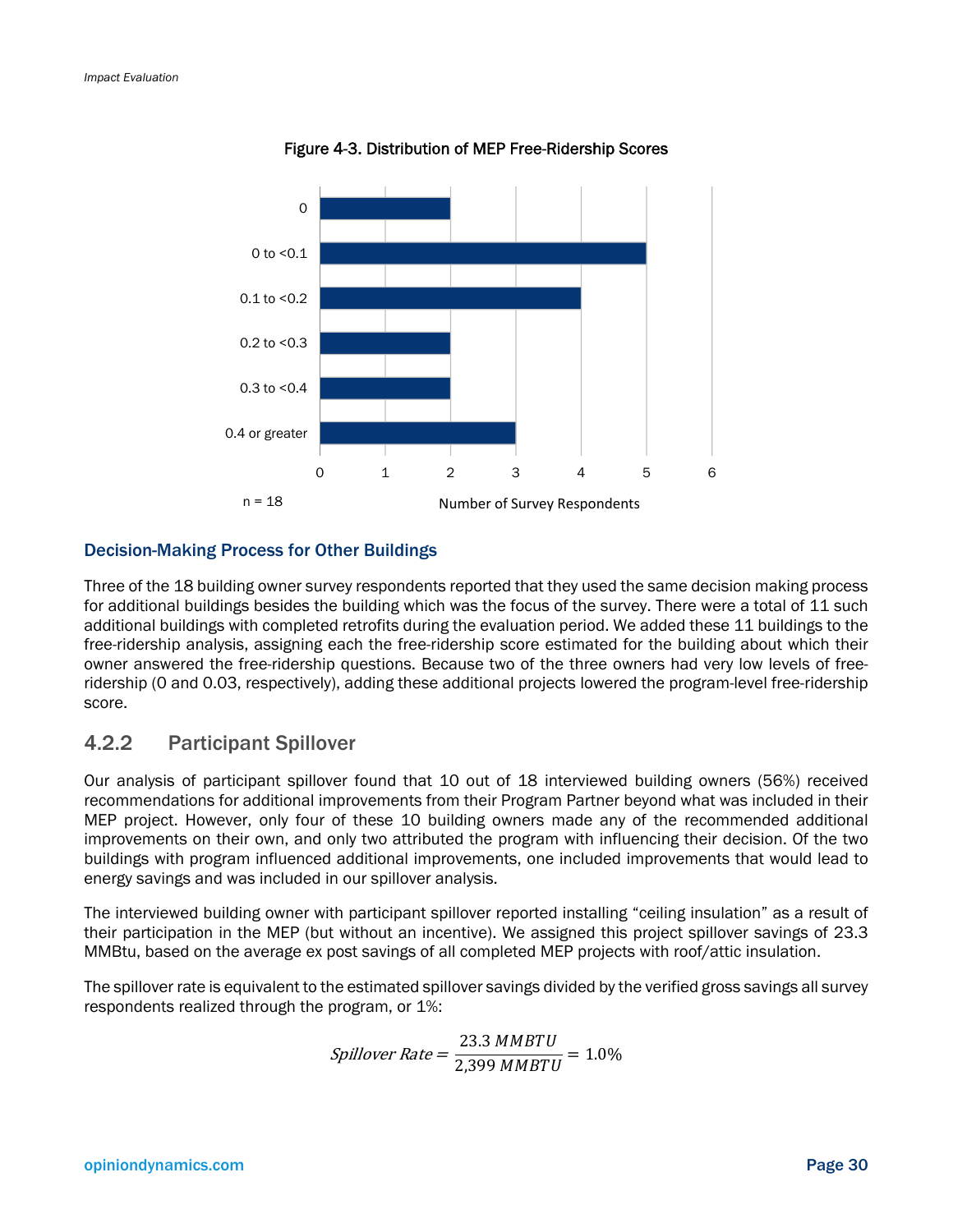## 4.3 Cost-Effectiveness

Our analysis of the MEP through September 2013 found that the program is cost-effective for all three tests performed: the Total Resource Cost test (TRC), the Program Administrator Cost Test (PACT), and the Participant Cost Test (PCT). All tests show a positive net present value and a benefit-cost ratio that exceeds 1.0. This analysis is based on the 66 projects that were completed between the launch of the program and September 2013.

|                                 | <b>TRC</b> | <b>PACT</b> | <b>PCT</b> |
|---------------------------------|------------|-------------|------------|
| PV of Costs (million \$) (A)    |            | 1.6         | 0.8        |
| PV of Benefits (million \$) (B) | 2.0        | 2.0         | 2.8        |
| NPV (million $$$ ) (B-A)        | 0.3        | 0.4         | 2.0        |
| Benefit/Cost Ratio (B/A)        | 1.16       | 1.23        | 3.62       |

| Table 4-6. Summary of Cost-Effectiveness for the MEP |  |  |
|------------------------------------------------------|--|--|
|------------------------------------------------------|--|--|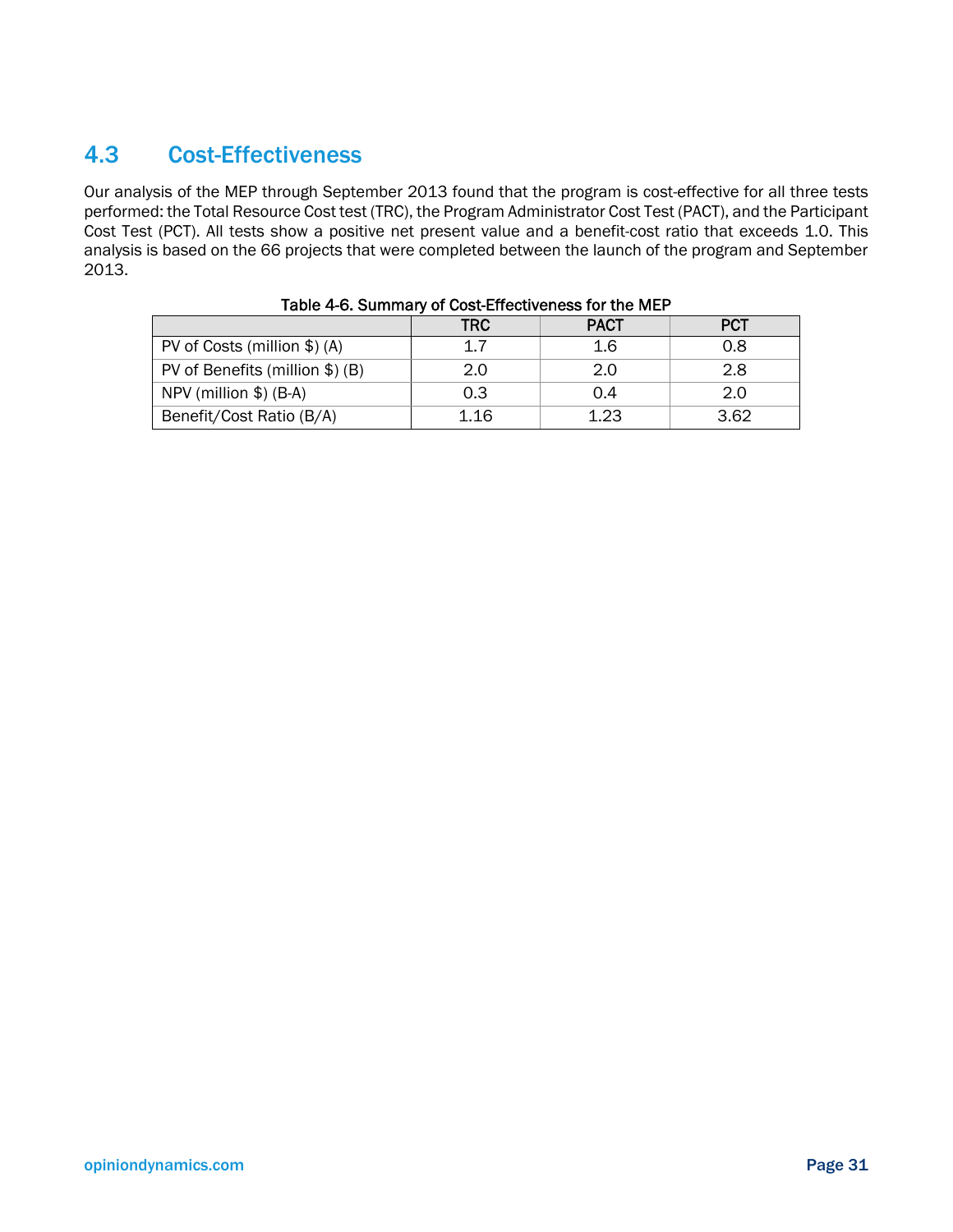## 5. Process Evaluation

## 5.1 Program Participation

### Participation Process

The participation process consists of three distinct phases: 1) benchmarking, 2) assessment and development of the ERP, and 3) retrofit. Participants receive an incentive (Incentive #1) following approval of the ERP and a second incentive (Incentive #2) at the completion of the retrofit. In addition to the implementation team – consisting of TRC, the Sparhawk Group, and Vreeland Marketing – the program leverages a network of approved Program Partners to market the program and implement projects. Program Partners are not required to complete the benchmarking, but have to be involved in the remaining phases of any project.

To complete a project through the program, an applicant goes through the following steps:

#### Phase 1: Benchmarking

- 1. The applicant completes a benchmarking application for their building, with or without the assistance of a Program Partner, and submits it to Efficiency Maine.
- 2. Efficiency Maine processes the application and delivers a benchmarking report to the applicant.

#### Phase 2: Assessment and ERP

- 3. If the applicant decides to move to the assessment phase of the program, they are required to select a Program Partner. The Partner and applicant decide whether the project will go through the modeling path or prescriptive path.
- 4. The Partner performs the energy assessment and creates an ERP.
- 5. The Partner submits the ERP to TRC for review. If needed, TRC provides comments and returns the ERP to the Partner for revision.
- 6. Once TRC approves the ERP, the applicant receives Incentive #1, a per-unit incentive of \$100 per unit for projects in the prescriptive path and \$200 per unit for projects in the modeling path.

#### Phase 3: Retrofit

- 7. If the applicant decides to implement the scope of work specified in the ERP, the installation of measures commences. Applicants are not required to have a Program Partner complete the installation work.
- 8. The Program Partner ensures that work specified in the ERP is completed.
- 9. Once the installation of project measures is complete, the Partner submits an inspection request to Efficiency Maine, and the implementation team conducts the inspection.38 If the project passes the inspection, the applicant receives Incentive #2, a per-unit incentive of \$1,400 per unit or 50% of the

<sup>38</sup> All projects are inspected.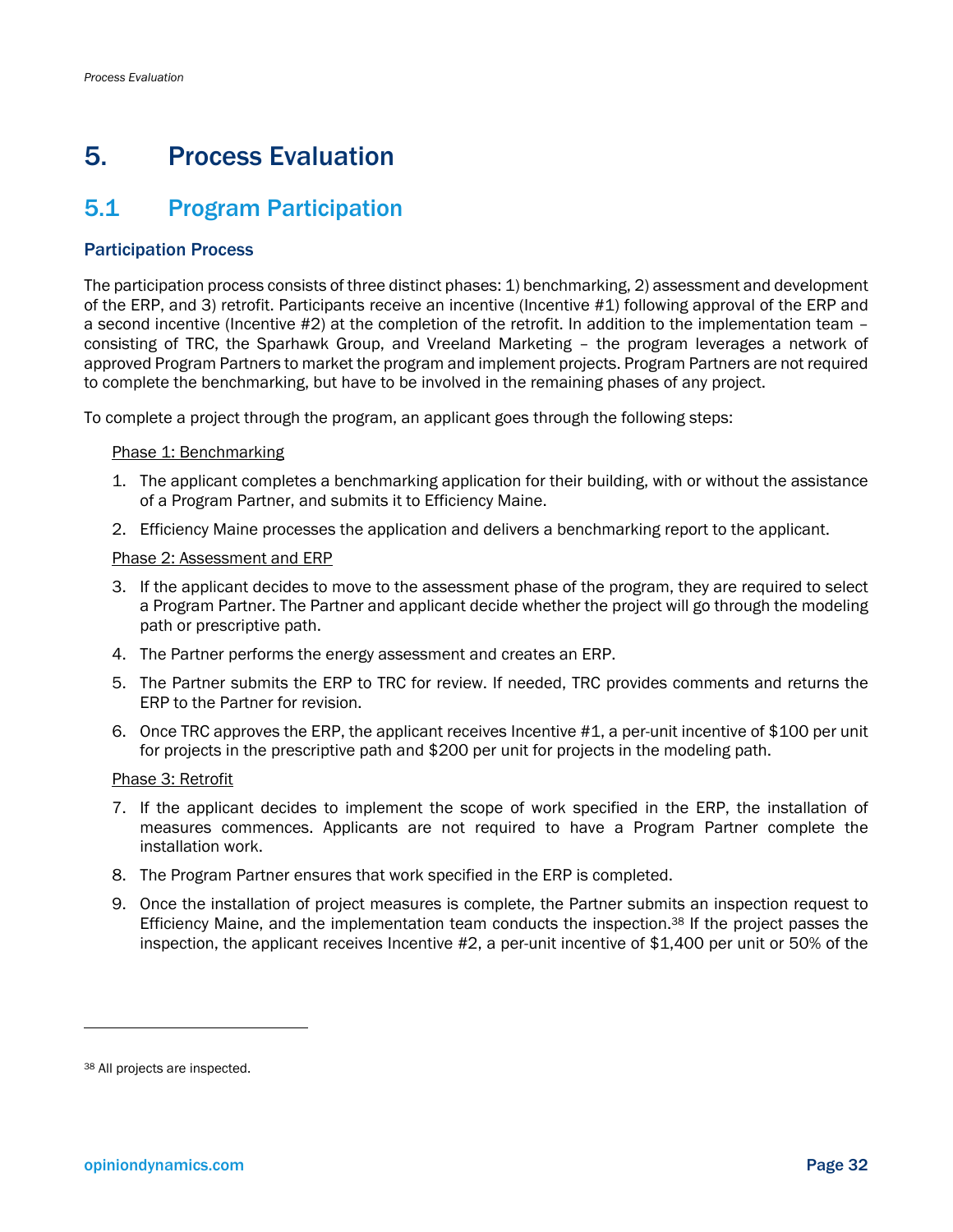project cost, whichever is smaller.<sup>39</sup> If the project does not pass the inspection, the participant has the opportunity to correct the problem and reapply for inspection.

#### Participation through September 2013

During the evaluation period, 35 building owners completed 66 building retrofit projects (comprised of 638 apartment units) through the MEP. In addition, the program benchmarked 2,795 units and approved ERPs for 1,779 units. Figure 5-1 shows the geographic distribution of the 66 buildings with completed MEP retrofits as of September 30, 2013.



#### Figure 5-1. Geographical Distribution of Projects

Air sealing (76%) and roof/attic insulation (68%) were the most common improvements included in MEP projects. Other measures installed in more than 50% of projects were low-flow devices (59%) and boilers or furnaces (58%). Figure 5-2 shows the most common improvements made in the 66 participating buildings.

 $\overline{a}$ 

 $39$  In July 2013, the program increased Incentive #2 by \$150 to a total per unit amount of \$1,550. This increase was designed as an incentive to get projects completed by September, the original program end date.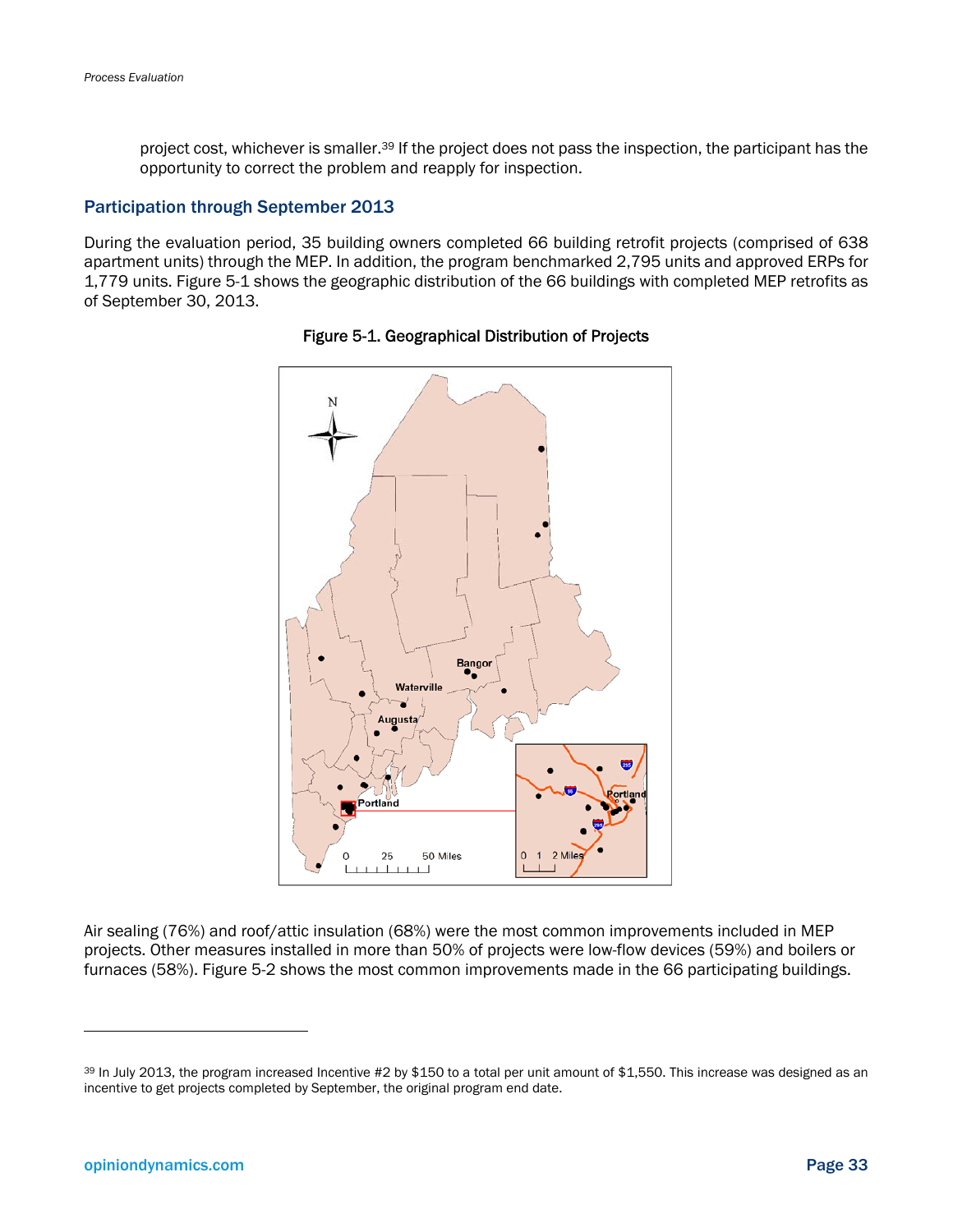

Figure 5-2. Most Common Improvements Made Through the MEP

Note: This graph includes measures installed in least 20% of participating buildings. Measures also itemized by the MEP but installed in fewer than 20% of buildings include windows, refrigerators, pipe insulation, duct sealing, floor/foundation insulation, and clothes washers.

Based on the building owner survey, buildings that participated in the MEP have the following characteristics:

- Most buildings (78%) were built before 1950.
- Almost three-quarters of buildings (72%) have a vacancy rate of 10% or less.
- One-third of buildings (33%) included switching the building's primary heating fuel as part of the MEP project.
- In most cases, either tenants (44%) or building owners (39%) pay the entire electric bill; in only 17% of buildings are tenants and owners each responsible for part of the electric bill.
- Building owners almost always (89%) pay their building's heating fuel and water fuel bills, providing a strong incentive for the implementation of thermal efficiency measures.

Interviewed building owners were most often motivated to participate in the MEP by saving money (44%), saving energy or improving the energy efficiency of their building (28%), and by the program incentive (22%).

#### Goals

The MEP has established goals for the number of units that complete each of the three key participation phases: 1) benchmarking, 2) assessment and ERP, and 3) retrofit. As of September 30, 2013, the original end date of the program, the MEP had exceeded its goal for benchmarked units (112%) but was still short on approved ERPs (81%) and completed retrofits (35%). According to program staff, a delayed launch of the program contributed to the shortfall in approved ERPs and completed retrofits by the original end date of the grant. It should be noted that Efficiency Maine received an extension of the grant period to March 31, 2014.

Table 5-1 presents MEP goals and progress toward them during the evaluation period.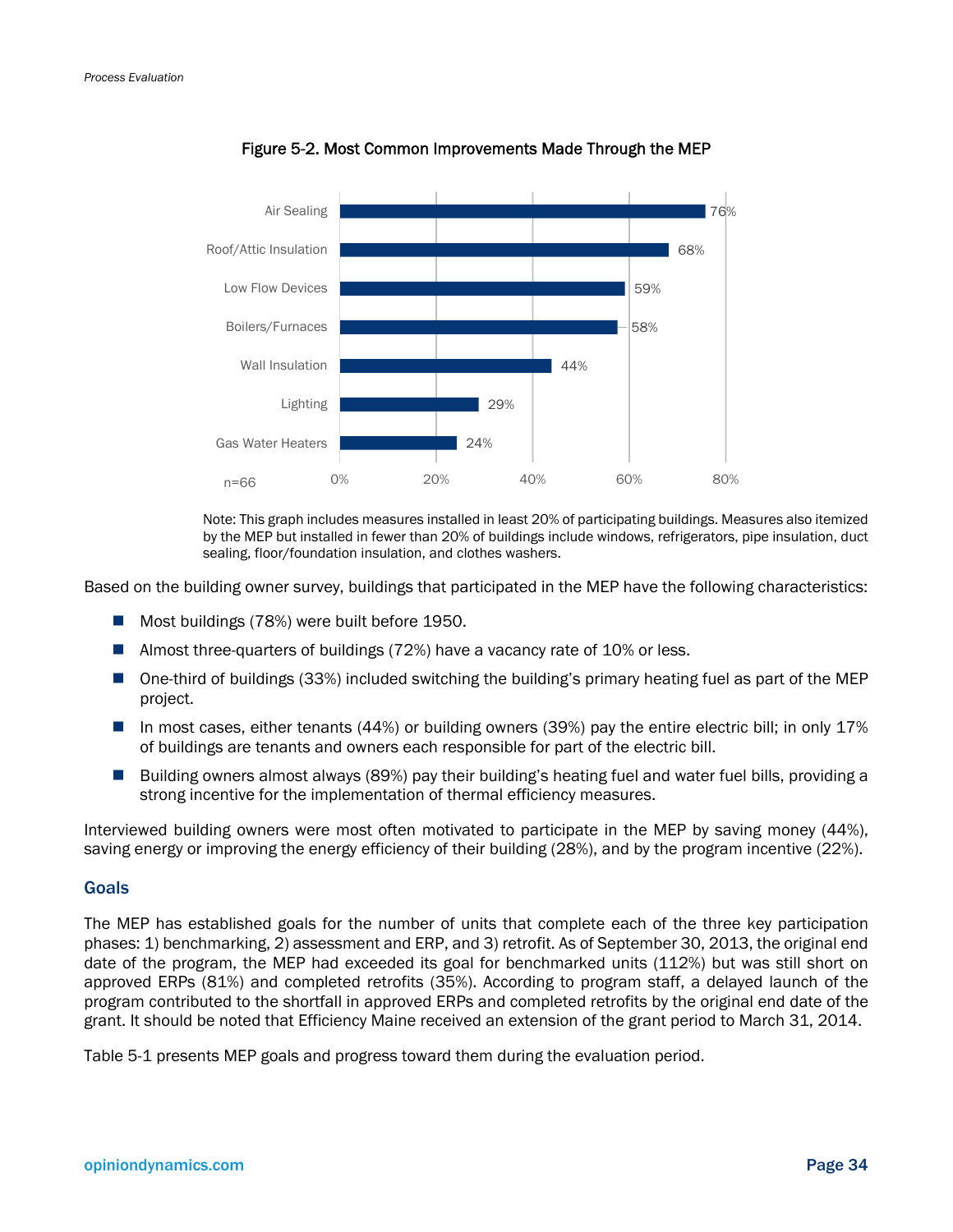| <b>Metric</b>           |                     | <b>Number of Units</b> | % of Goal       |
|-------------------------|---------------------|------------------------|-----------------|
|                         |                     |                        |                 |
| (# of Apartment Units)  | <b>Program Goal</b> | Completed              | <b>Attained</b> |
| Units Benchmarked       | 2,500               | 2,795                  | 112%            |
| Units with Approved ERP | 2,200               | 1.779                  | 81%             |
| Units Retrofitted       | 1,800               | 638                    | 35%             |

| Table 5-1. Program Goals and Progress (as of September 30, 2013) <sup>1</sup> |
|-------------------------------------------------------------------------------|
|-------------------------------------------------------------------------------|

1 The program received an extension of the grant period and is ongoing. As of February 11, 2014, 3,231 units had been benchmarked (129% of goal), 2,373 had an approved ERP (108% of goal), and 1,250 were retrofitted (75% of goal).

Source: MEP Status Report, September 27, 2013

## 5.2 Marketing and Outreach

### Program Marketing Efforts

Efficiency Maine and various members of the implementation team collaborated on the marketing of the MEP. According to program staff, the program did not have a formal marketing plan, but marketing efforts were based on the implementation team's prior experience in the multifamily market sector, including Sparhawk's prior experience working with the multifamily sector in Maine. Program marketing and outreach was implemented in two phases. During the first phase, outreach focused on potential Program Partners in order to develop a strong Partner network. The program leveraged Sparhawk's experience, relationships, and reputation with multifamily energy efficiency stakeholders in Maine, as well Efficiency Maine's prior experience developing a partner network for their single-family program. Implementers also used trade groups to reach out to potential Partners as well as Southern Maine Community College, which had recently offered a multifamily building analyst training.

During the second phase, marketing and outreach efforts shifted toward potential program participants: building owners and managers. Marketing efforts included the program website, direct mail, email, and outreach to landlord association groups across the state. The program held five informational breakfasts across the state, using tax assessor records to specifically target owners of five- to 20-unit buildings. Program Partners attended these meetings as well. According to program staff, these meetings were the most effective form of outreach because potential participants and Partners could make immediate connections at these meetings. Other marketing and outreach activities included efforts to gain mass media coverage (resulting in an article in Maine Biz and TV coverage of an early project by two TV stations in Bangor), attendance at trade shows, and distribution of case studies, door hangers, and other program materials.

All interviewed Program Partners reported learning about the MEP through direct contact from Efficiency Maine. Two Partners reported being aware of the program from the time that Efficiency Maine issued the RFP for program delivery.

Nearly half of interviewed building owners (41%) reported initially learning about the MEP through business partners or other building owners, with smaller numbers reporting learning about the program through a contractor or Program Partner (18%), newspaper, radio, or TV ads (18%), or the Efficiency Maine website (12%). Only one survey respondent said they initially learned about the program via email. However, 59% of respondent said the best way to reach them about energy efficiency programs and opportunities generally *is* email, with others preferring telephone contact (24%) or updates to the website (12%). These responses indicate that while email may not be an ideal method to increase awareness of a new program, it is a good way to provide further program updates and opportunities.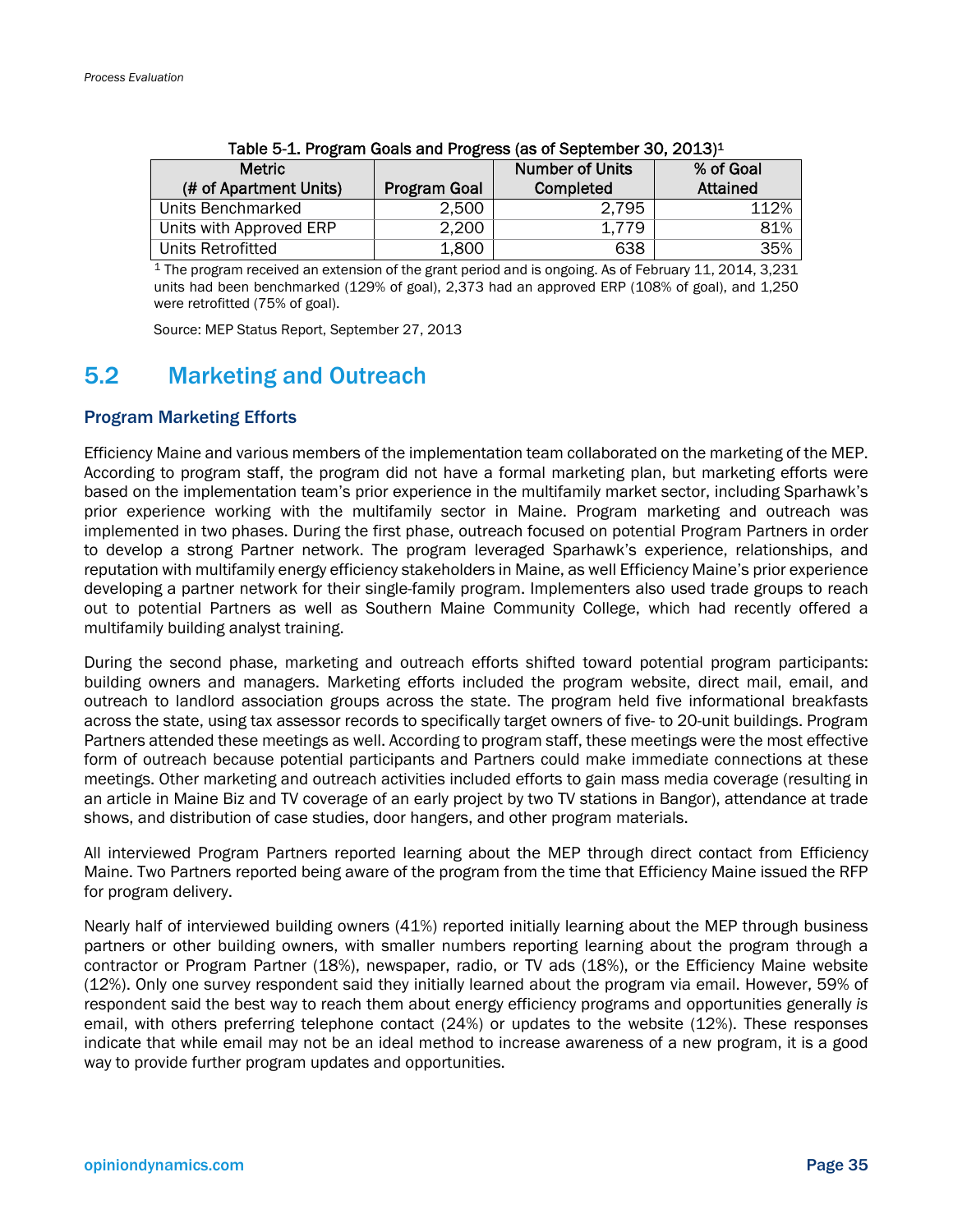Program Partners interviewed for this study reported variation in building owners' awareness of the MEP. Some Partners reported almost all of their potential clients as being aware of the program, but having different levels of knowledge, ranging from very uninformed to fairly familiar with how the program works. Other Partners reported that very few of their potential clients are even aware of the program. One Partner noted that he found public officials completely unaware of the program. While these are not specifically targeted by MEP outreach, they often are in contact with building owners and could be a good source of information about the program.

#### Partner Marketing Efforts

Interviewed Partners reported using different ways of obtaining customers. Some Partners reported that they generally pursue customers themselves, while others reported that most potential customers contact them initially. For customers who were already aware of the program, Partners reported the program website, program breakfasts, referrals through landlord groups, and referrals from Efficiency Maine to be the primary sources of information about the program.

All but one Partner we interviewed reported that they market the program to any potential client they encounter. Five Partners reported that they utilize some form of direct marketing (e.g., cold calls, emails, faceto-face conversations) to bring potential clients into the program; one Partner reported that they market only to clients they encounter as part of their other business.

Only one interviewed Partner reported using Efficiency Maine's program materials to market the program, but approximately half of the interviewed Partners reported a desire for additional marketing materials. Desired materials mentioned were a basic flyer that outlines the program "in a nutshell" and additional case studies. In the words of one Partner:

*"You tell a Mainer what somebody else saved, that's where it's at. Give them a street address and a picture, budda bing, budda boom, done! … They want to see it from [Efficiency Maine]. They don't want to see it from me. Efficiency Maine says it and it occurred on this street, that's where it's at."* 

Partners also noted that they thought the program could conduct more targeted marketing and massmedia marketing (TV), leverage Efficiency Maine branding more, and increase Efficiency Maine's presence at landlord association meetings.

Overall, interviewed Partners reported that while increased tenant comfort and other specific upgrades do hold some interest for property owners, money was the overwhelming primary reason why a property owner would participate in the program. As a result, financial savings is far and away the most successful way for a Partner to sell the program.

*"All they care about is the bottom line. And that's what I sell."*

## 5.3 Program Partners

### 5.3.1 Partner Participation and Services Provided

Program Partners reported that when they assisted a participant with benchmarking, they nearly always completed an ERP for the building. The lone exception was a Partner working with one specific building owner, who benchmarked all of their buildings and then prioritized specific buildings to have ERPs completed based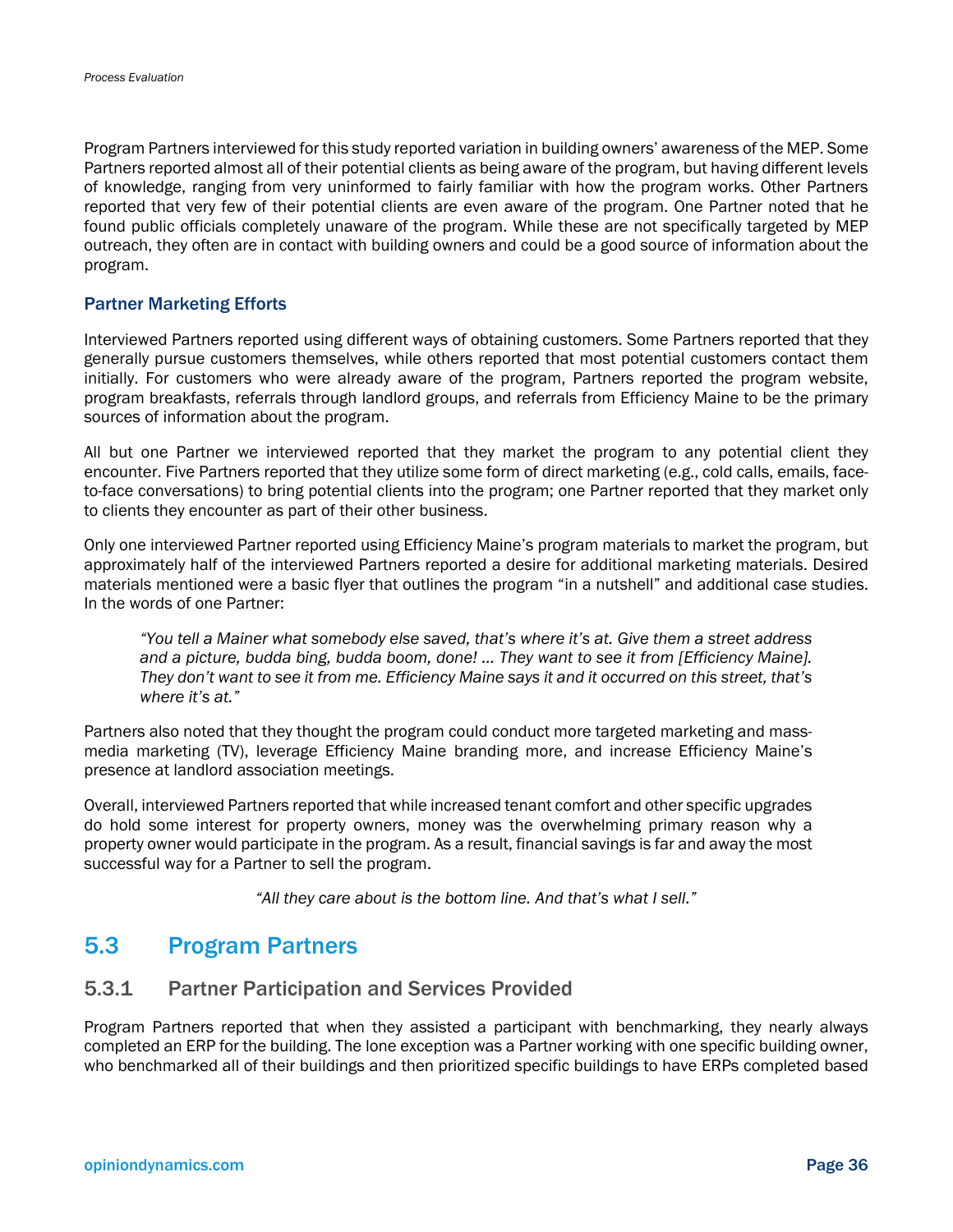on the results of the benchmarking. All but one interviewed Program Partner reported that assisting with the benchmarking phase in at least 50% of the projects for which they completed ERPs.

For buildings that have completed the benchmarking phase, Program Partners generally conduct an initial "screening" of a potential project before conducting a full assessment. This typically consists of a quick look at the building by the Partner, after which the Partner lets the building owner know whether they think the building will meet program requirements. This practice helps Partners to minimize cases where they conduct an assessment but are then unable to generate an ERP (either due to a lack of potential savings or because of a client changing their mind). One interviewed Partner reported conducting a significant number of assessments but completing only one ERP; this Partner reported the time-consuming nature of the ERP review process was a barrier to moving further with these potential projects.

Partners generally reported completing retrofits in approximately 50% of the buildings for which they developed ERPs. The primary reason for not completing retrofits was the cost to the building owner. One Partner specifically called out their clients' inability to get financing. Individual partners also mentioned their clients' lack of understanding of the projected savings from the retrofits and the projected burden on the client to complete the project (e.g., paperwork) as reasons for not completing retrofits.

## 5.3.2 Prescriptive and Modeling Path Projects

Of the Program Partners we interviewed, three completed projects through the prescriptive path only, two through the modeling path only, and two used both paths.

Interviewed Partners who used the Prescriptive Tool generally found it relatively easy to use. However, Partners had complaints about results the tool produced, specifically in relation to interactive effects between measures and thermal insulation savings projections. One Partner also reported that the tool produced very different estimates than other modeling software, including Real Home Analyzer (RHA) and REM/Rate. Partners generally reported choosing to complete jobs through the prescriptive path over the modeling path because it takes less time to complete an ERP and does not require the use of TREAT.

The four interviewed Partners who use the modeling path all use TREAT as their modeling software, and three of them are reasonably satisfied with it. The one unsatisfied Partner did not have prior TREAT experience before participating in the MEP. One Partner who did not complete any modeling path projects also expressed that he specifically avoided the modeling path because of TREAT.

Interviewed Partners generally thought that TREAT has a steep learning curve, but is relatively easy to use once you learn how to use it. Partners generally expressed a desire for more TREAT training. They noted that the training would have been more effective if it had been offered when the program first began, rather than midway through the program (which Partners reported was when the program began to offer TREAT training).

Interviewed Partners were split on whether they thought energy modeling helped sell retrofit projects and participation in the MEP to customers. One Partner, focused primarily on larger projects, mentioned that he thought modeling provided additional value for large projects because the cost of mistakes for these projects would be significantly higher. This Partner also noted that modeling provides ongoing value for an existing relationship between the Partner and the building owner. Partners generally thought the modeling added value but was so time-consuming and cumbersome that it is not cost-effective.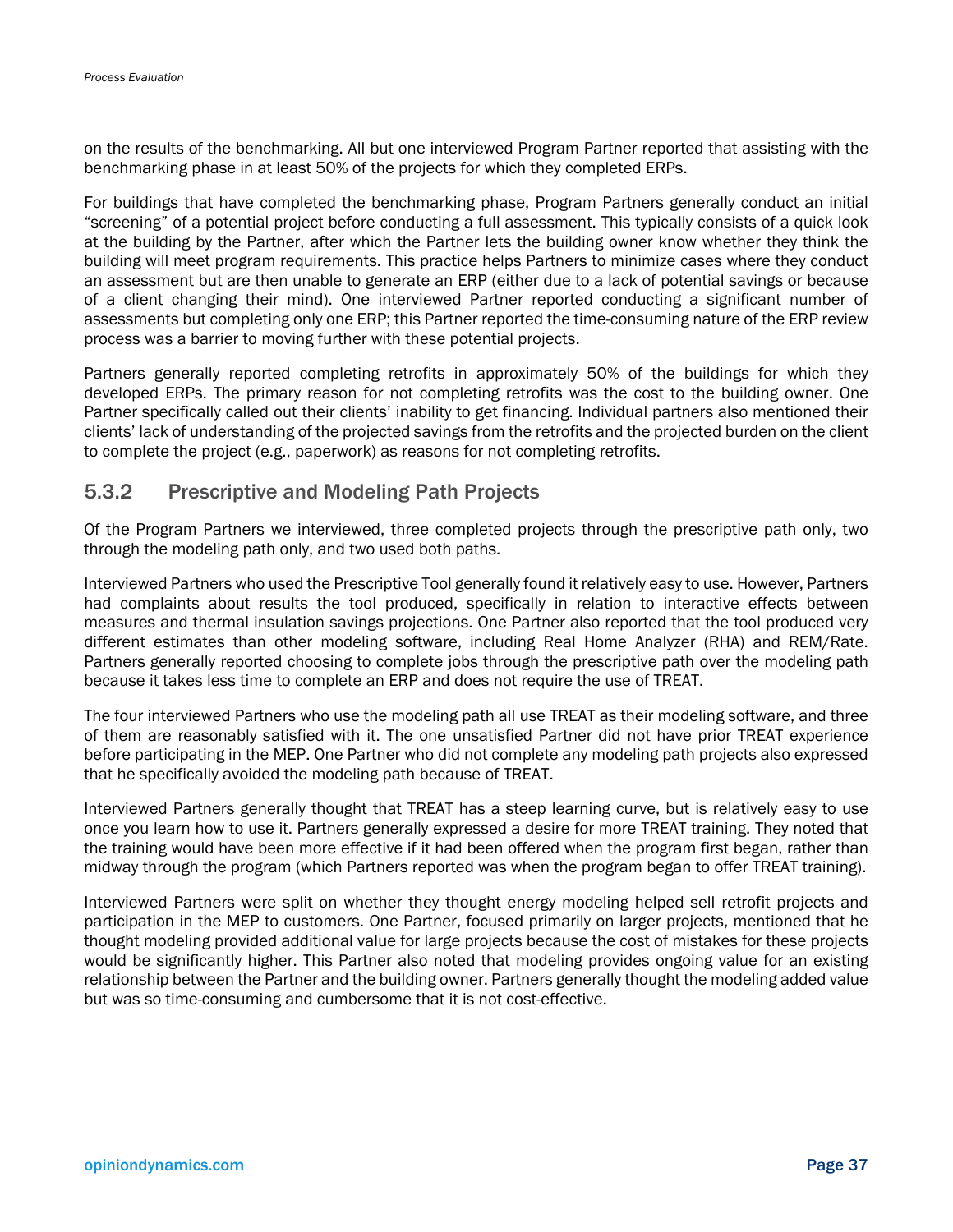## 5.3.3 Pricing of Energy Assessments

Three of the seven interviewed Partners reported pricing at least some energy assessments at a level where they would be covered entirely by the program's Incentive #1 (i.e., free to the customer). Two of these three Partners charged \$200 per unit for energy assessments, and completed projects primarily through the modeling path of the program, while the third charged \$100 per unit for assessments and completed projects only through the prescriptive path. All three of these partners reported that the price they charged for assessments did not cover their costs. Notably, two of these three Partners no longer pursue projects through the program. These Partners also reported that they had initially planned to sell assessments at a loss and recoup their losses through retrofit activities, but found this to be an untenable strategy. The third Partner who had sold energy assessments at a loss noted that they would increase their per-unit charge for assessments significantly if any new projects were undertaken.

The other four Partners generally reported charging about \$300-\$400 per unit to conduct energy assessments. While most Partners charge a flat fee per unit, some charge an upfront fee and then a lower per-unit rate after a certain number of units. One Partner charges additional fees if more equipment is needed (e.g., extra blower doors). Another Partner reported using a "payment plan" where the client pays half the cost of the energy assessment after completion of the assessment and the second half after completion of the ERP. This Partner also reported charging a flat fee of \$350 to conduct benchmarking activities, which is refunded to the client if an ERP is completed.

With the exception of one individual, interviewed Partners did not feel that the upfront charge to for an energy assessment dissuades potential participants.

Partners were somewhat split on their opinion of the level of Incentive #1 (received upon approval of the ERP). About half of the interviewed Partners thought it was reasonable, or could be slightly higher, and half thought the program should pay the full cost to the Partner of completing the assessment as Incentive #1. One Partner thought the incentive was on the high side. Suggestions made by Partners included to have the incentive come directly to the Partner, rather than to the participant, and to eliminate ERP incentive entirely and increase the post-retrofit incentive proportionally.

## 5.3.4 Retrofits

Most interviewed Partners reported that they discuss a spectrum of options for a retrofit with the participant, following the assessment process but before the ERP is generated, and that participants generally decline some of the recommended improvements. The improvements declined by participants are generally either lower return-on-investment measures, non-thermal measures (e.g., electrical measures), or comfort-related (e.g., faucet/showerhead aerators and thermostat setbacks). Partners indicated that participants would typically package the fewest measures needed to achieve the savings required to qualify for the program, generally prioritizing first by participant need in measures (typically heating equipment) and then by return-oninvestment. One Partner reported that they provide participants with the best package possible by return-oninvestment, and that participants did not generally tweak the measures specified at all.

Most Partners were generally satisfied with the level of Incentive #2 paid after a retrofit is completed. Partners mentioned that any increase would be welcomed, but that generally, the incentive does a good job of covering a significant portion of participant costs. One dissenting Partner desired an increase in Incentive #2, or a more detailed incentive "algorithm," and argued that buildings with fewer units are essentially penalized because the overhead for a project is similar regardless of the number of units.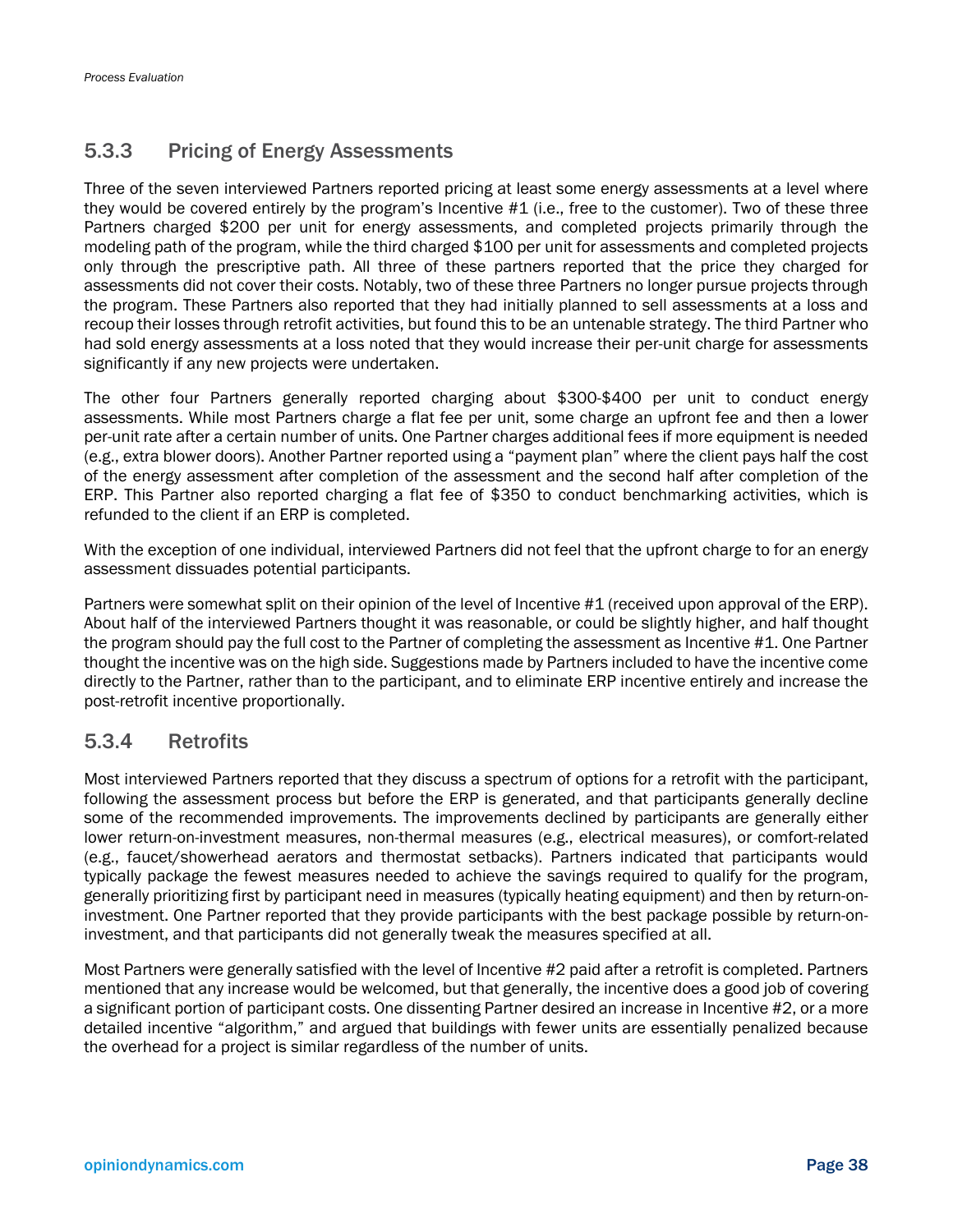Interviewed Partners generally reported the program as having a significant impact on the retrofit work they completed. Most partners reported that a large portion of their projects would not have been completed at all without the program, and those that would have been completed would have had their scope somewhat or significantly reduced, losing "deeper" savings.

## 5.3.5 Partner Satisfaction

Interviewed Program Partners reported varying degrees of overall satisfaction with the program. Four of the seven interviewed Partners reported being very satisfied or somewhat satisfied with the program, while three reported being not at all satisfied or not very satisfied.

The difference in satisfaction with the program generally centers around the Partners' experiences with the ERP review process. Partners who reported dissatisfaction with the program all mentioned the ERP review process and, to a lesser extent, the ERP development process as the program's major flaw(s). Partners cited the process as taking far too long, being "nitpicky" (i.e., ERPs being rejected for containing minor flaws), and being seemingly inconsistent between different program reviewers. Some Partners also mentioned specific concerns with the methodology of the reviewers, the program's modeling guidelines, and the Prescriptive Tool.

These dissatisfied Partners mentioned that the long review process costs them a significant amount of money, and, in several cases, has caused them to either drop out of the program entirely or increase the rates charged for audits. Two Partners, who provide actual construction and retrofit services, mentioned that their initial plan to sell the energy assessments at a loss and recoup their expenses through construction work did not work because of the amount of money they lost conducting the assessments.

*"The whole review process just kind of brings me to my knees … I think a lot more could be done if the barrier of detail, technical knowledge that is required could be minimized. At the end of the day what everybody wants is to be able to see our clients achieve energy savings."* 

However, those Partners who generally reported being satisfied with the program cite the ERP review process as a primary strength of the program. While they acknowledge that the review process is long, these Partners state that the comprehensive ERP development and review process provides the client with a better product, helps ensure that estimated savings will be realized, and considers the building as a whole rather than the installation of individual measures. In the words of one Partner:

*"I think the ERP development process is pretty comprehensive, and I think it really does a good job considering a whole building retrofit. I think it has a good review process […] as frustrating as it can be at times. […] I think that the owners do get a really well vetted energy reduction scope of work."*

Another of the satisfied Partners noted that the program's substantial requirements for comprehensive ERP review were unusual, but that they did not pose a barrier to those who conduct high-quality work. This Partner believes that dissatisfaction among some Partners stems from not being able to "cut corners" given the program's review process.

## 5.4 Barriers to Participation

Building owners who participated in the MEP had several ideas why other building owners do not make energy efficient upgrades to their buildings. Not surprisingly, they most often cited financial factors, including upgrades being too expensive (71%) and lack of financing (47%), as the reasons they believe these upgrades are not made by other building owners. This is supported by information provided by Program Partners, who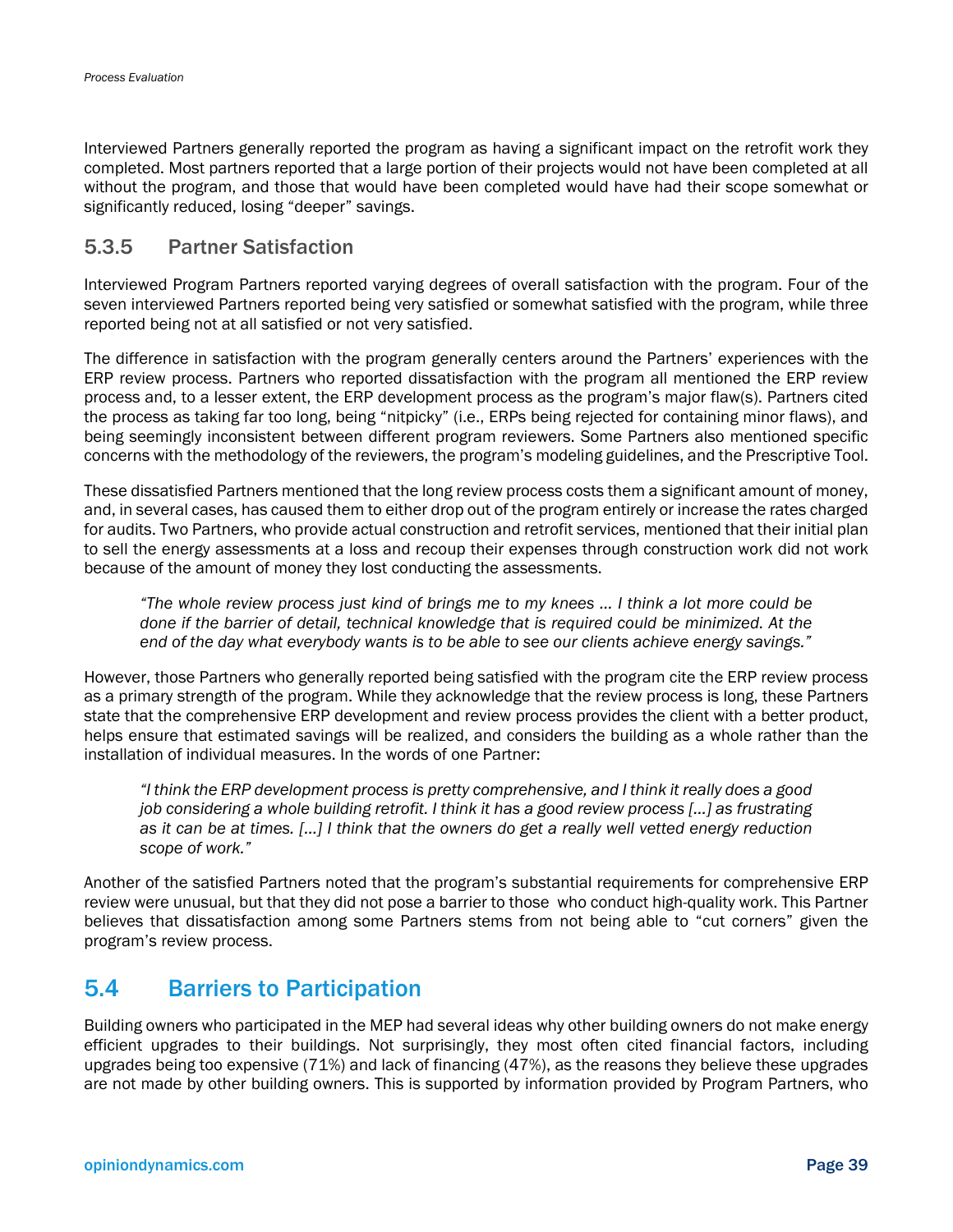cited financial reasons as the primary barrier in moving building owners from the ERP stage of the program to a retrofit. Multiple interviewed building owners we interviewed also noted a lack of knowledge about energy efficiency and shortsightedness in terms of benefits from these upgrades as barriers.

Interviewed building owners reported multiple potential barriers to participation in the MEP for other building owners, including the difficulty of the participation process (53%), lack of awareness of the program (41%), financial reasons (35%), and lack of technical knowledge (29%).

## 5.5 Participant Satisfaction

Interviewed building owners were generally very satisfied with the program, reporting a mean overall satisfaction rating of 8.3.40 All but one respondent said that they would recommend the MEP to other building owners. Building owners gave high ratings for all other facets of the program as well, indicating consistent satisfaction with the program and its various components.



#### Figure 5-3. Average Participant Satisfaction Scores

Interviewed building owners also reported positive feedback on the effects of the MEP-incented improvements on energy bills and tenants' comfort:

**Of the eight interviewed building owners who pay some or all of their building's energy bills, all but one** reported that their energy bills went down after making the energy efficiency improvements.

-

<sup>40</sup> On a scale of 0 to 10, with 0 meaning "extremely dissatisfied" and 10 meaning "extremely satisfied."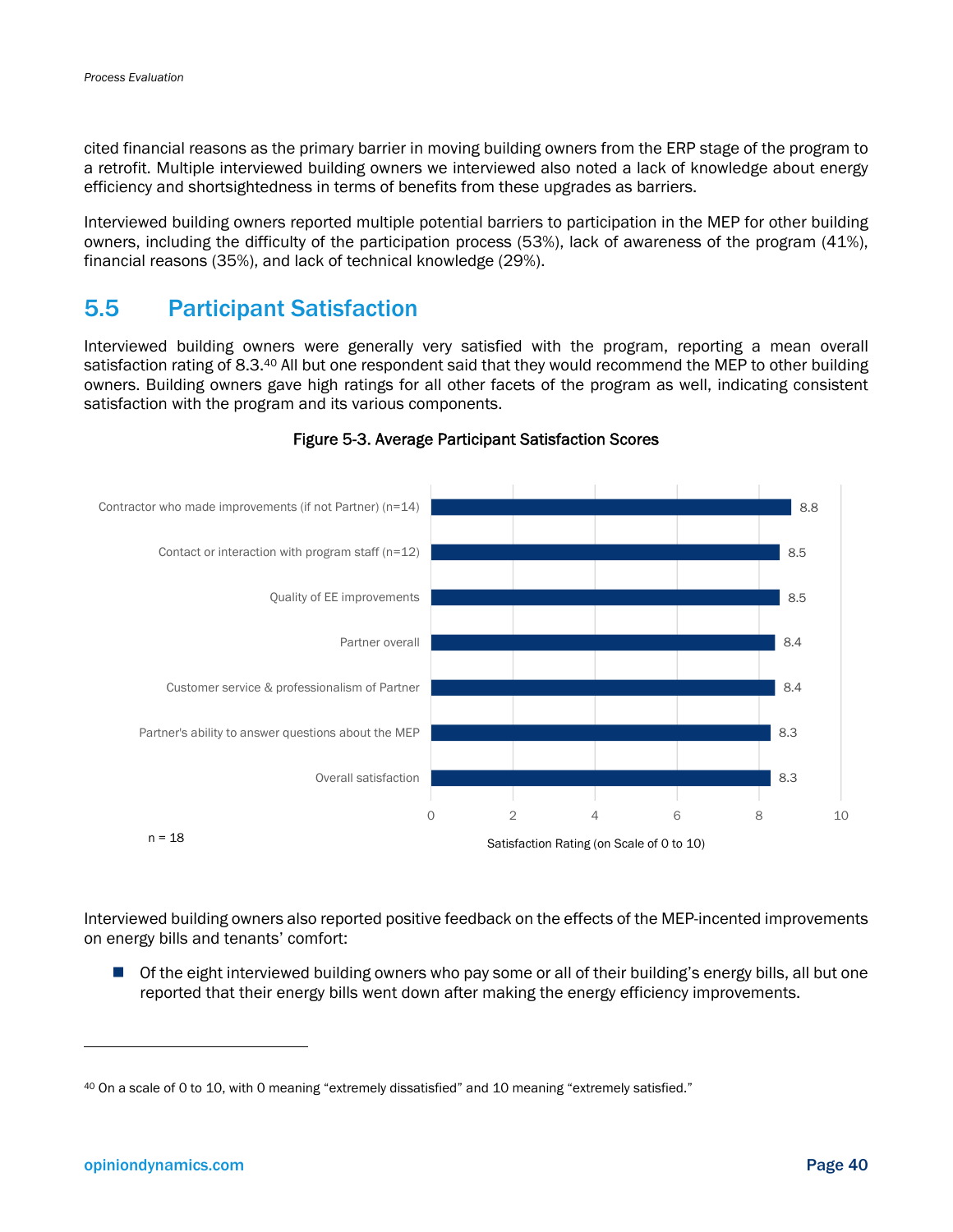**Seven building owners reported feedback from their tenants regarding the improvements, all positive.** Of the seven, five reported increases in comfort, two reported satisfaction with the quality of the new measures, and two reported a reduction in energy bills.

Only three of 18 interviewed building owners reported having any problems during their participation in the program. In all cases, problems centered around the timeliness of the program's payouts and approval process, with one respondent also noting that their initial Partner was not sufficiently qualified.

Ten of the 18 interviewed building owners offered recommendations to improve the program. Many of these mentioned improving program processes, primarily simplifying the application process and qualifying criteria, and speeding up approvals for incentives. Recommendations given by individual respondents included tying in low interest loans to the program, incentivizing partners instead of participants, improving program outreach and communications, and lengthening the period of program availability.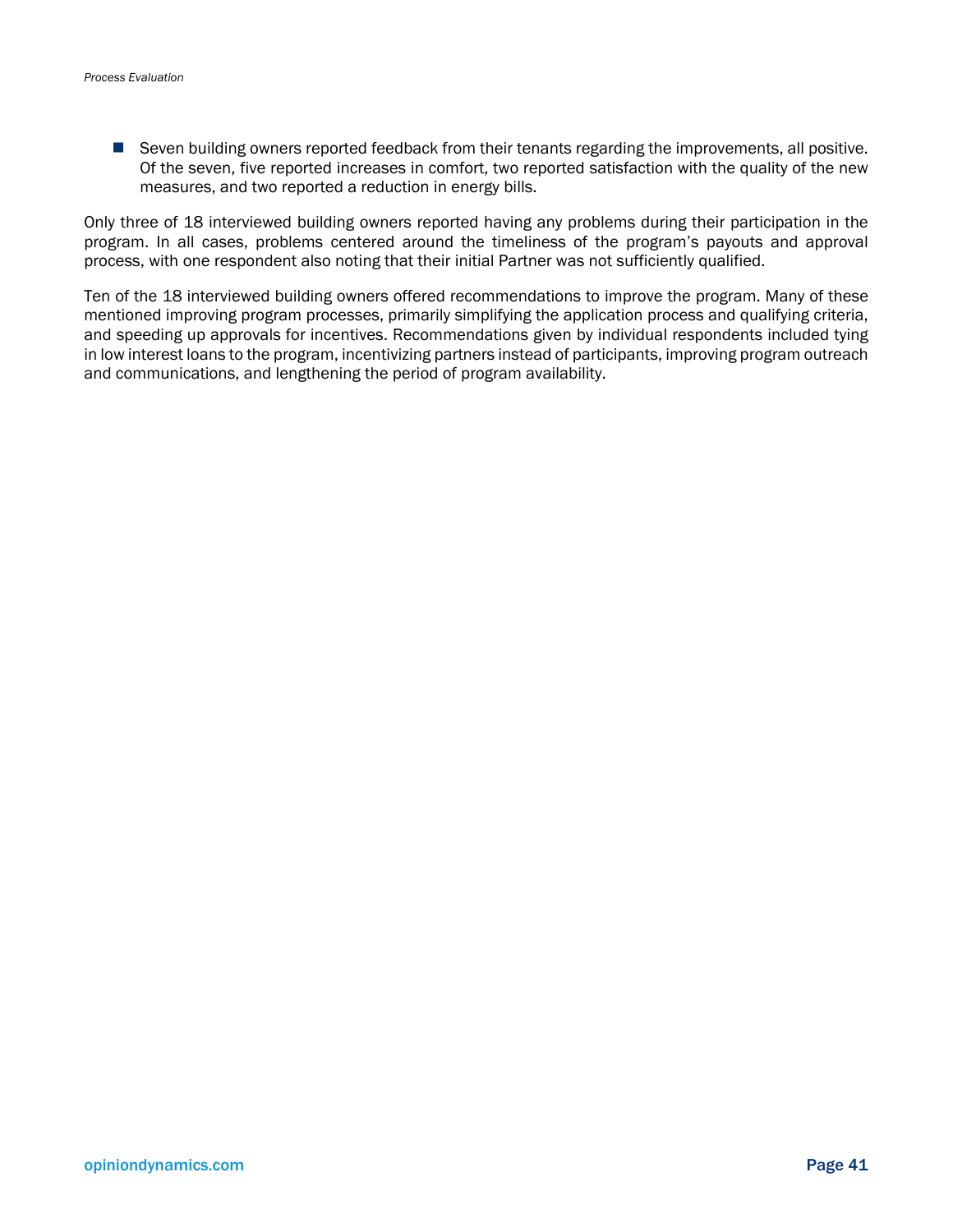## 6. Findings and Recommendations

## 6.1 Impact Evaluation

### 6.1.1 Impact Results

### Gross Impacts

We estimated program-level *ex post* (evaluated) gross impacts by developing separate realization rates for fossil fuel and electricity savings for a sample of evaluated projects. We then multiplied these realization rates by *ex ante* (program-reported) estimates of program-level fossil fuel savings and program-level electric savings, respectively. The estimated realization rates along with annual *ex ante* and *ex post* gross savings are listed in Table 6-1 for projects completed during the evaluation period (July 2012 through September 2013). Evaluated fossil fuel savings were 69% of reported savings and evaluated electric savings were 107% of reported savings.

|                         | <b>Fossil Fuel Savings</b><br>(MMBtu) | <b>Electric Savings</b><br>(kWh) |
|-------------------------|---------------------------------------|----------------------------------|
| Ex Ante Gross Savings   | 10,995                                | 258.754                          |
| <b>Realization Rate</b> | 0.69                                  | 1.07                             |
| Ex Post Gross Savings   | 7.567                                 | 277,844                          |

#### Table 6-1. Annual Program-Level *Ex Ante* and *Ex Post* Gross Impacts

#### Net Impacts

Based on participant surveys, the evaluation team estimated a program net-to-gross ratio (NTGR) of 0.90 for the evaluation period. A NTGR of 0.90 means that 90% of verified (*ex post*) gross savings can be reliably attributed to the program.

| Component                  | Value |
|----------------------------|-------|
| Free-Ridership (FR)        | 0.11  |
| Participant Spillover (SO) | 0.01  |
| $NTGR = (1 - FR - SO)$     | 0.90  |

#### Table 6-2. Multifamily Efficiency Program NTGR

Net program impacts are calculated by multiplying the NTGR by *ex post* gross program savings. This calculation yields annual program-level net impacts for the evaluation period of:

- 6,779 MMBtu of fossil fuel savings (103 MMBtu per project)<sup>41</sup> and
- 248,916 kWh of electric savings (3,771 kWh per project).

-

<sup>41 103</sup> MMBtu are equivalent to 744 gallons of heating oil.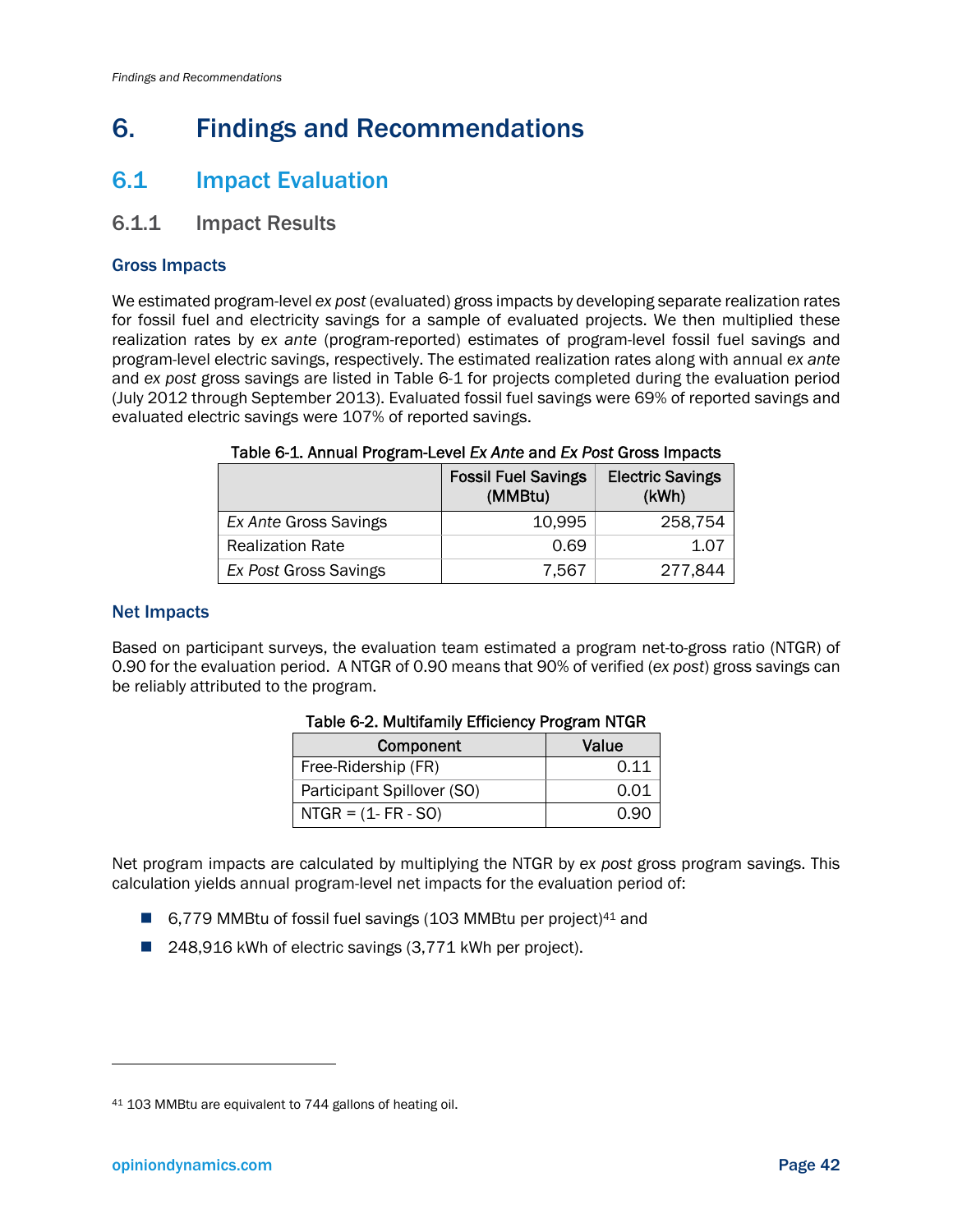#### Cost–Effectiveness Analysis

 Our analysis of the MEP through September 2013 found that the program is cost-effective for all three tests performed: the Total Resource Cost test (TRC), the Program Administrator Cost Test (PACT), and the Participant Cost Test (PCT). All tests show a positive net present value and a benefit-cost ratio that exceeds 1.0.This analysis is based on the 66 projects that were completed between the launch of the program and September 2013.

Estimated benefit-cost ratios for the program are:

- $TRC = 1.16$
- $\blacksquare$  PACT = 1.23
- $PCT = 3.62$

### 6.1.2 Other Impact Findings

#### **General**

- As part of our engineering review of the 33 sampled projects, we carefully examined all project documentation and materials supporting the project application. Overall we found project documentation to be good. However, we identified a few types of required post-project documentation that was generally not present (post-inspection blower door test results) or not fully reported (post-inspection reports). More consistent inclusion of this type of information would provide better estimates of savings for some measures, enhance program quality control efforts, and facilitate the impact evaluation process.
	- The program requires post-construction blower door testing, yet very few reviewed projects reported the results of such testing. According to program staff, ERP savings estimates are not updated if the post-construction blower door test meets or exceeds the predicted result. If results are only updated if the test falls short of predicted results, savings for air sealing would be systematically understated. In addition, documenting the postconstruction blower door test results would provide more certainty that the test was actually conducted and reported savings have been achieved.
		- $\blacksquare$  We recommend that the testing be documented and the results be used to update the estimate of air sealing savings.
	- The inspection report often consists of simple statements that work was completed as proposed, without listing the completed measures or any detailed information about them.
		- To provide more certainty in the quality assurance process and reduce the need for future onsite audits, we suggest that the inspection reports be more robust and use a template that asks the inspector to list additional detail for the installed measures, such as material, area, and depth of insulation. This would allow for a better validation of savings claims by the inspection reports. We also suggest combining the inspection report with the photo documentation since both have the goal of providing verification of proper measure installation.

#### Prescriptive Tool

 We found that the program's Excel spreadsheet for calculating energy savings for the prescriptive path (i.e., the "Prescriptive Tool") agrees well with the TRM and correctly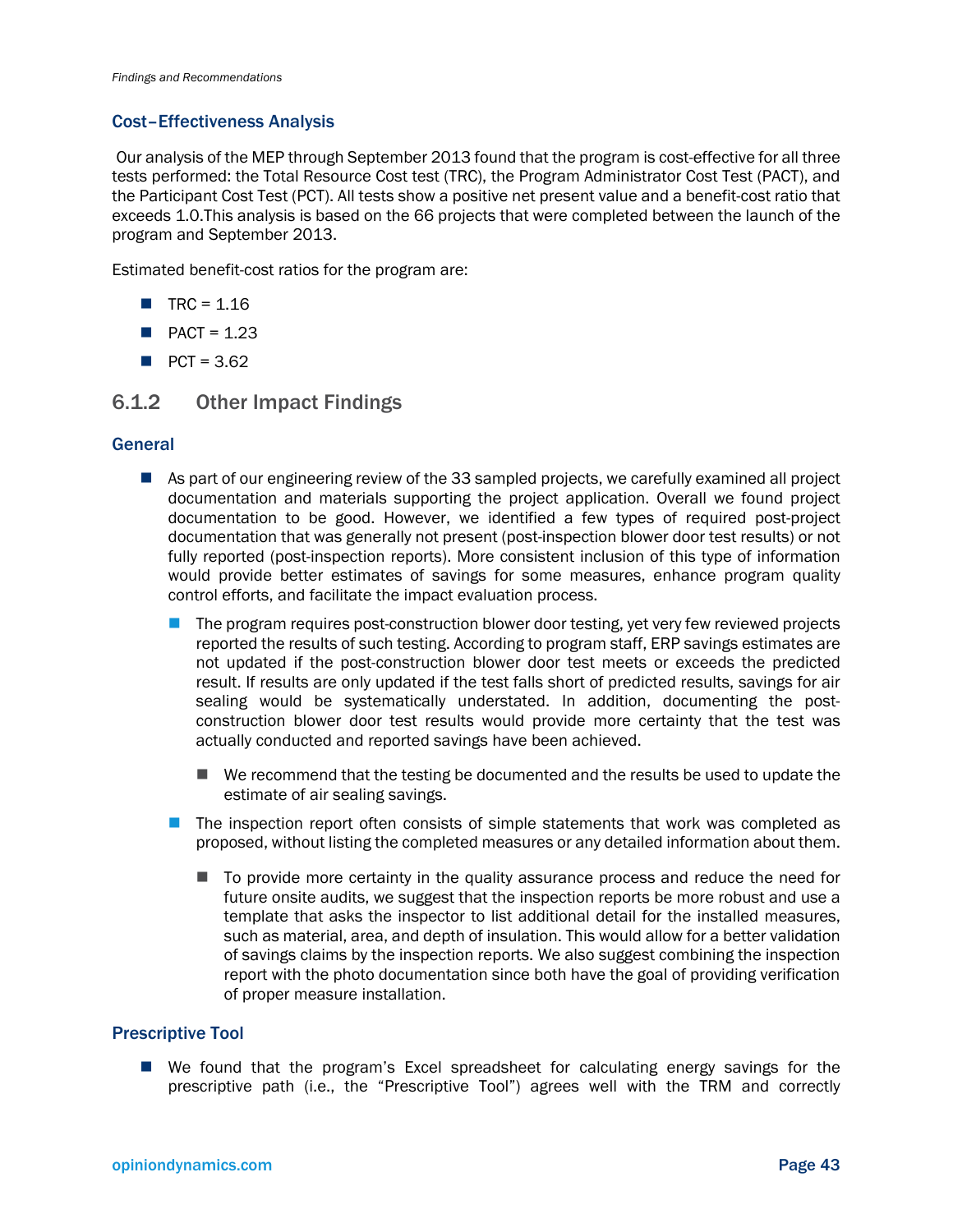implements the algorithms in the Technical Reference Manual (TRM) for the energy efficiency measures that were part of our gross impact sample.

- **For several sampled projects, the Prescriptive Tool produced total project savings that were** either nearly as great as the fossil fuel consumed annually at the site or greater than the portion of the fuel used for heating.
	- $\blacksquare$  If, going forward, the MEP continues to offer a prescriptive path that considers savings as a percentage of baseline fuel usage, we recommend more closely reviewing projects that have a high ratio of savings to total annual fuel use or heating fuel use.<sup>42</sup>
- The program claimed kWh savings for windows, air sealing, and insulation measures for all prescriptive projects with those measures. The Portal reported these as "cooling" savings, although implementation staff later clarified that these savings did not represent cooling savings but heating-related savings associated with reduced HVAC load (e.g., fans and pumps). While we did not reduce these savings, we note the following:
	- 1) Claiming kWh savings for air sealing is based on an appendix in the New York TRM, upon which the MEP TRM is based. The main body of the NY TRM suggests that kWh savings should not be claimed for air sealing as the algorithm includes a factor unique to cooling.
	- 2) Claiming kWh savings for air sealing is inconsistent with other program practices as no similar kWh savings are claimed for boilers and furnaces (which should have higher kWh savings than air sealing) nor does TREAT claim non-cooling kWh savings for any heatingrelated measures.
	- 3) We acknowledge that there are possible kWh savings associated with reduced fan and pump usage, but we were not able to verify the magnitude of the savings claimed by the MEP.
		- $\blacksquare$  We recommend revisiting the TRM algorithm for estimating kWh savings for windows, air sealing, and insulation measures and dropping non-cooling savings for these measures.

#### Site Visits

**The evaluation team generally found very good agreement between reported improvements** made through the MEP and observed improvements on site.

### Measure-Specific Findings

Table 6-3 below shows the percentage of ex ante program savings and the realization rate for each measure, by fuel type. Following the table, we present measure-specific key findings and recommendations only for measures that were part of the 33 reviewed projects and that account for at least 5% of total MEP fossil fuel savings or 25% of total MEP electricity savings.

It should be noted that the measure-level realization rates are, in some cases, based on a small number of projects. Our analysis did not intend to provide statistically significant results at the measure-level. As a result, this report provides detailed explanations of the drivers of our results for

l

<sup>42</sup> According to the implementation team, a newer version of the Prescriptive Tool, not available for our analysis, includes a more visible check of projected savings as a percentage of fuel usage.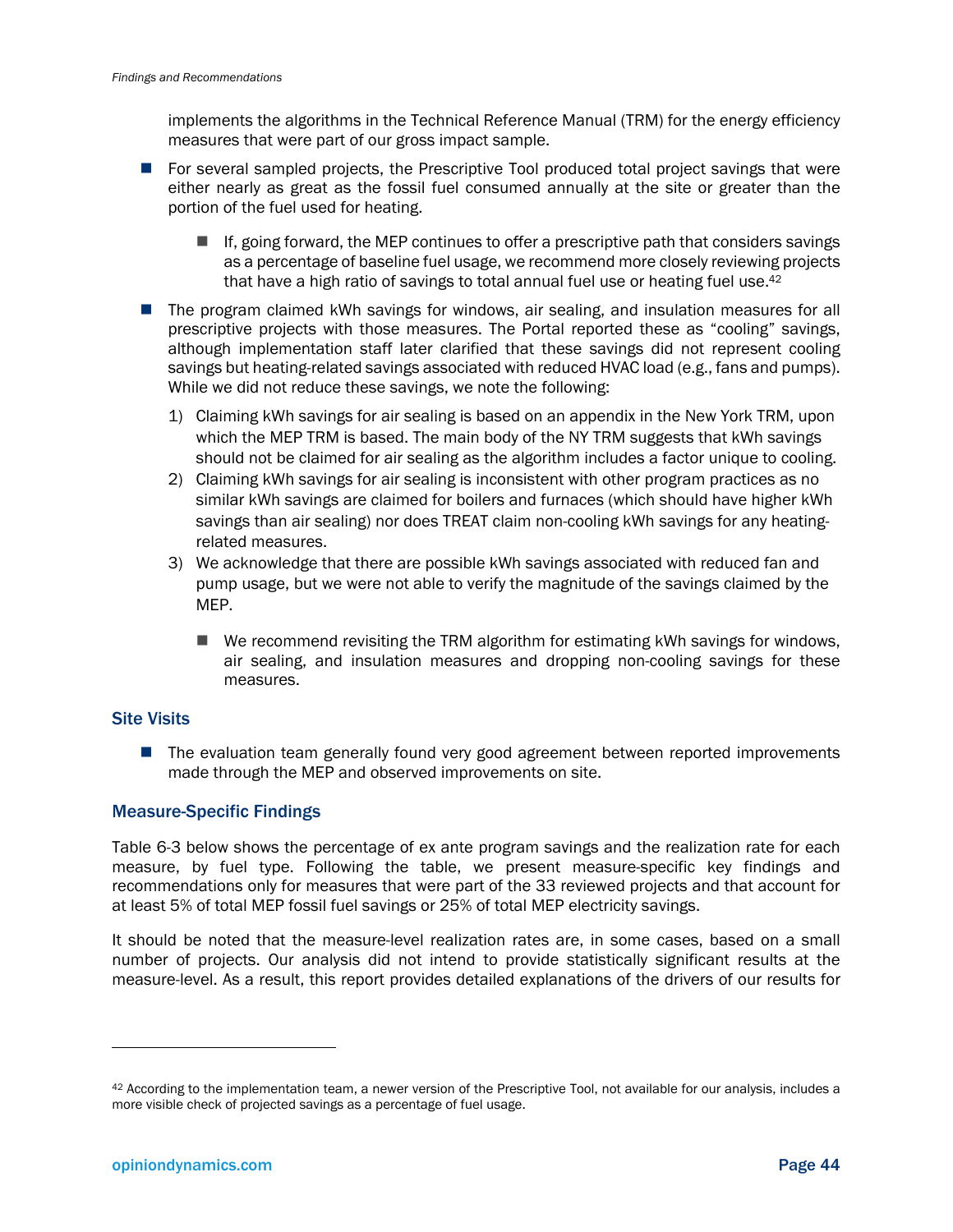each measure. Measure-level realization rates should only be used in the context of these explanations to guide future program planning.

|                            | % of Ex Ante Program<br><b>Savings</b> |             | # of Sampled<br>Projects with | <b>Realization Rate</b> |             |
|----------------------------|----------------------------------------|-------------|-------------------------------|-------------------------|-------------|
| <b>Measure</b>             | <b>Fossil Fuel</b>                     | Electricity | <b>Technology</b>             | <b>Fossil Fuel</b>      | Electricity |
| Boilers/Furnaces           | 34%                                    | 2%          | 19                            | 63%                     |             |
| Air and Duct Sealing       | 16%                                    | 4%          | 27                            | 86%                     | 92%         |
| Low Flow Devices           | 13%                                    |             | 17                            | 96%                     |             |
| Roof/Attic Insulation      | 13%                                    | 8%          | 24                            | 83%                     | 79%         |
| Wall/Foundation Insulation | 9%                                     | 1%          | 20                            | 50%                     | 84%         |
| <b>Gas Water Heaters</b>   | 4%                                     | 6%          | 8                             | 51%                     | 0%          |
| Pipe Insulation            | 3%                                     | --          | 6                             | 59%                     |             |
| Windows                    | 1%                                     | 13%         | 5                             | 100%                    | 61%         |
| <b>Clothes Washers</b>     | $< 1\%$                                | 1%          | 2                             | 100%                    | 136%        |
| Lighting                   | --                                     | 29%         | 9                             | n/a                     | 128%        |
| Refrigerators              | --                                     | 13%         | 4                             | n/a                     | 57%         |
| Other                      | 7%                                     | 23%         | 17                            | 53%                     | 127%        |

| Table 6-3. Summary of Measure Contribution to Savings and Realization Rates |  |
|-----------------------------------------------------------------------------|--|
|-----------------------------------------------------------------------------|--|

#### Boilers/Furnaces

- Several buildings that participated in the MEP during the evaluation period also received an incentive through Efficiency Maine's Natural Gas Program for the installation of new high efficiency boilers or furnaces. We found that the MEP did not follow the agreed-upon method of allocating savings between the two programs that was in effect at that time; as a result, the MEP over-claimed savings for several boilers/furnaces. We made adjustments to allocate savings between the MEP and the Natural Gas Program consistent with the program guidelines at the time; these accounted for the single largest reduction of *ex ante* fossil fuel savings and significantly affected the realization rate for boilers/furnaces and for the program overall.
	- $\blacksquare$  For boilers and furnaces that also receive an incentive through the Efficiency Maine Natural Gas Program, we recommend that implementation staff ensure that only the MEP share of savings is claimed for this program.43
- The Prescriptive Tool does not take into account interactive effects between boilers/furnaces and measures such as insulation and air/duct sealing. For most of the sampled prescriptive projects, we reduced boiler/furnace savings to account for interactive effects.
	- Build consideration of interactive effects into the MEP TRM and the Prescriptive Tool, e.g., in the form of factors that are applied when measures are installed in certain combinations.

1

<sup>43</sup> As of December 2013, the MEP no longer allows participants to receive an incentive through the MEP and the Natural Gas Program for the same boiler or furnace.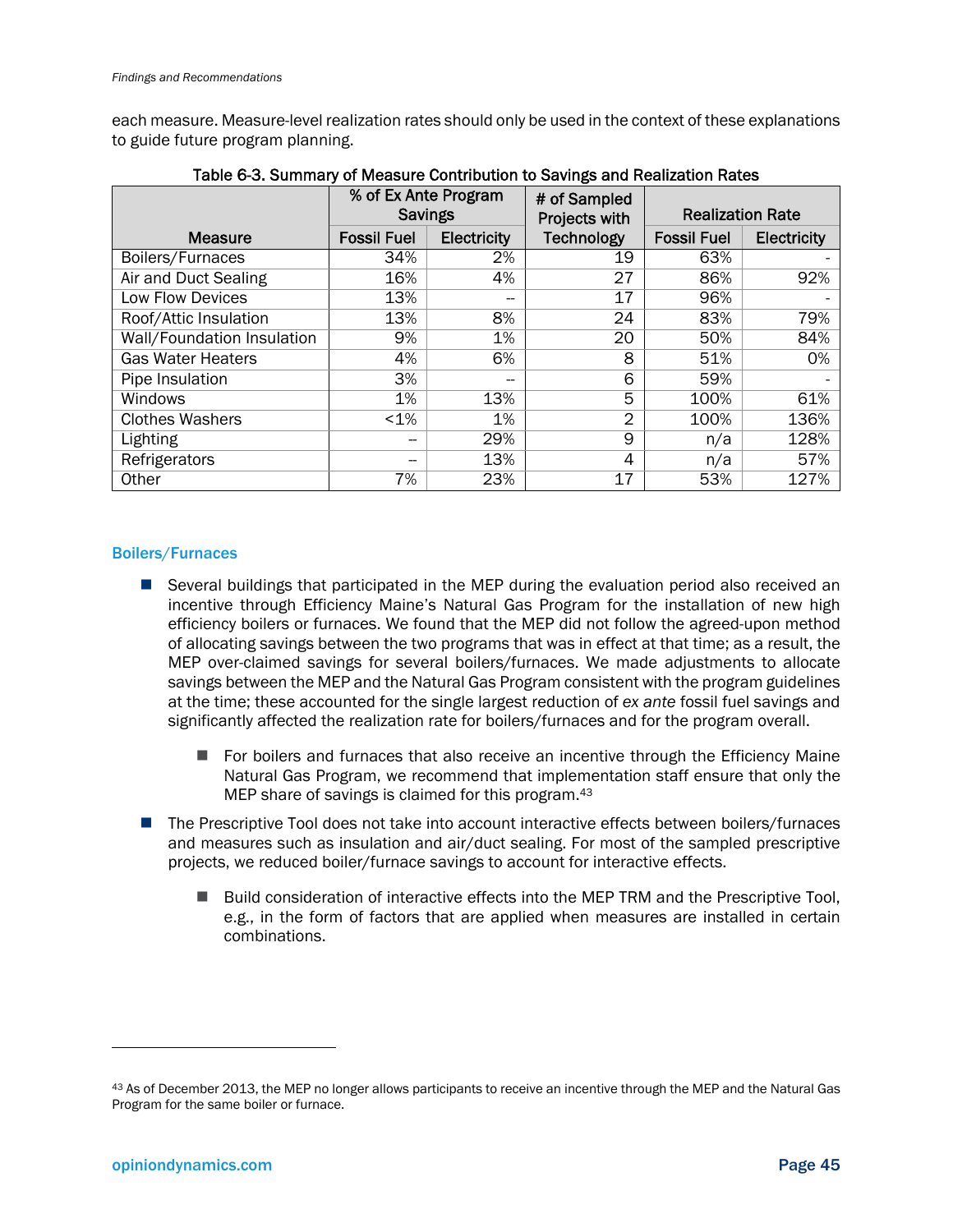#### Air and Duct Sealing

- ERP savings estimates are not updated if the post-construction blower door test exceeds the predicted result. This understates savings for such projects.
	- $\blacksquare$  We recommend that the testing be documented and the results be used to update the estimate of air sealing savings.
- TREAT predicts high MMBtu savings from duct sealing of between 30% and 45% of annual heating fuel usage.
	- $\blacksquare$  For purposes of meeting the required minimum savings to qualify for the retrofit incentive, we recommend capping duct sealing at no more than 20% of estimated heating fuel usage.

#### Low Flow Devices

- The Prescriptive Tool (based on the program TRM) produces savings that are generally three times those estimated by TREAT. The difference between the two savings values is due in part to assumed hot water usage per person per day, but is also affected by default assumptions of overall system efficiency.
	- Given that low flow devices account for the third largest share of program MMBtu savings, and that this measure is slated to be offered under the new prescriptive approach recently rolled out by the program, we recommend further research into TRM values.44

#### Wall/Foundation Insulation

- **TREAT produces MMBtu savings that are considerably greater than those estimated by the** Prescriptive Tool. In the sampled MEP projects, wall insulation generally consisted of insulating two to three feet of foundation wall and/or attic knee wall.
	- We recommend applying an adjustment factor for "wall insulation" savings estimated in TREAT so that claimed savings better reflect the insulation actually installed.

#### Gas Water Heaters

- The Prescriptive Tool does not take into account interactive effects between gas water heaters and other measures which save hot water.
	- Build consideration of interactive effects into the MEP TRM and the Prescriptive Tool, e.g., in the form of factors that are applied when measures are installed in certain combinations.

#### Lighting

1

■ Only nine of the 33 sampled MEP projects included lighting, all of them modeling path projects.

<sup>44</sup> According to the implementation team, the algorithms for low flow devices and pipe insulation have been corrected in a new version of the TRM and Prescriptive Tool.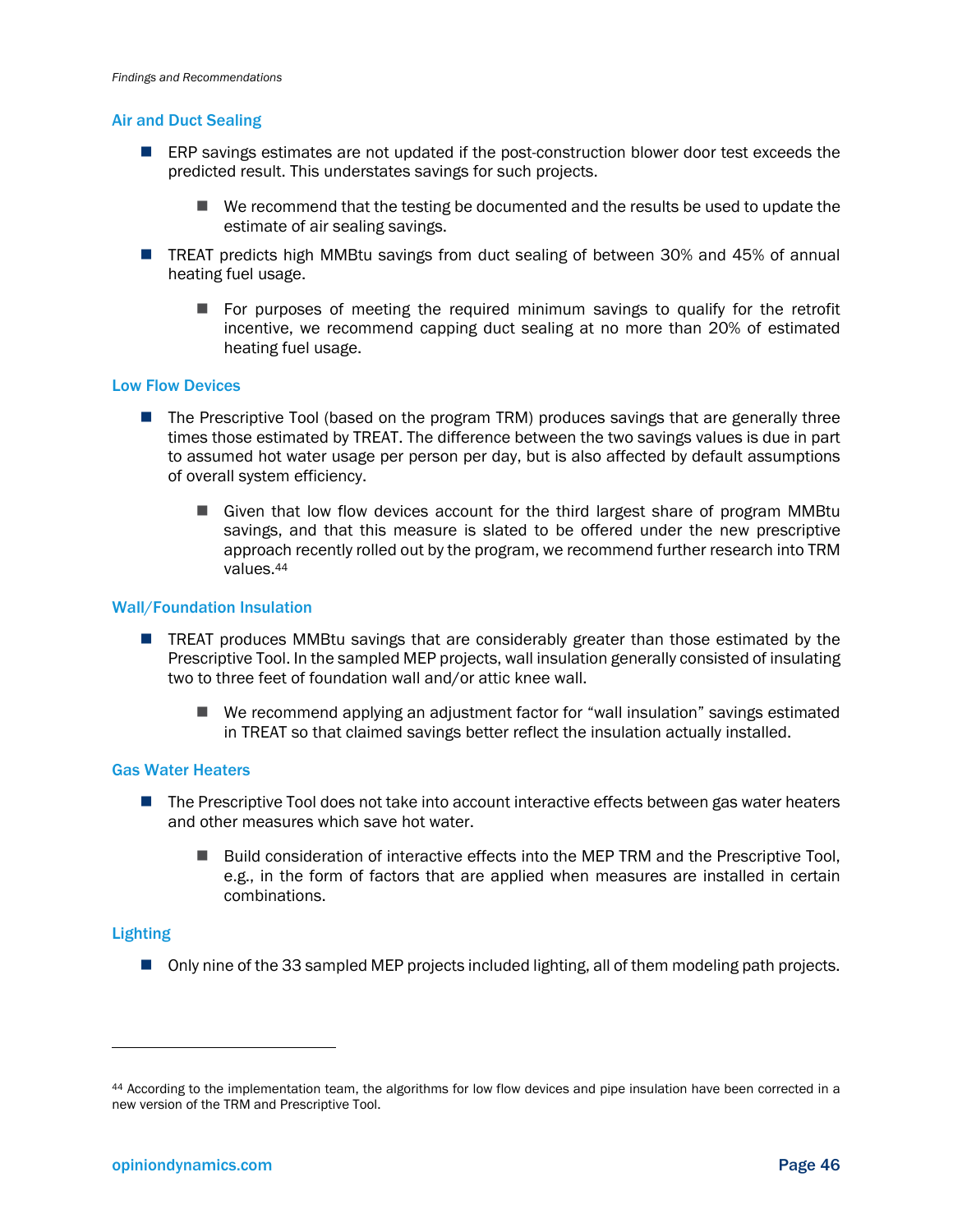## 6.2 Process Evaluation

In support of the process evaluation, we reviewed program materials, interviewed program and implementation staff, and conducted surveys with Program Partners and participating building owners. Since our research was completed prior to the program design changes announced in January 2014, these program changes are not reflected in information we obtained; rather, our findings pertain to the original program design.

### Program Participation

**During the evaluation period, 35 building owners completed 66 building retrofit projects** (comprised of 638 apartment units) through the MEP. In addition, the program benchmarked 2,795 units and approved ERPs for 1,779 units. By September 30, 2013, the original end date of the program, the MEP had achieved 112% of its goal set for benchmarked units, but had not yet met its goals for units with approved ERPs (81%) and units retrofitted (35%). It should be noted that Efficiency Maine received an extension of the grant period to March 31, 2014.

Table 6-4 presents MEP goals and progress toward them as of September 2013.

| <b>Metric</b>           |       | <b>Number of Units</b> | % of Goal       |  |  |
|-------------------------|-------|------------------------|-----------------|--|--|
| (# of Apartment Units)  | Goal  | Completed              | <b>Attained</b> |  |  |
| Units Benchmarked       | 2,500 | 2,795                  | 112%            |  |  |
| Units with Approved ERP | 2,200 | 1.779                  | 81%             |  |  |
| Units Retrofitted       | 1,800 | 638                    | 35%             |  |  |

|  |  | Table 6-4. Program Goals and Progress <sup>1</sup> |
|--|--|----------------------------------------------------|
|  |  |                                                    |

1 As of February 11, 2014, 3,231 units had been benchmarked (129% of goal), 2,373 had an approved ERP (108% of goal), and 1,250 were retrofitted (75% of goal).

Source: MEP Status Report, September 27, 2013

- The most common measures installed through the program were air sealing  $(76%)$ , roof/attic insulation (68%), low-flow devices (59%), and boilers/furnaces (58%). The high prevalence of thermal efficiency measures corresponds with a high incidence of building owners paying heating fuel bills for their building (89%). Similarly, the relatively low incidence of electric efficiency measures corresponds with the relatively low incidence of cases where the building owner is solely responsible for the electric bill (39%).
- Thirteen Program Partners had approved MEP ERPs as of August 14, 2013. Six Partners were only somewhat active in the program, completing fewer than ten ERPs. The top three Partners each completed 30 or more ERPs and were responsible for over half of all ERPs completed during the evaluation period.

### Partner Experience

■ The ERP development and review process got mixed reviews from interviewed Partners. Some Partners cited this process as a major barrier to their participation in the program (causing a few of them to stop participating in the program as of the time of the interview). Other Partners – while acknowledging that it can be time consuming – cited the process as a primary strength of the program, indicating that the comprehensive process provides their clients a better final product, helps ensure that estimated savings are actually achieved, and does a good job considering the building as a whole rather than each measure as a stand-alone item.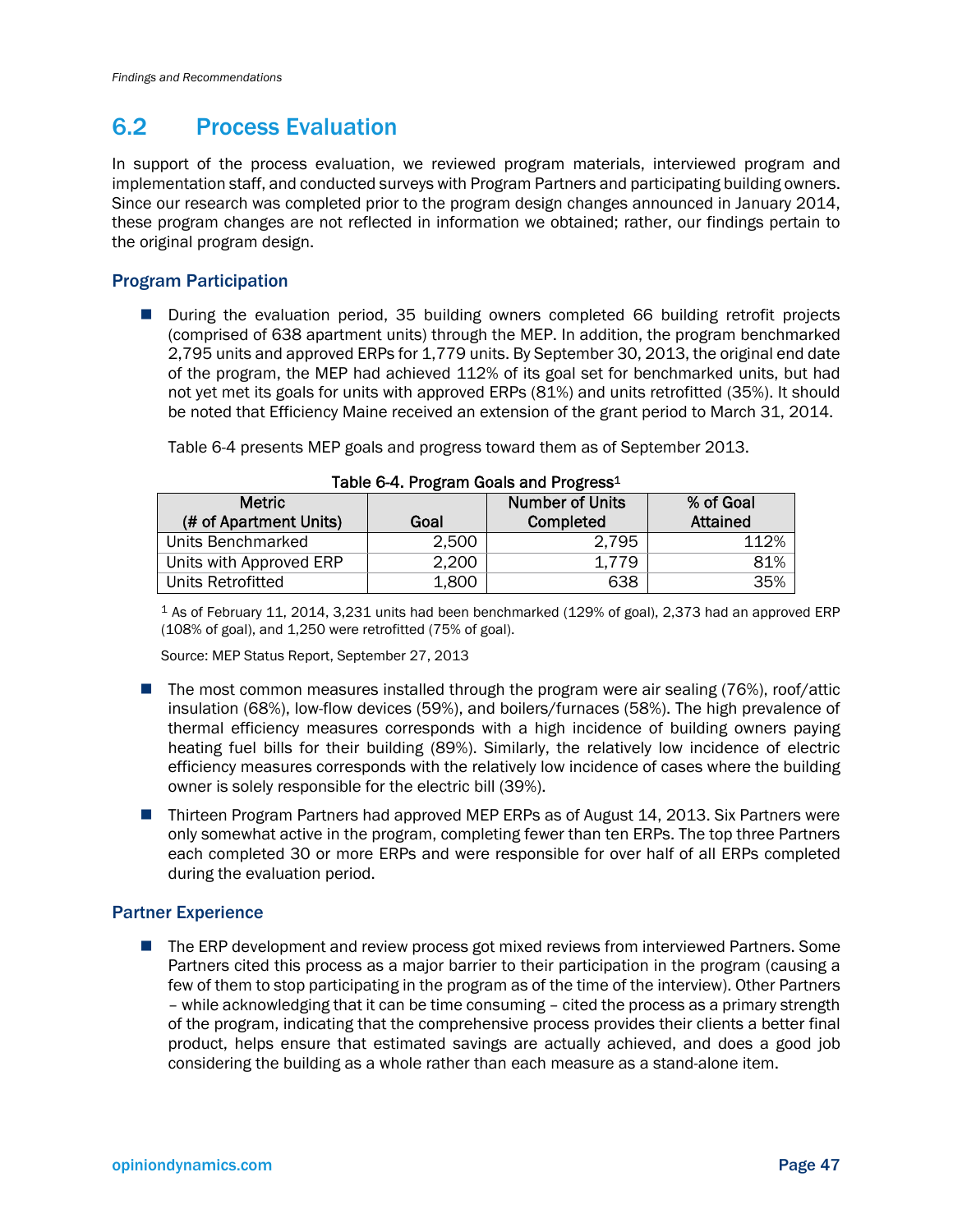- The design changes made to the program in January 2014 should address the issue of the ERP process and satisfy both Partners who are looking for a purely prescriptive process without the requirement of an ERP or achieving whole-house savings and Partners who prefer a more comprehensive, integrated approach.
- Interviewed Partners followed two different strategies with respect to the pricing of the energy assessment. About half provided them at a loss, for \$100 to \$200 (hoping they would recover the loss through the retrofit phase, which generally did not work out). The other half charged between \$300 and \$400 for the assessment, with some variations in terms of flat fees versus per unit fees and discounts after a certain number of units. Almost all interviewed Partners did not feel that the upfront charge for an energy assessment was a barrier to participation.
- Interviewed Partners who used the Prescriptive Tool generally found it relatively easy to use. However, a few partners commented on the results the Tool produced, specifically in relation to interactive effects between measures, thermal insulation savings projections, and results being very different from those produced by other software.
	- **These statements are consistent with our observations from our gross impact analysis. We** provide recommendations for addressing issues surrounding the Prescriptive Tool above.
- Interviewed Partners generally thought that TREAT has a steep learning curve, but is relatively easy to use once you learn how to use it. Partners generally expressed a desire for more TREAT training.
	- If TREAT remains the software of choice under the redesigned "Custom Path" and if the program wishes to further expand the base of Partners able to complete wholehouse projects through this path, then the program should continue to provide TREAT training on an ongoing basis and encourage Partners new to TREAT to complete the training before participating in the program.
- Interviewed Partners found that the program encouraged deeper retrofits. Partners generally thought that some new heating systems would have been installed in the near future without the program (although possibly at a different level of efficiency) because the existing systems were old and needed to be replaced. However, Partners also reported that without the program, many or all of these projects would have had their scope significantly reduced, losing the deeper savings achieved through the program.
- Overall Partner satisfaction with the MEP was mixed. Four of the seven interviewed Partners reported being very satisfied or somewhat satisfied with the program, while three reported being not at all satisfied or not very satisfied. The difference in Partner satisfaction generally centered around the ERP review and development process (described above).

#### Building Owner Experience

- Word-of-mouth is an important method of promoting the MEP: Nearly half of interviewed building owners (41%) reported initially learning about the program through business partners or other building owners.
- Building owners, as well as Program Partners, cited financial factors (including the upfront cost and lack of financing) as the major barrier to making buildings more energy efficient. Accordingly, both building owners and Partners reported financial reasons to be the primary motivator for participation in the program. Building owners thought that the difficult participation process (53%) and lack of awareness (41%) were the main reasons that other building owners do not participate in the MEP.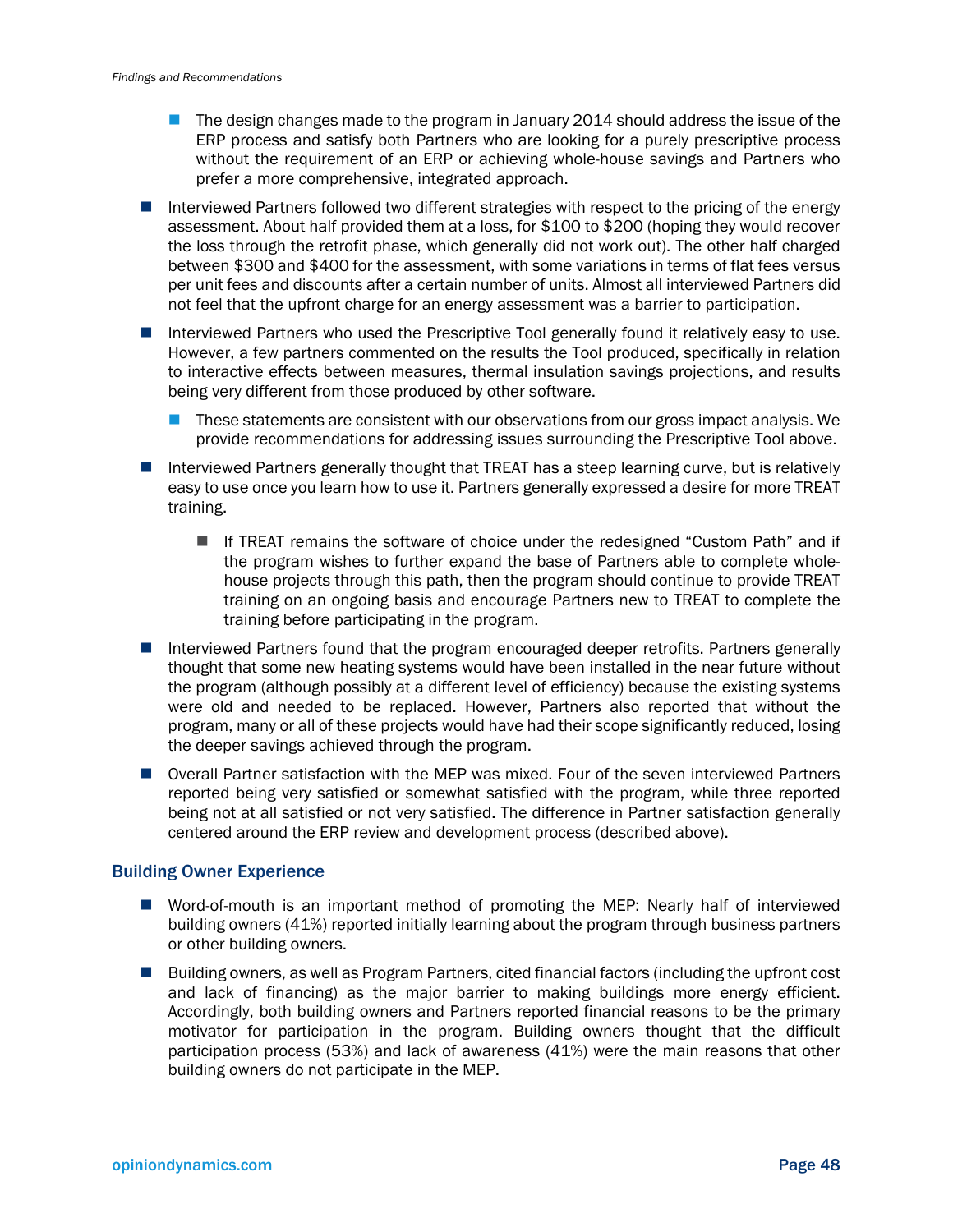- With its recent design changes, the MEP has removed, or at least mitigated, one major barrier to program participation – the difficult participation process. Given that wordof-mouth is an important way for building owners to learn about the program, the streamlined participation process should be heavily promoted among Partners and among former and prospective participants, who might be reluctant to participate given what they have heard about the original participation process.
- **Building owner survey responses show a high level of satisfaction with the MEP and various** aspects of the program. All but one interviewed participant said that they would recommend the MEP to other building owners.
- **Building owners who pay their building's energy bills reported almost unanimously that their** energy bills went down after making the energy efficiency improvements. Some participants also reported positive feedback from the tenants, including increases in comfort and reduced tenant energy bills.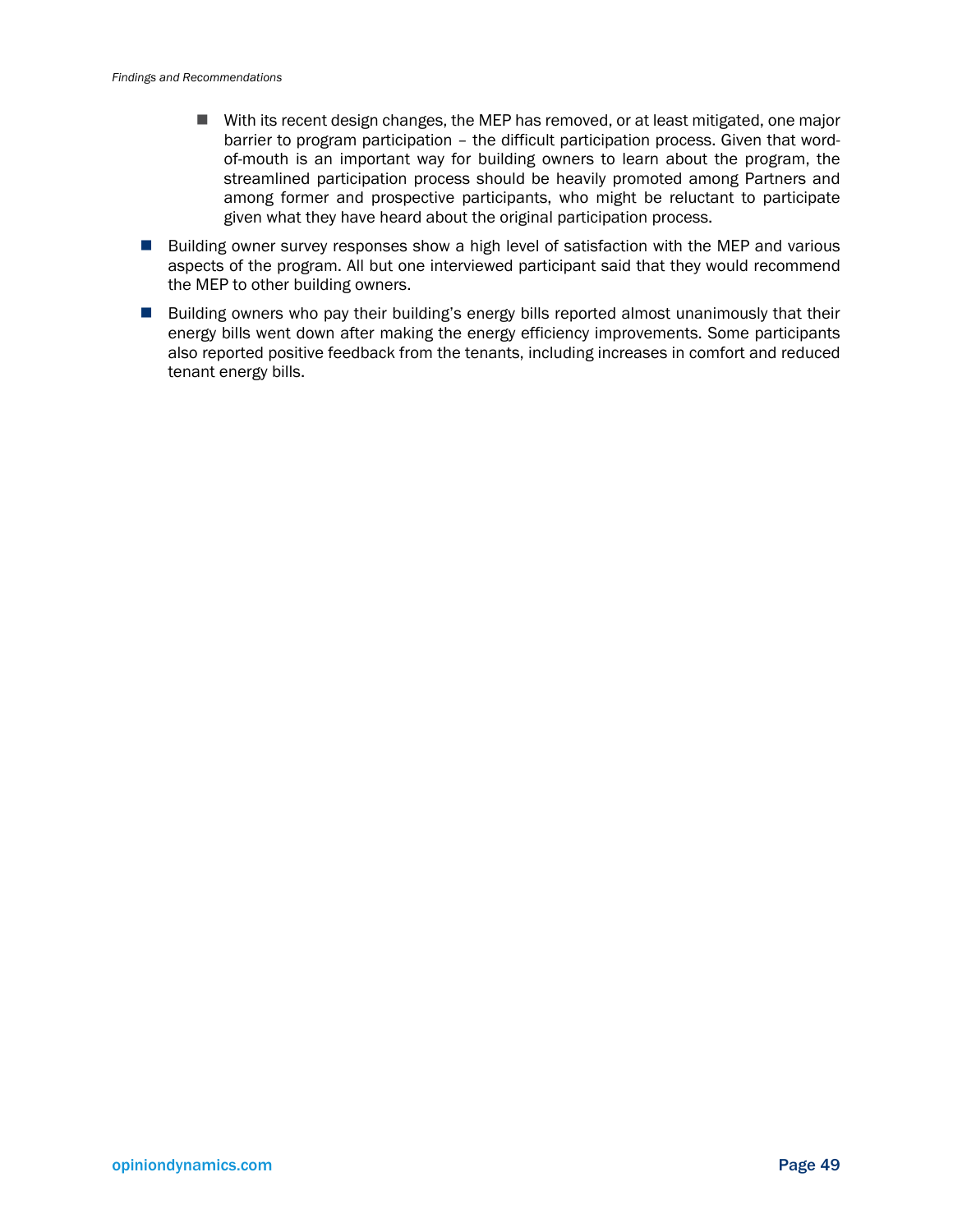## Appendix A: Other Supporting Information for Gross Impact Analysis

This appendix presents gross impact results for the 33 sampled projects, by participation path. Our engineering review included 19 prescriptive path projects and 14 modeling path projects.

Section 4.1.2 above presented detailed explanations of the drivers of realization rates, by measure, distinguishing between prescriptive and modeling path projects. The tables below present the numeric results for each measure, for prescriptive and modeling path projects, respectively. Each table shows the number of sampled projects that included the measure and – separately for fossil fuel and electric savings - ex ante savings, ex post savings, and the resulting realization rate.

It should be noted that the measure-level realization rates are, in many cases, based on a small number of projects. Our analysis did not intend to provide statistically significant results at the measure level, or separately for prescriptive and modeling projects. As a result, these results might not be representative of all completed MEP projects and should only be used together with the explanations provided in Section 4.1.2.

|                             | Sampled                         | <b>MMBTU Savings</b> |                |           | kWh Savings              |                |           |  |
|-----------------------------|---------------------------------|----------------------|----------------|-----------|--------------------------|----------------|-----------|--|
| <b>Measure</b>              | Projects with<br><b>Measure</b> | <b>Ex Ante</b>       | <b>Ex Post</b> | <b>RR</b> | <b>Ex Ante</b>           | <b>Ex Post</b> | <b>RR</b> |  |
| Boilers/Furnaces            | 11                              | 837                  | 586            | 70%       |                          |                |           |  |
| <b>Air and Duct Sealing</b> | 16                              | 380                  | 357            | 94%       | 1,889                    | 1,732          | 92%       |  |
| Low Flow Devices            | 10                              | 399                  | 367            | 92%       |                          |                |           |  |
| Roof/Attic Insulation       | 16                              | 453                  | 381            | 84%       | 2,834                    | 2,247          | 79%       |  |
| Wall/Foundation             |                                 |                      |                |           |                          |                |           |  |
| Insulation                  | 11                              | 198                  | 167            | 84%       | 1,049                    | 881            | 84%       |  |
| <b>Gas Water Heaters</b>    | 5                               | 158                  | 126            | 80%       | $\overline{\phantom{0}}$ |                |           |  |
| Pipe Insulation             | 5                               | 230                  | 124            | 54%       |                          |                |           |  |
| Windows                     | 3                               | 5                    | 5              | 100%      | 40                       | 24             | 61%       |  |
| <b>Clothes Washers</b>      | $\overline{2}$                  | 11                   | 11             | 100%      | 2,086                    | 2,832          | 136%      |  |
| Lighting                    |                                 | -                    |                |           |                          |                |           |  |
| Refrigerators               | 2                               |                      | (1)            |           | 3,550                    | 1,500          | 42%       |  |
| Other                       | 10                              | 106                  | 83             | 78%       | 15,714                   | 13,968         | 89%       |  |

#### Table A-1. Gross Impacts by Measure – Sampled Prescriptive Path Projects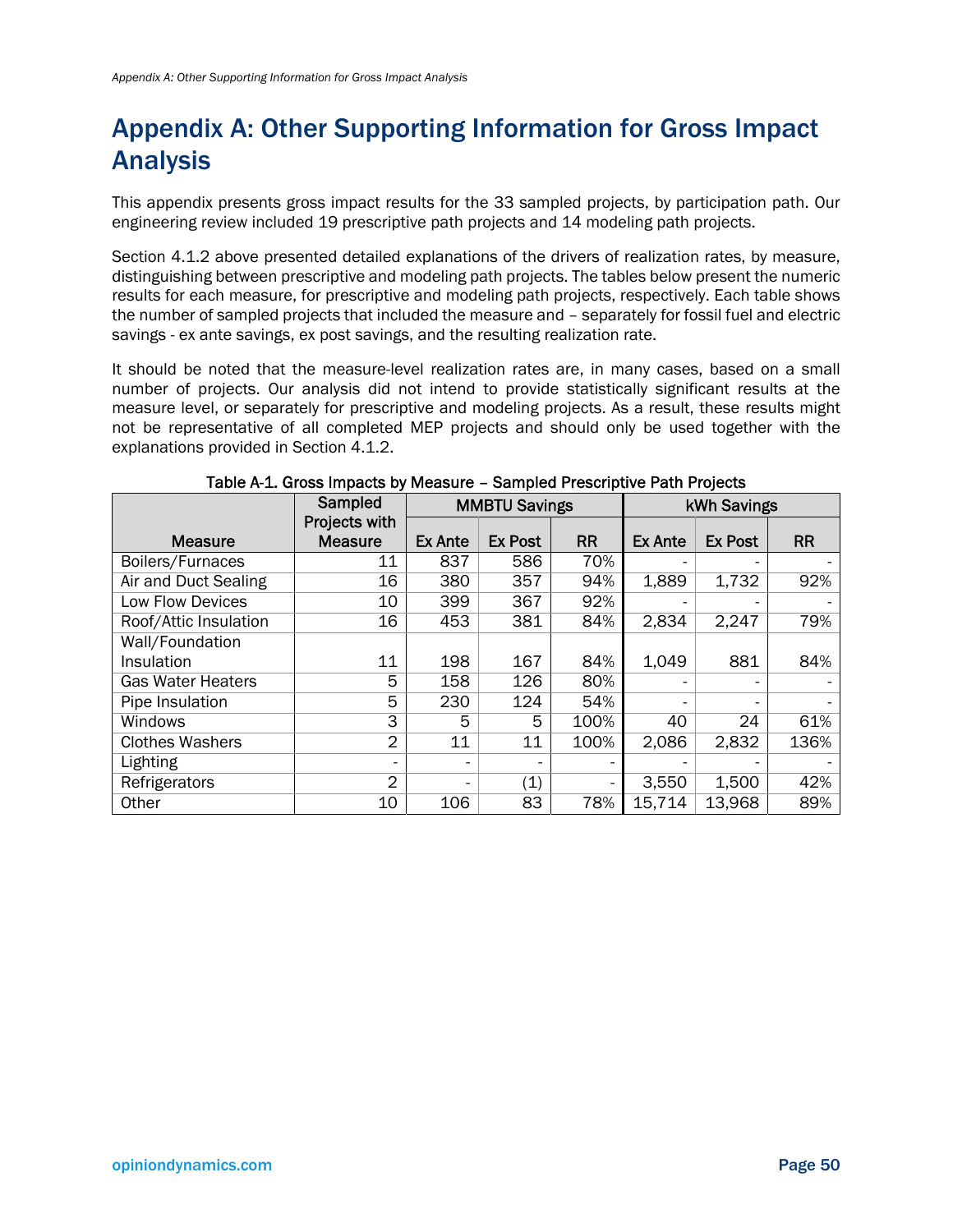|                          | Sampled        | <b>MMBTU Savings</b> |                |           | <b>kWh Savings</b> |                          |           |
|--------------------------|----------------|----------------------|----------------|-----------|--------------------|--------------------------|-----------|
|                          | Projects with  |                      |                |           |                    |                          |           |
| <b>Measure</b>           | <b>Measure</b> | <b>Ex Ante</b>       | <b>Ex Post</b> | <b>RR</b> | <b>Ex Ante</b>     | <b>Ex Post</b>           | <b>RR</b> |
| Boilers/Furnaces         | 8              | 865                  | 490            | 57%       |                    |                          |           |
| Air and Duct Sealing     | 11             | 379                  | 297            | 78%       |                    | $\overline{\phantom{a}}$ |           |
| Low Flow Devices         |                | 122                  | 131            | 107%      |                    | -                        |           |
| Roof/Attic Insulation    | 8              | 363                  | 300            | 83%       |                    | $\overline{\phantom{a}}$ |           |
| Wall/Foundation          | 9              | 239                  | 53             | 22%       |                    |                          |           |
| Insulation               |                |                      |                |           |                    | -                        |           |
| <b>Gas Water Heaters</b> | 3              | 125                  | 18             | 14%       | 3.071              | -                        | 0%        |
| Pipe Insulation          | $\mathbf 1$    | 27                   | 27             | 100%      |                    | $\overline{\phantom{a}}$ |           |
| Windows                  | $\overline{2}$ | 10                   | 10             | 100%      |                    |                          |           |
| <b>Clothes Washers</b>   |                | -                    |                |           |                    |                          |           |
| Lighting                 | $\overline{9}$ | 33                   | (5)            | n/a       | 21,037             | 26,999                   | 128%      |
| Refrigerators            | 2              | (10)                 | (2)            | n/a       | 3,486              | 2,478                    | 71%       |
| Other                    |                | 185                  | 72             | 39%       | 10,250             | 18.917                   | 185%      |

### Table A-2. Gross Impacts by Measure – Sampled Modeling Path Projects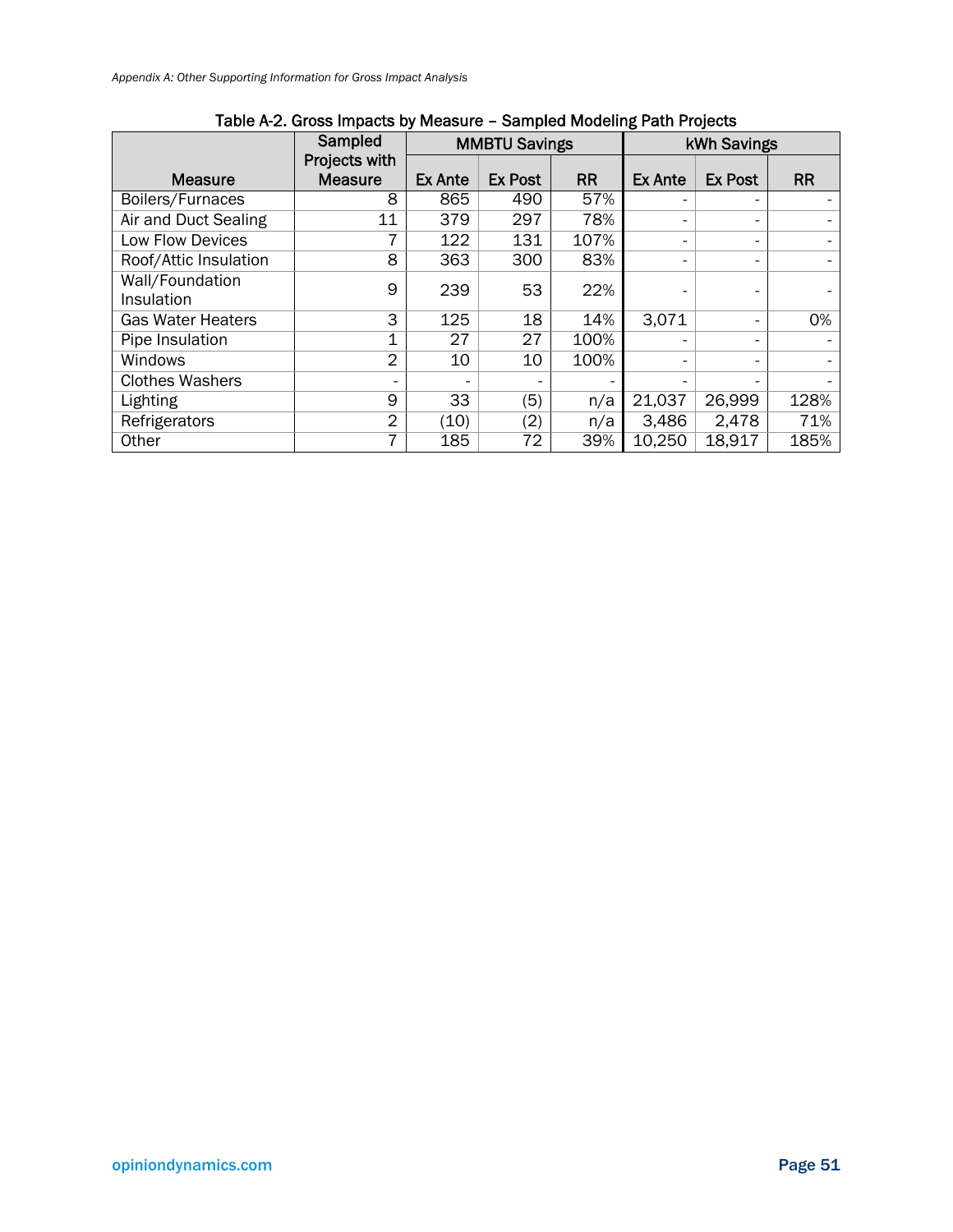## Appendix B: Building Owner Survey Dispositions

Table B-1 presents the final disposition for the MEP participating building survey. The response rate was 53% (computed as the number of completed interviews divided by the number of eligible respondents). The cooperation rate was 75% (computed as the number of completed interviews divided by the total number of eligible sample units actually contacted).

| <b>Disposition</b>                    | Participants |
|---------------------------------------|--------------|
| Completed Interviews (I)              | 18           |
| Eligible Non-Interviews               | 16           |
| Refusals (R)                          | 5            |
| Mid-interview terminate (R)           | 1            |
| Answering machine (NC)                | 3            |
| Respondent never available (NC)       |              |
| Not Eligible (e)                      | Ω            |
| Unknown Eligibility Non-Interview (U) | Ω            |
| <b>Total Contacts in Sample</b>       | 34           |
| <b>Response Rate</b>                  | 53%          |
| <b>Cooperation Rate</b>               | 75%          |

Source: Opinion Dynamics Telephone Interviewing Services

We calculated the response rate using the standards and formulas set forth by the American Association for Public Opinion Research (AAPOR).<sup>45</sup> For various reasons, we were unable to determine the eligibility of all sample units through the survey process, and chose to use AAPOR Response Rate 3 (RR3). RR3 includes an estimate of eligibility for these unknown sample units. The formulas used to calculate RR3 are presented below. The definitions of the letters used in the formulas are displayed in the table above.

$$
E = (I + R + NC) / (I + R + NC + e)
$$

Where "E" is the percentage of respondents with whom we have made contact that is eligible.

$$
RR3 = I / ((I + R + NC) + (E*U))
$$

The cooperation rate is the number of completed interviews divided by the total number of eligible sample units actually contacted. In essence, the cooperation rate gives the percentage of participants who completed an interview out of all of the participants with whom we actually spoke. We used AAPOR Cooperation Rate 1 (COOP1), the formula for which is shown below. The definitions of the letters used in the formulas are displayed in the table above.

$$
COOP1 = 1 / (1 + R)
$$

l

<sup>45</sup> *Standard Definitions: Final Dispositions of Case Codes and Outcome Rates for Surveys*, AAPOR, 2009. http://www.aapor.org/Standard\_Definitions/1818.htm.